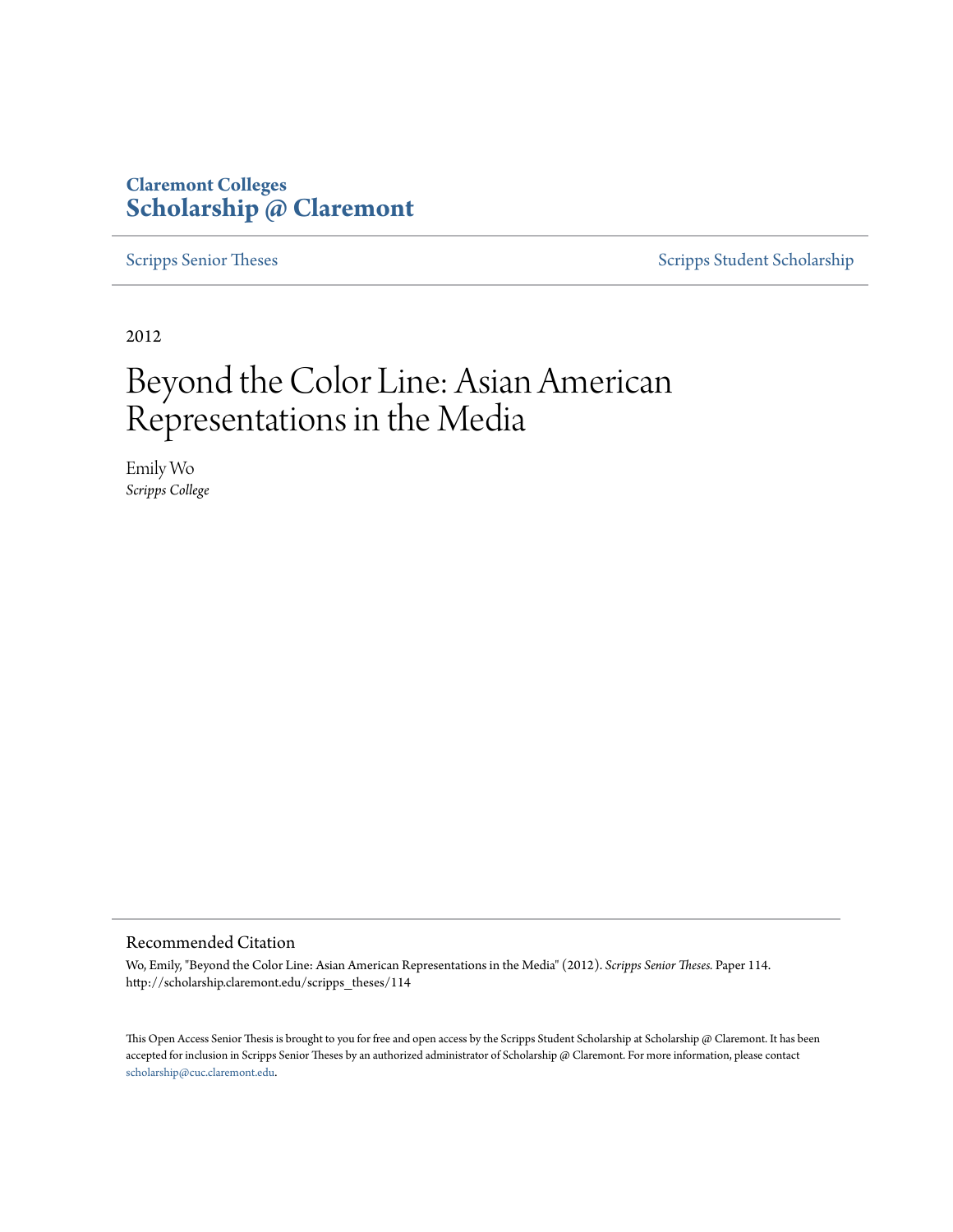#### **BEYOND THE COLOR LINE: ASIAN AMERICAN REPRESENTATIONS IN THE MEDIA**

by

**EMILY WO**

#### **SUBMITTED TO SCRIPPS COLLEGE IN PARTIAL FULFILLMENT OF THE DEGREE OF BACHELOR OF ARTS**

#### **PROFESSOR JAMES MORRISON PROFESSOR T. KIM-TRANG TRAN**

**APRIL 20, 2012**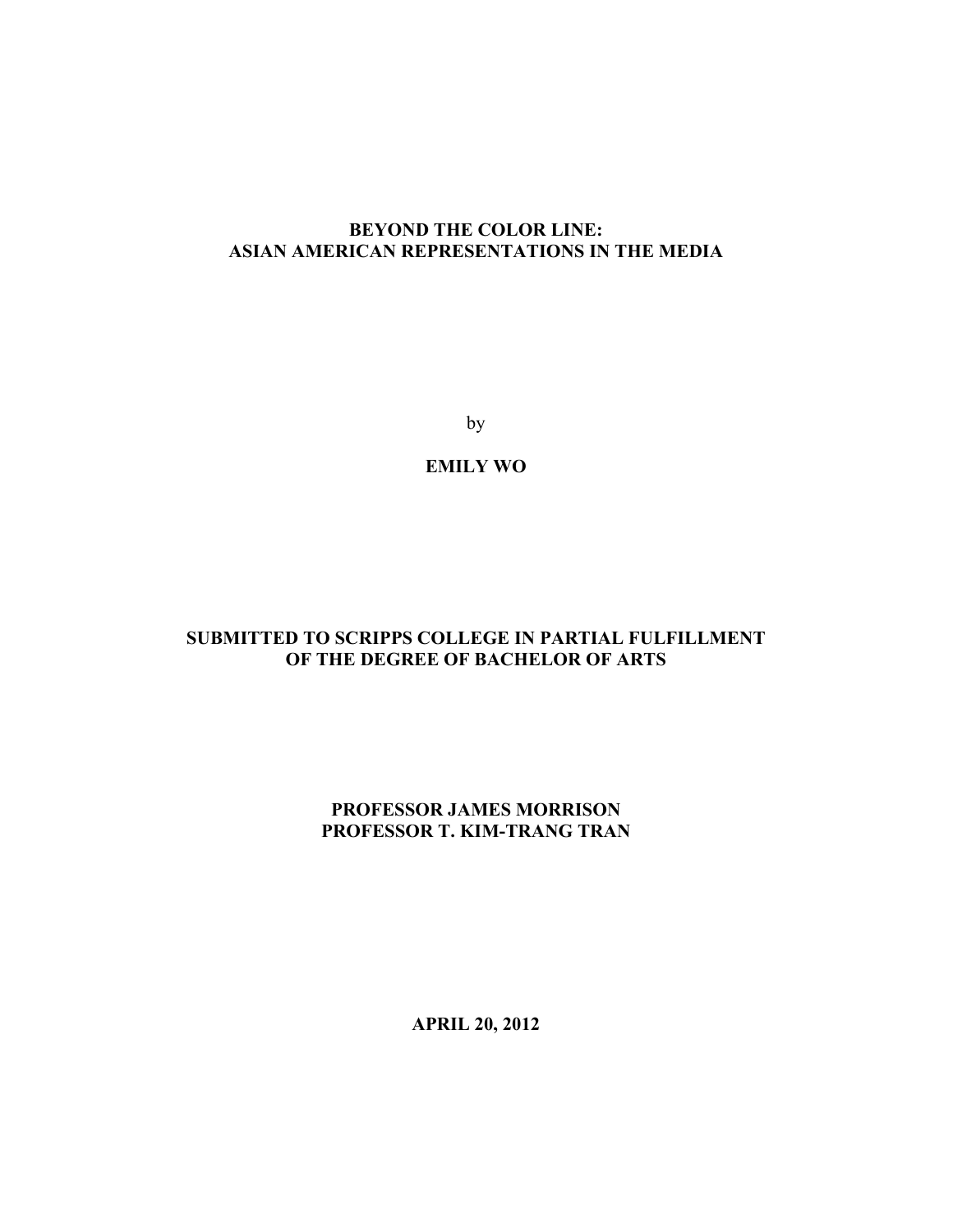# **Table of Contents**

| Introduction                                                     | 3  |
|------------------------------------------------------------------|----|
| <b>Chapter One:</b>                                              |    |
| <b>Asian American Representations in Contemporary Television</b> | 7  |
| <b>Chapter Two:</b>                                              |    |
| <b>Uncharted Territory: The Jeremy Lin Effect</b>                | 29 |
| <b>Chapter Three:</b>                                            |    |
| Who Owns the Media? Asian American Independent Media On the Rise | 41 |
| Conclusion                                                       | 52 |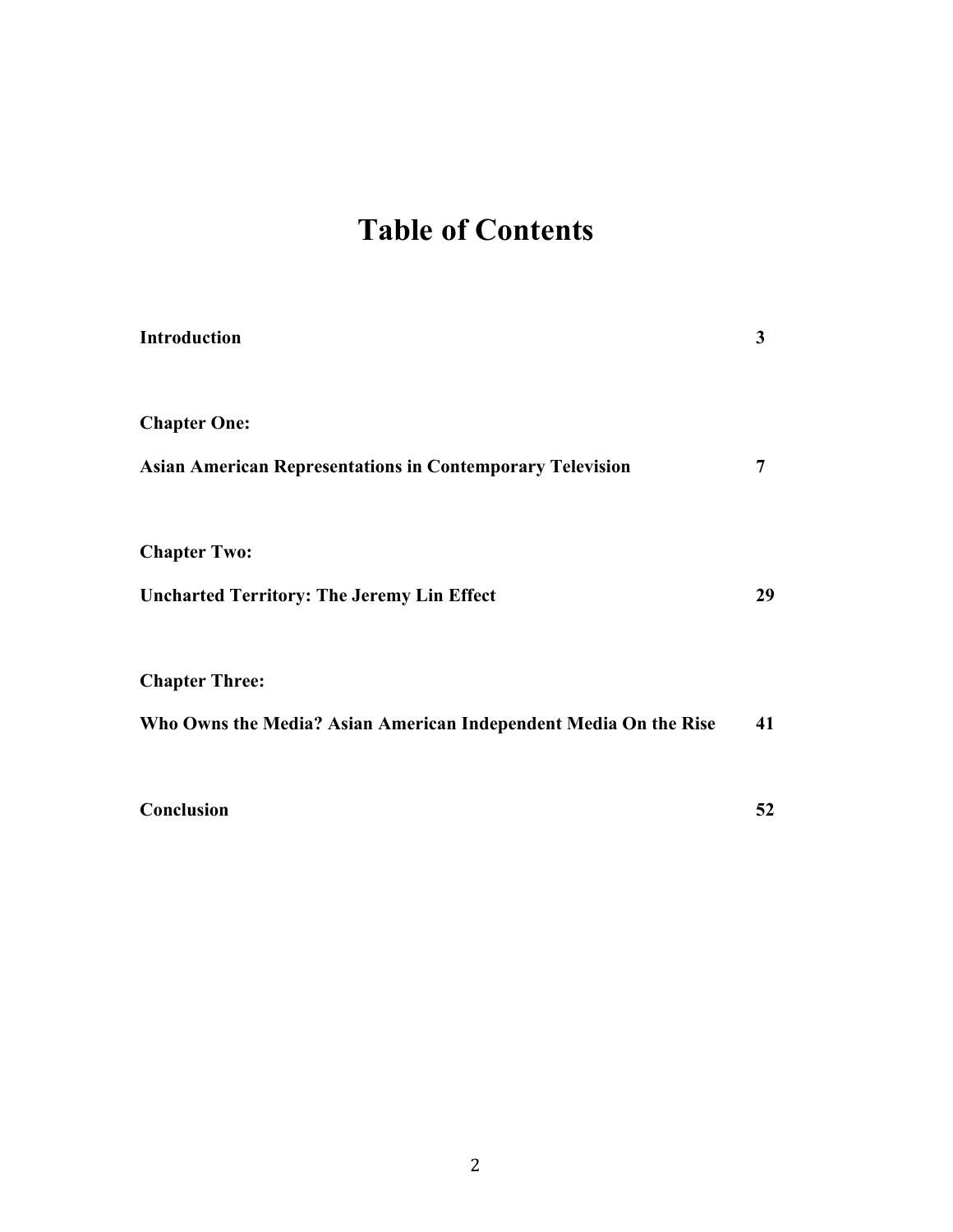### **Introduction**

In today's mainstream media, there exists a visible lack of Asian American representation. When they *are* given roles in film and television, those roles often maintain the stereotypical ideology which has been dominant for decades. Asian American stereotypes in these media range from hard-working and servile to masters of the martial arts and often put forth a misguided or exaggerated impression of what Asian Americans are like as a group. I argue that these stereotypical representations of Asian Americans manifest themselves in viewers' minds and affect the way they view the minority group far after the they power off their television sets. These stereotypes are challenged when individual Asian Americans emerge and do not fit the mold that Hollywood has created for them. This thesis will illustrate the shifting paradigm within the media from producer-created to consumer-created media by way of the Internet and social media. I argue that it takes other channels besides the mainstream outlets of film and television to purvey race in a complex and accurate way. Instead of placing blame on Hollywood, consumers should educate themselves on alternative forms of independent media and not limit their perspective to the stereotypical ideology that mainstream television upholds.

Chapter one will analyze three case studies of the contemporary television shows *All-American Girl* (ABC, 1994), *Gilmore Girls* (The WB and The CW, 2000-2007) and *Glee* (FOX, 2009-Present) and the way in which they continue to paint caricatures of Asian Americans in stereotypical manners. All three shows present characters who strive to meet their parents' exceedingly high expectations of going to college and becoming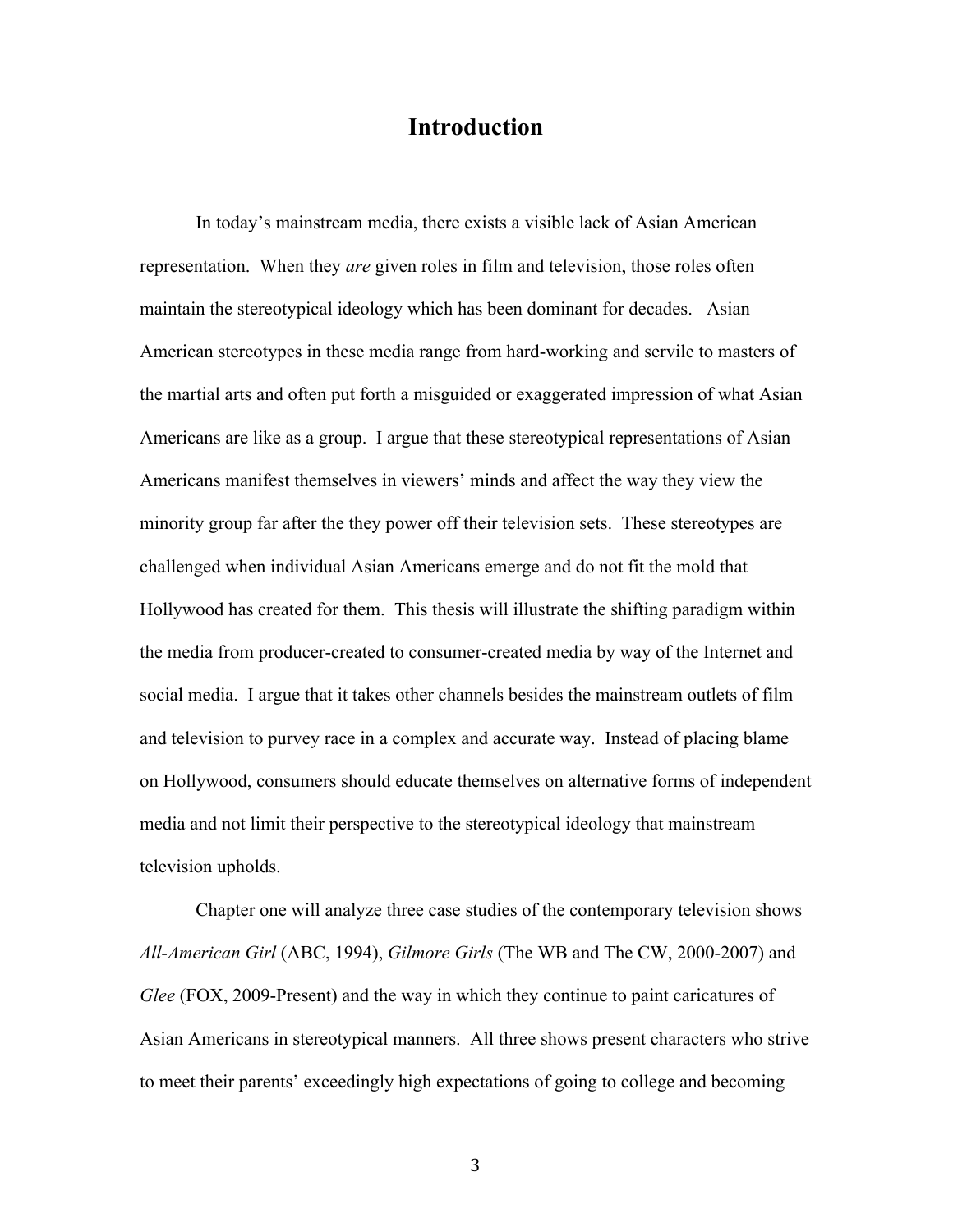doctors or lawyers. These shows were selected because they represent a very common way in which Asian Americans are depicted onscreen and span over the course of eighteen years. By looking at shows which have aired over two decades, a lack of progression can be observed as their treatment of Asian American characters are very similar. This chapter will also cite several psychological studies which suggest that viewers of these shows may believe the tropes they see on television and apply that ideology to real-life situations. This is problematic because they impose a limit to how Asian Americans can be viewed.

Every so often something occurs with the potential to shatter dominant Asian American archetypes such as the phenomenon which has come to be known as 'Linsanity.' 'Linsanity' refers to the meteoric rise and prominence of NBA basketball player Jeremy Lin. He is the only current Asian American playing at the professional level in America and has displayed his immense athletic talent by helping the New York Knicks to a seven-game winning streak in February of 2012. Chapter two will outline how Lin not only breaks stereotypes by excelling in sports but demonstrates the shifting paradigm in the media from producer-created to consumer-created media. With one click, a Facebook user can share last night's Jeremy Lin highlight reel with their 1500 friends. Like a chain reaction the clip has nearly four million views<sup>1</sup>, #Linsanity is trending on Twitter and his Jersey is on sale at Madison Square Garden for Knicks fans to purchase. It is clear that the Internet and the social media have changed the way people learn and share information. It has also emerged as a platform for resistance which was not available two decades ago.

<sup>&</sup>lt;sup>1</sup> Jeremy Lin's Highlight Reel against the Los Angeles Lakers has  $3,771,271$  views on YouTube as of April 18, 2012.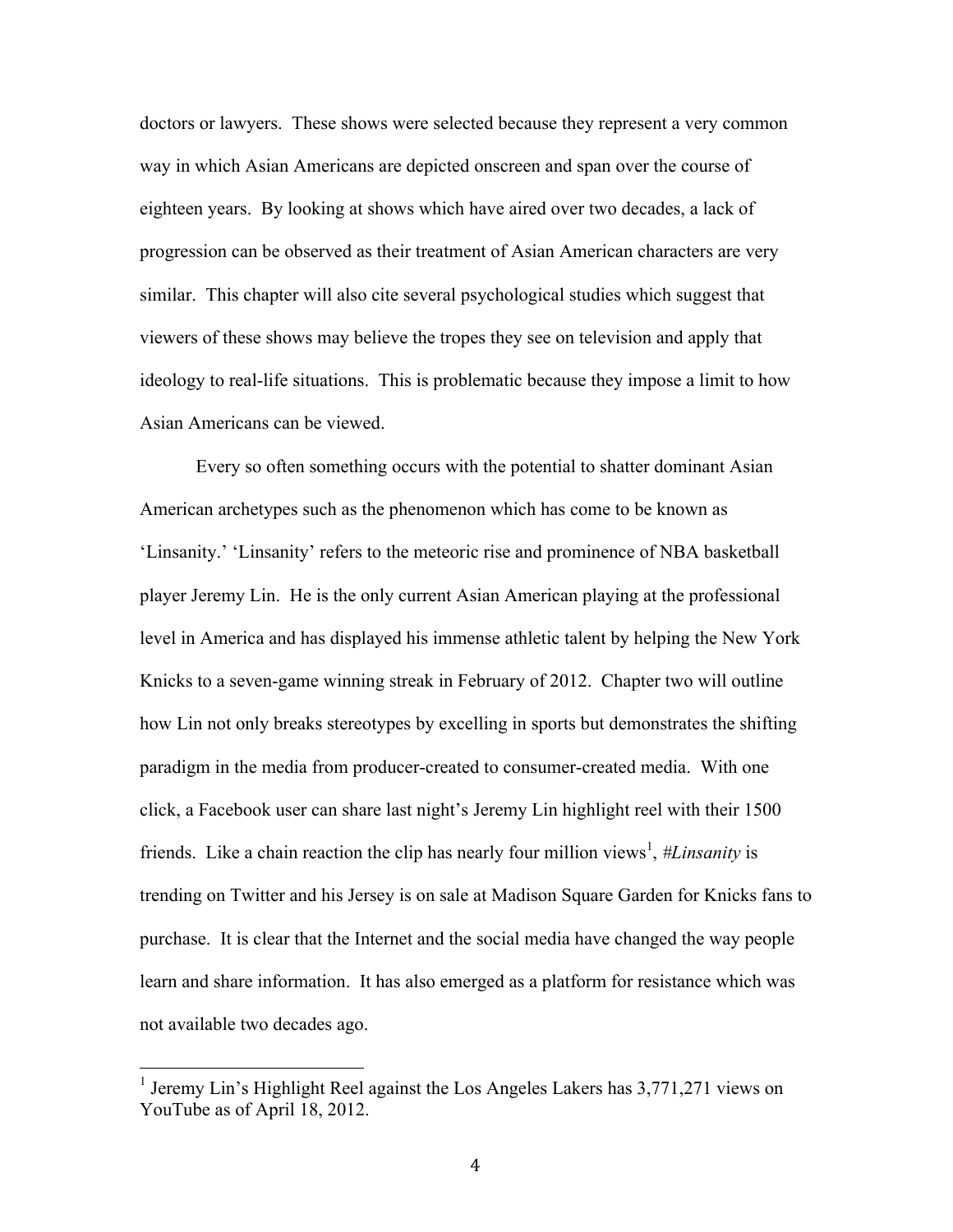There is a common idiom which states, "if you want it done right, you have to do it yourself." Perhaps this is what the producers of Asian American independent media had in mind when envisioning documentaries, creating comedy acts, starting up blogs or uploading YouTube videos. Ono and Pham's book *Asian Americans in the Media* argues that "the strength of this independence is embodied in self-aware producers working within the interstices of the independent and the mainstream and challenging traditional representations.<sup>32</sup> These independent artists work outside of Hollywood's white picket fence which means freedom from the dominant stereotypical framework but also comes with the burden of financial responsibility. New technologies alleviate some of this burden with media such as blogs and YouTube channels costing little to maintain. Chapter three looks at the examples of Margaret Cho's stand-up comedy acts, Phil Yu's online blog *Angry Asian Man* and YouTube sensations Ryan Higa and Kevin Wu to understand how popular Asian American independent media can be. I argue that the increase in popularity of these Asian American artists indicates the growing audience and demand for media diversification.

An important question to be asked is what prevents Asian Americans from being an integral of the mainstream media. Does the entertainment industry underestimate the general public's tolerance and demand for more complex representations of minority groups onscreen? This thesis will first call attention the stereotypical portrayals of Asian Americans on television for the past two decades. It will then show the ways in which these stereotypes are challenged with the example of Jeremy Lin. His story showcases the ways in which the social media has both fueled his prominence and acted as a way for

<sup>&</sup>lt;sup>2</sup> Ono, Kent A., and Vincent N. Pham. *Asian Americans and the Media*. Cambridge, UK: Polity, 2009. 139. Print.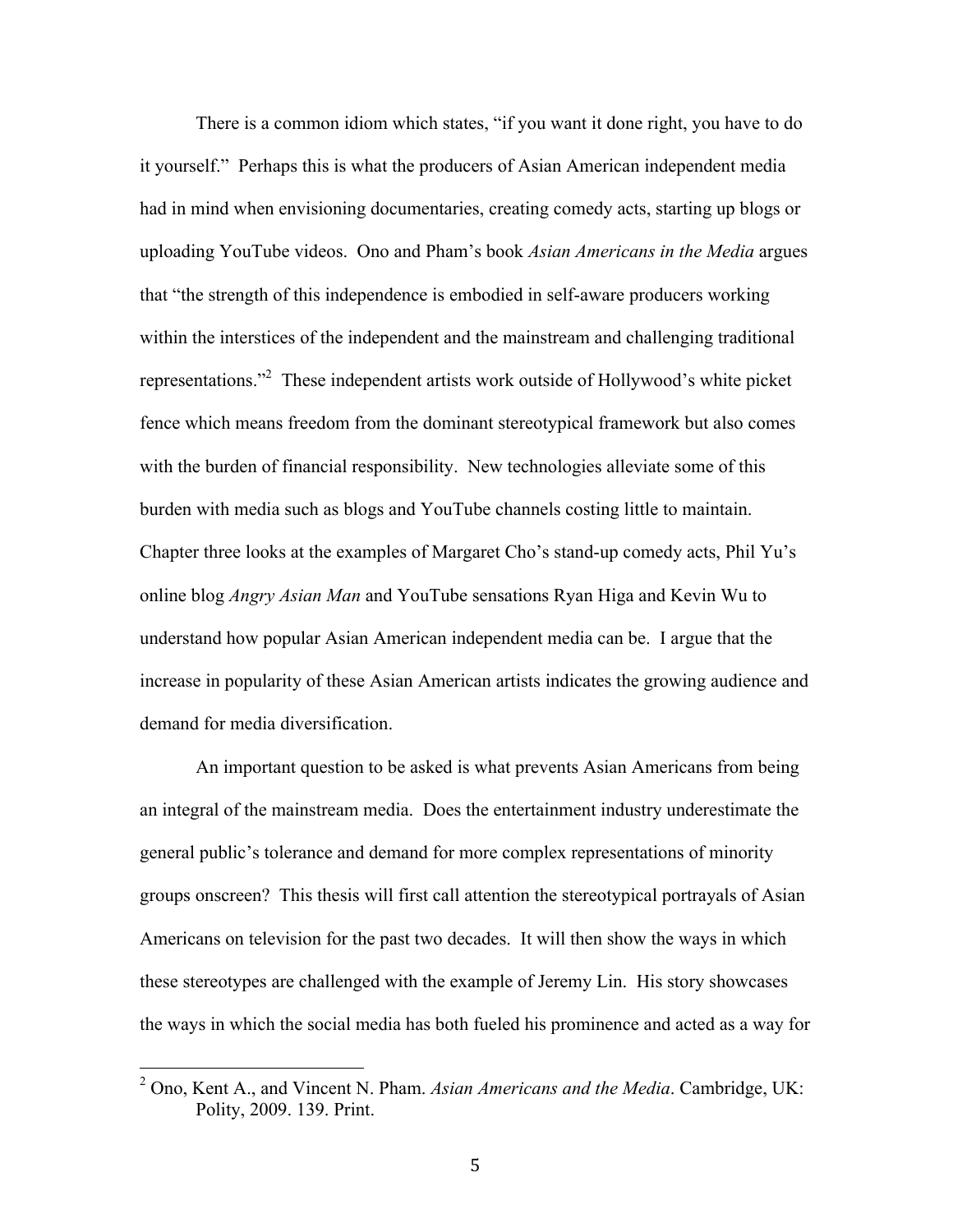people to push back against news outlets' coverage of his story. While Lin may not have been in search of the spotlight, 'Linsanity' holds promise that new media, like the mainstream media of film and television, has the potential to cultivate positive ideas in consumers' minds. By seeing an Asian American figure find success in an endeavor not typically associated with Asian Americans, progress can be made toward unraveling stereotypes. Lastly, focus will be shifted toward the fast-growing industry of independent media. What the independent media brings to its consumers is a broad spectrum of ideas and voices. I argue that access to information is the key to truth and that society will benefit from media that emphasizes ideas and themes not currently available on television or in theatres.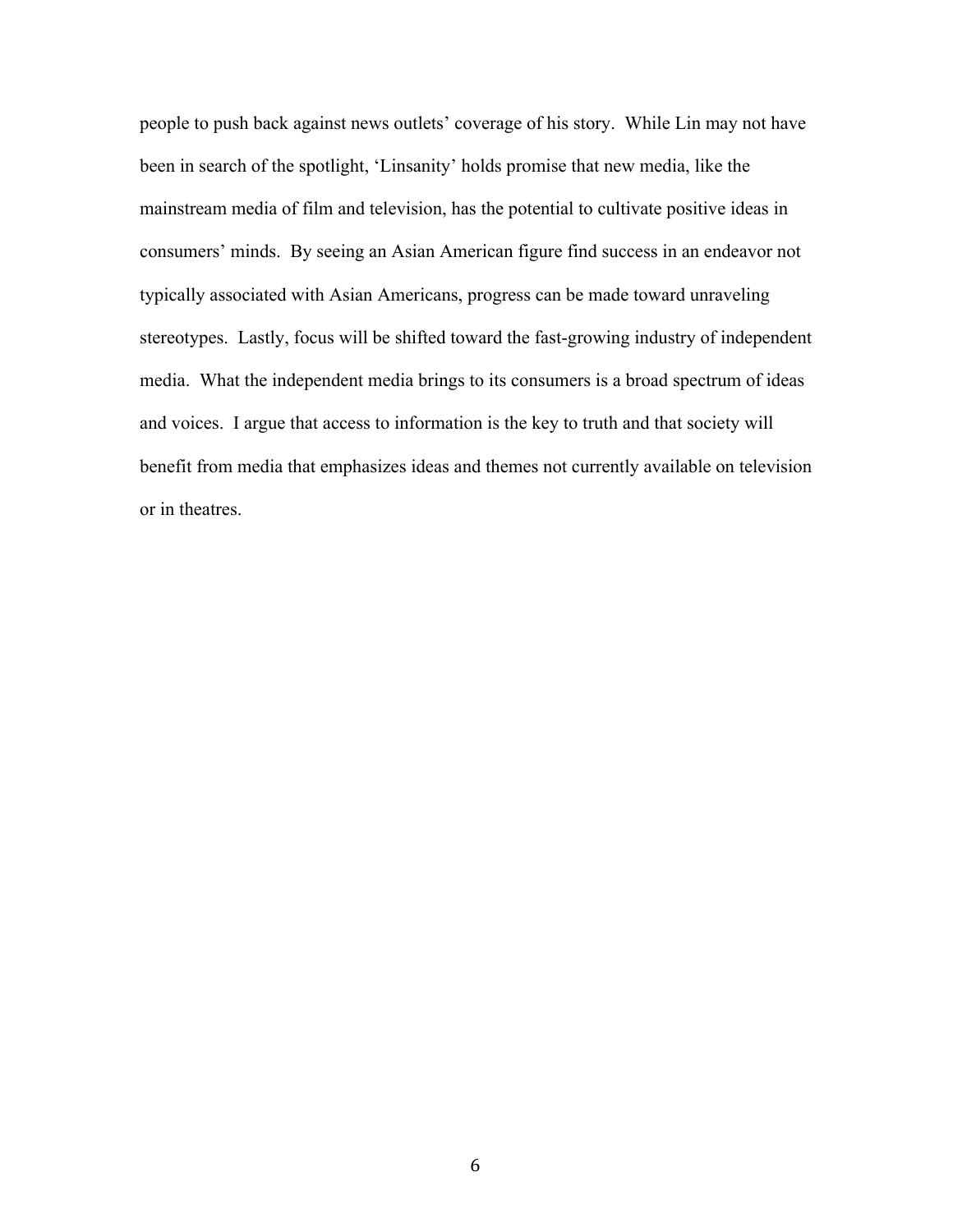## **Chapter One: Asian American Representations in Contemporary Television**

If people perceived the world in the way that situations are presented on television, survivors of a plane crash could sustain life on a mysterious island somewhere in the south pacific for six years as on *Lost*. Vigilante serial killers could live a life in plain view and get away with their crimes despite being employed as a blood-spatter analyst by the Miami Police Department like *Dexter*. A New Jersey-based doctor could have a near-perfect success rate at diagnosing unprecedented illnesses for he is an unmatched medical genius as on *House M.D.* However, many viewers understand that these are fictional occurrences developed by television producers for dramatic effect, and that if they have a kernel of truth that it is just that—a kernel. So why is it that when audiences watch television shows which depict Asian Americans in a stereotypical manner, they view their situations as plausible, entertaining and sometimes humorous?

Although Asian Americans are underrepresented in the media in comparison to their percentage of the U.S. population  $(3.8\%$  and 5%, respectively)<sup>3</sup>, Asian American presence in the media is far from new. While a constant presence is progressive, without more accurate or diverse representations of Asian Americans on television, the repeated delivery of stereotypes is further manifested in viewers' perceptions of the minority group. Thus it is a continuous cycle of stereotypical portrayals of Asian Americans that has viewers believing what they are being shown on television.

Asian Americans have long had a presence in the American media. Figures like Anna May Wong, an American-born Chinese film actress, got her start in Hollywood in

<sup>3</sup> "Shattering Asian American Stereotypes." *Screen Actors Guild*. Web. 01 Nov. 2011. <http://www.sag.org>.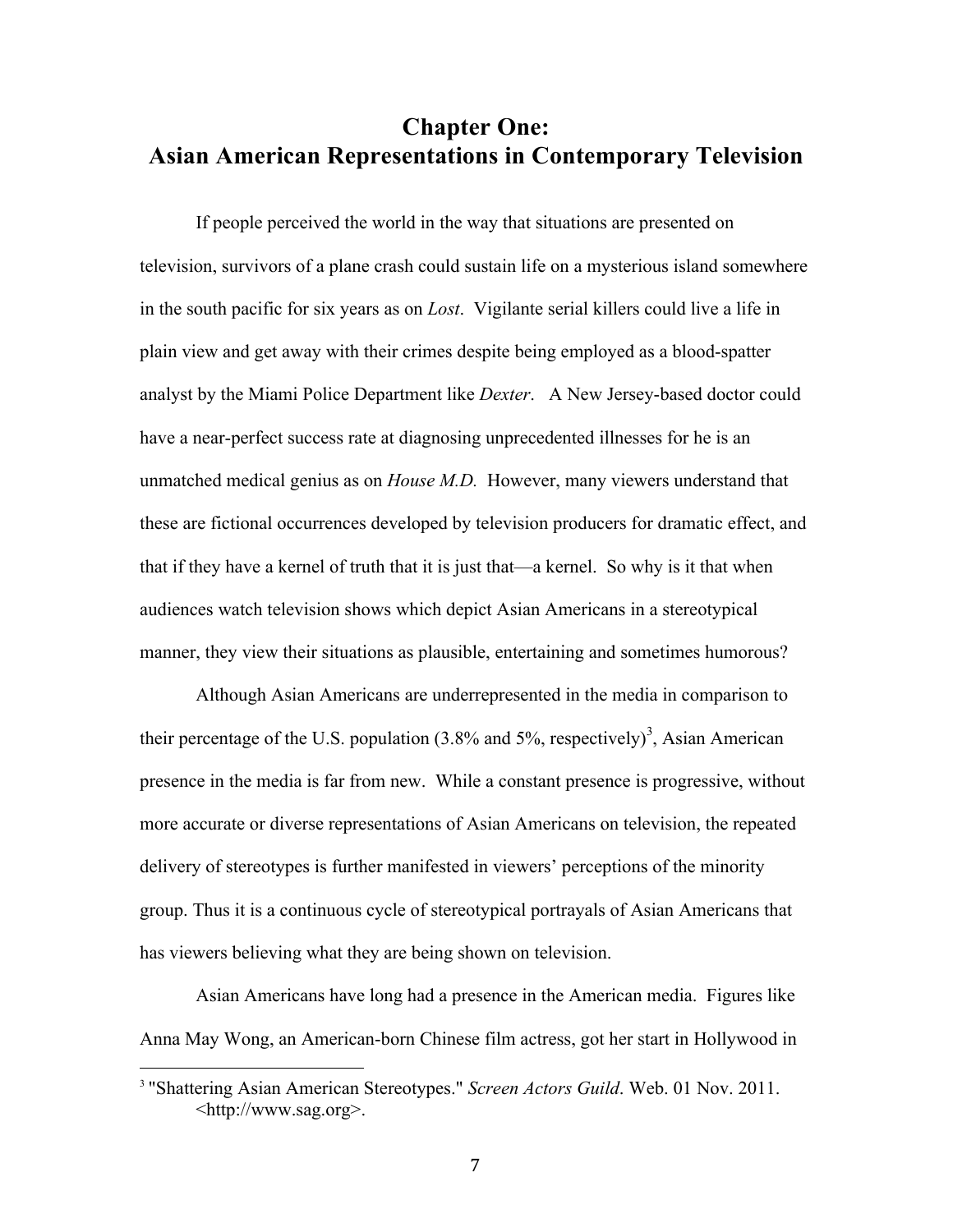the 1920s. She was often cast in stereotypical supporting roles in films such as *Picadilly*  (1929) and *The Thief of Bagdad* (1924) depicting a deceitful, domineering and tyrannical woman, an Asian stereotype which is often referred to as a "dragon lady." Other historical representations of Asian Americans in the media include the fictional characters of Fu Manchu and Charlie Chan. Both of these characters were created by American authors and were depicted as an evil villain and a submissive detective, respectively. Other films such as *The World of Suzie Wong* (1957) cast an Asian American actress, Nancy Kwan as the lead. Despite being the title character and her subsequent nomination for the Golden Globe award for Best Actress, she plays the role of a seductive and overly sexualized prostitute, thus again propagating stereotypes of Asian Americans in the media.

Kent Ono and Vincent Pham suggest in *Asian Americans and the Media* that "in viewing Asians and Asian Americans through the same tired stereotypes and representations across a wide variety of media, these peculiar views become part of the archive of representations available for use" because people are used to seeing them in television and film. When viewers see the same images onscreen enough times, they begin to internalize the message, and "media representations produce a mass psychological effect on both Asians and Asian Americans and non-Asians and non-Asian Americans."<sup>4</sup> This psychological effect is one that George Gerbner developed in the 1960s called Cultivation Theory, and provides a useful foundation for thinking about the dynamics of media stereotypes.

<sup>4</sup> Ono, Kent A., and Vincent N. Pham. *Asian Americans and the Media*. Cambridge, UK: Polity, 2009. 172. Print.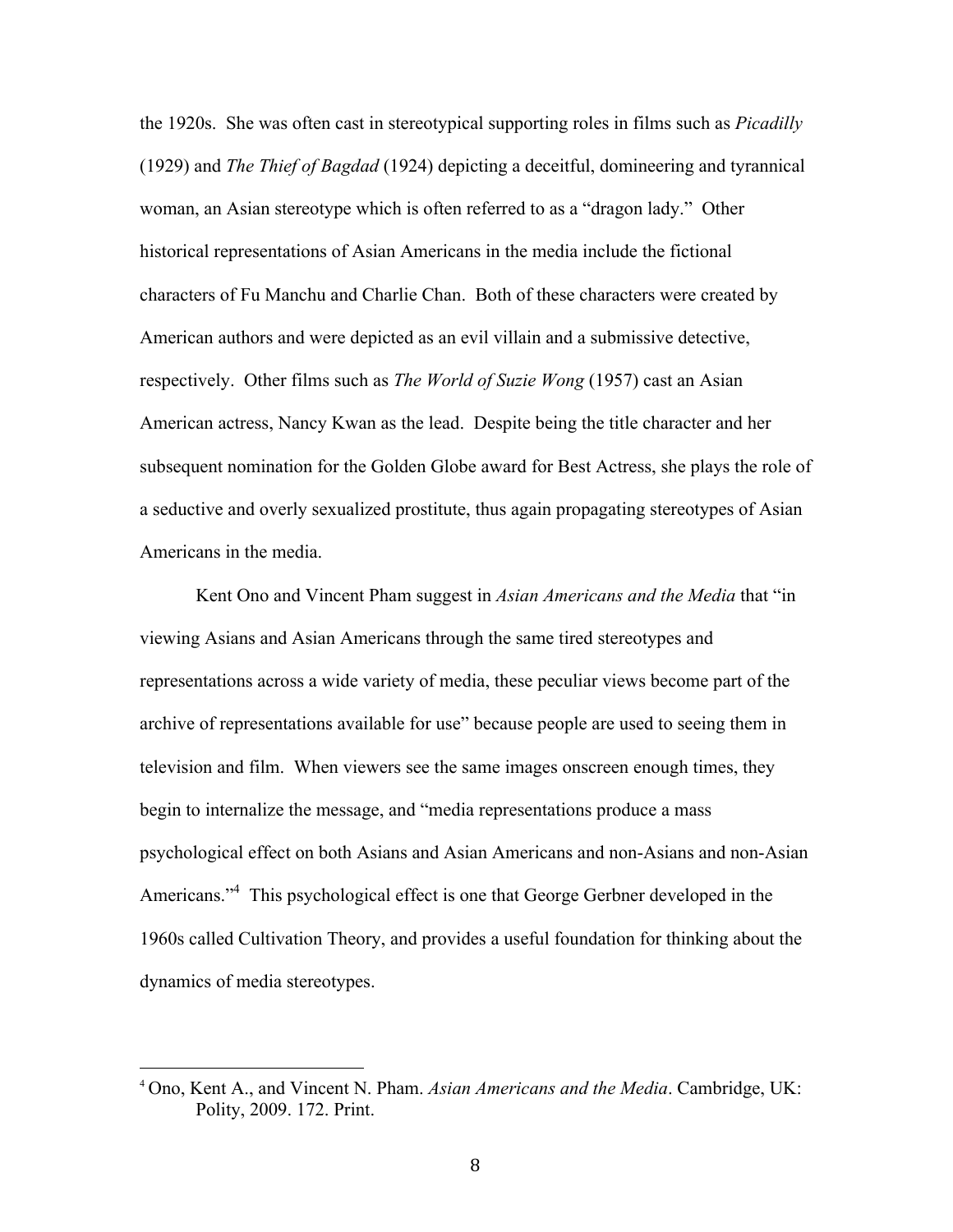Gerbner's theory proposes that television cultivates viewers who are likely to see the world in ways that reflect the messages television sends to its viewers.<sup>5</sup> In the 2003 article "Television Exposure and the Public's Perception of Physicians" by Chory-Assad and Tamborini, a study is detailed based on Cultivation Theory which is outside the realm of race but may offer a point of comparison. Like Gerbner, the article maintains cultivation logic, stating that television's patterns of programming "impact the development, maintenance, or exploitation of society's needs, values, and beliefs."<sup>6</sup> Their study examines the relationship between viewer exposure to prime-time doctor programs such as *E.R.* and *Chicago Hope* and the perceptions of physicians' ethical character, competence and power. In a study of 290 undergraduates, it revealed that students who watched more medical dramas overestimated patient survival rate, a statistic highly exaggerated in medical television and that they had high regard for physical competence. Thus the results support cultivation theory in that television can influence viewers' conceptions of reality, attitudes and standards of judgment.

Studies of Cultivation Theory support the contention that television as a medium has the potential to play a powerful role in creating, perpetuating and even eliminating racial stereotypes. This is due in part to the fact that it reaches large and diverse audiences. However, many contemporary television shows continue to maintain stereotypes, particularly of Asian Americans, by casting actors in roles that depict them as sidekicks of the central protagonist or as having strict, overbearing parents with lofty

<sup>5</sup> Dalisay, Francis, and Alexis Tan. "Assimilation and Contrast Effects in the Priming of Asian American and African American Stereotypes Through TV Exposure." *J&MC Quarterly* 86.1 (2009): 7-22. Print.

<sup>6</sup> Chory-Assad, R.M., & Tamborini, R. (2003). "Television Exposure and the Public's Perceptions of Physicians." Journal of Broadcasting & Electronic Media, 47(2), 197-215.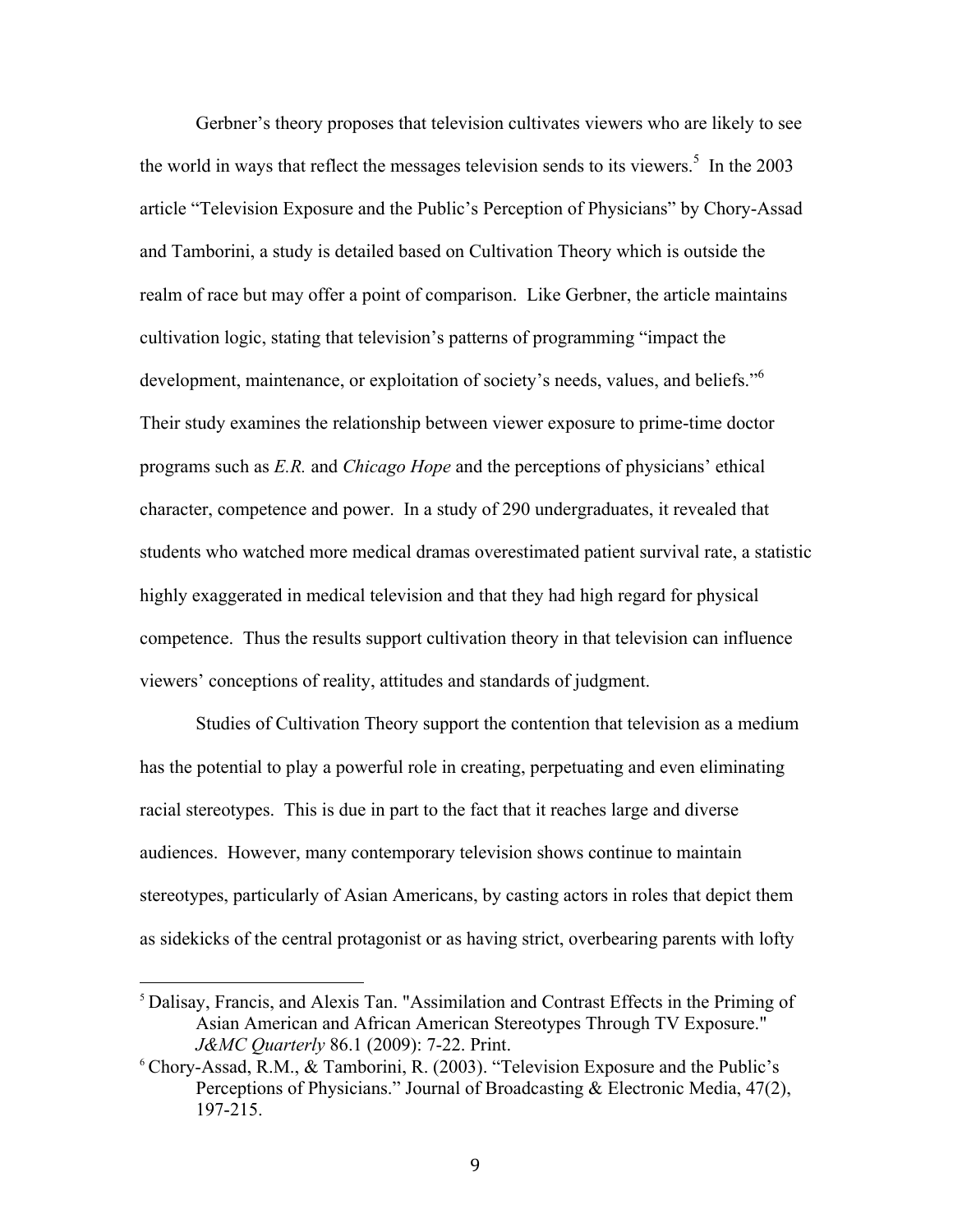expectations. Examples of these include *All-American Girl*, *Gilmore Girls* and *Glee*. These three television series serve as contemporary examples of prime-time television which feature representations of Asian Americans over a period of seventeen years. Considering that television media can affect viewers' attitudes and beliefs toward subjects, this tendency of the mass media to generalize is problematic in making progress toward presenting diverse representations of Asian Americans on television. If, as Gerbner's studies suggest, the viewing public tends to subconsciously rely on characterizations in the media to formulate opinions about groups with whom they are less familiar, then televisual representations of Asian Americans will affect the treatment and perceptions of Asian Americans in society.

In the 1999 book *Television and its Viewers*, Michael Morgan and James Shanahan analyze the state of cultivation theory and research since Gerbner's studies. They note:

We all learn the values, norms, and stereotypes disseminated by television primarily by growing up and living in this specific culture; heavy viewing, then, does not involve any "new learning" of these beliefs and outlooks, but instead provides "the repeated instantiation of some stereotypes by their exemplars.<sup>7</sup>

Thus it is problematic when television perpetuates the same ideas about Asian American families that have been established by past media because it further cements the attitudes viewers may already have.

The term 'stereotype' was coined by American journalist Walter Lippman to refer to the "pictures" individuals hold and reference as the truth. In his book *Public Opinion*,

<sup>7</sup> Shanahan, James, and Michael Morgan. *Television and Its Viewers: Cultivation Theory and Research*. Cambridge, UK: Cambridge UP, 1999. Print.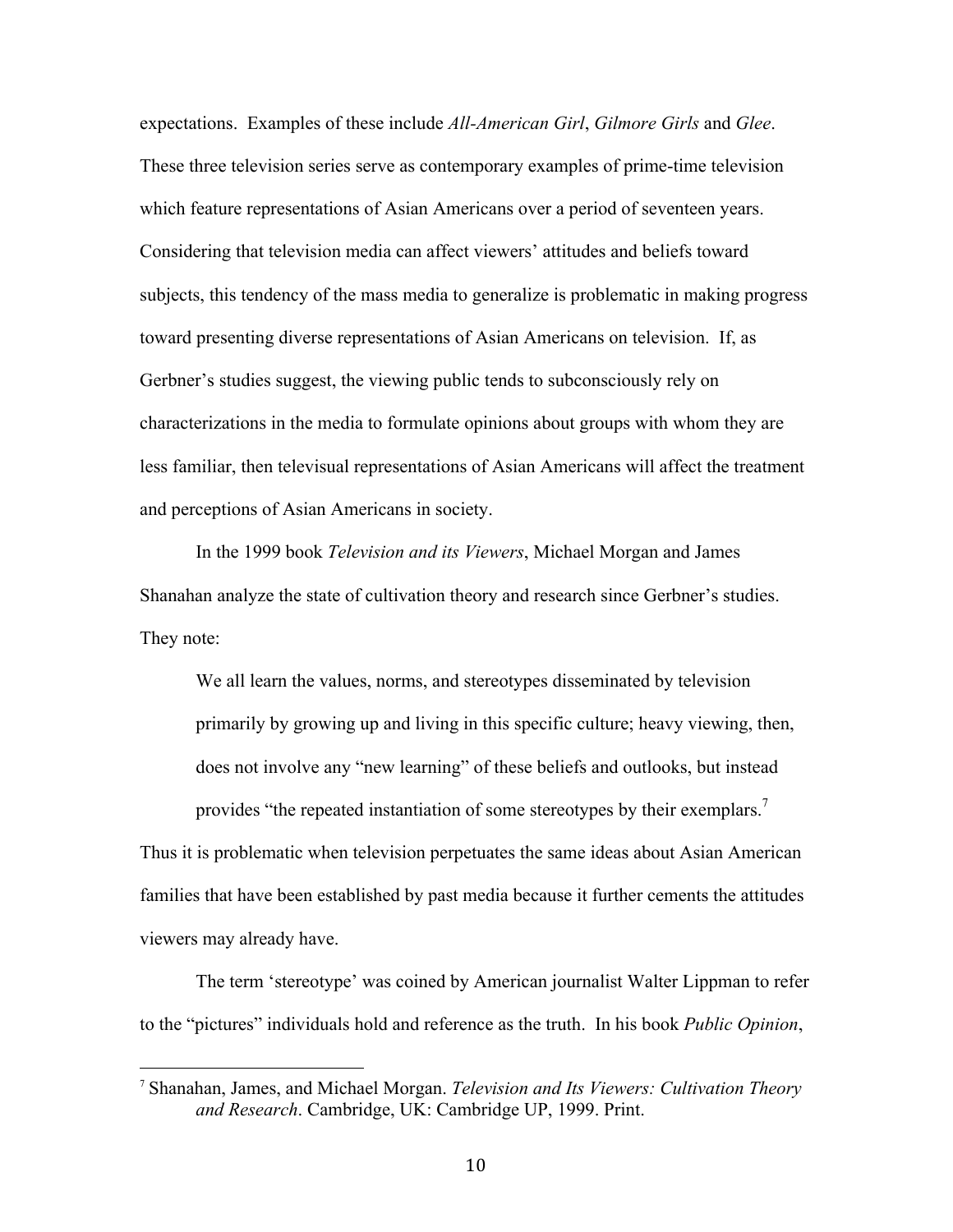Lippman suggests that a stereotype's "hallmark is that it precedes the use of reason; is a form of perception, imposes a certain character on the data of our senses before the data reach the intelligence."<sup>8</sup> Despite being often seen as negative, stereotypes can also be positive. What Lippman argues is that stereotyping is not rooted in reason and rationale but produced by outside stimuli which occupies one's consciousness. Although Lippman's text was published in 1922, the psychological term of stereotyping supports Gerbner's argument of Cultivation Theory and can be applied to the influence that television has in producing and maintaining stereotypes.

Three prominent Asian American stereotypes will be addressed in this paper. A case study of *All-American Girl* serves as an example of an Asian American family sitcom of the 1990s in which plotlines are mainly focused on old world versus new world values in reference to the main character's strict immigrant parents. A case study of *Gilmore Girls* illustrates the Asian American character as a sidekick to the central protagonist's character who also has a strict mother. Glee is a currently airing prime time show whose case study will examine the 'model minority' stereotype—the idea that all Asian Americans must be smart, wealthy, hard-working and living 'the American dream.' The following case studies will provide examples of media stereotyping, and when applied to cultivation theory may bring to light the problematic caricatures of Asian Americans that are presented in contemporary television.

<sup>8</sup> Lippmann, Walter. *Public Opinion*. New York: Free Paperbacks, 1997. Print.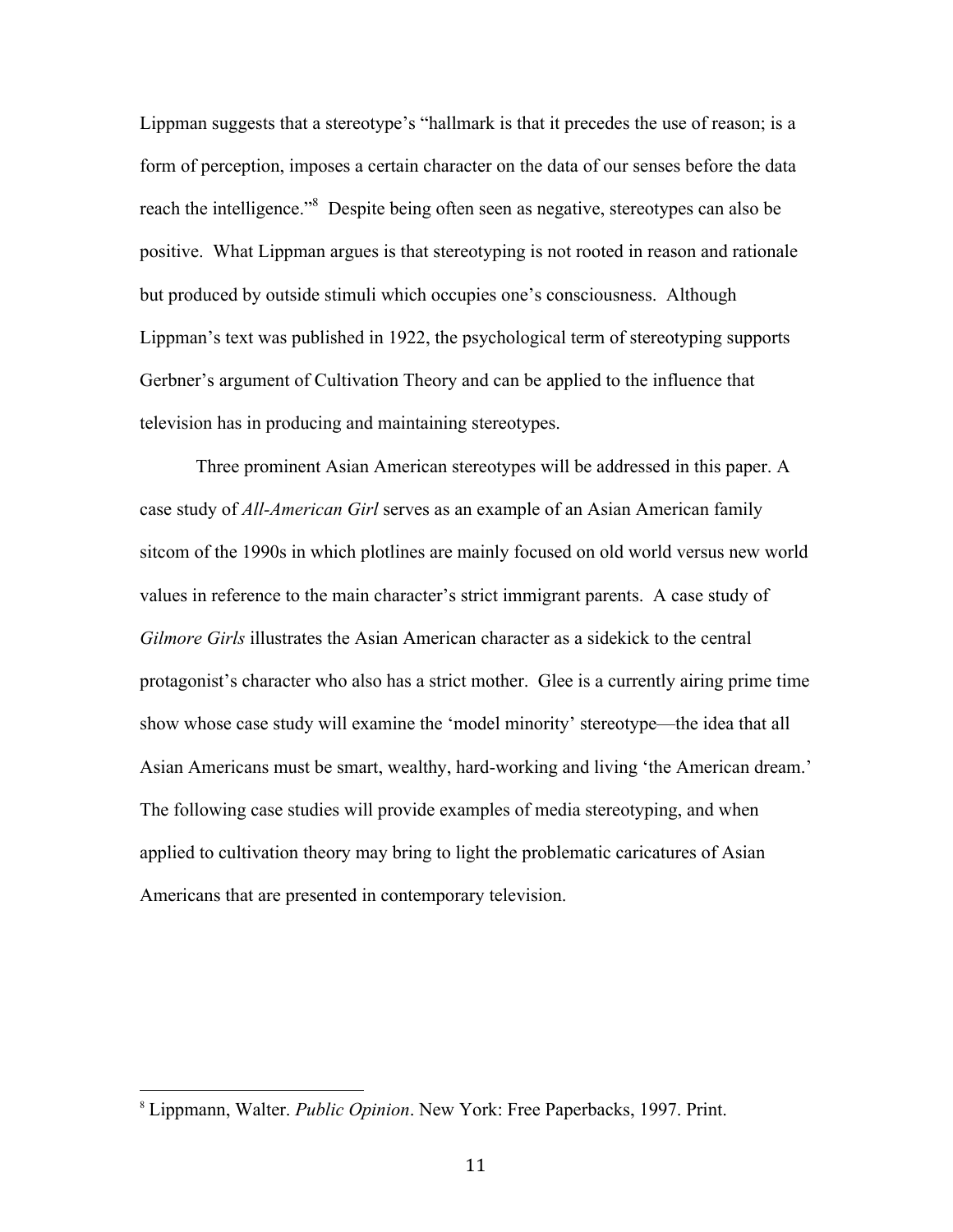#### **A New Generasian: Stereotypes of the Immigrant family in** *All-American Girl*

If positive change in the form of more Asian American actors as main characters presented with multi-dimensional storylines focused not solely on their race is the goal, then it is important to ask who has the power in the television industry to inspire it. Should an Asian American actor turn down a stereotypical role in hopes of providing resistance to the system, or will a casting director simply find another Asian American actor eager to comply? If this is the case, then perhaps it is less about actors and more about the producers, directors and writers who hold the influence. This was the case in *All-American Girl*. Although the series was presented as a realistic depiction of a "typical" Asian American family, only three of the eleven writers on the ABC sitcom were Asian American.

*All-American Girl* was an ABC sitcom which ran from 1994-1995. The show was based on the stand-up comedy of Margaret Cho, a Korean American comedian, which provided resistance by mocking stereotypical situations of Asian American families such as traditional values or overbearing parents. It was only the second American sitcom since *Mr. T and Tina* in 1976 to center on an Asian American protagonist, however both shows were cancelled after their first season due to poor ratings and mixed reviews.

The sitcom focuses on The Kim family who resides in San Fransisco and consists of a paternal grandmother, two parents, Margaret Kim, the main protagonist of the show, her older brother Stuart who is completing his residency as a doctor, and her younger brother Eric. Margaret's parents wish for her to have a "professional" career as a lawyer, yet she envisions a different life for herself perhaps as an artist or a club promoter.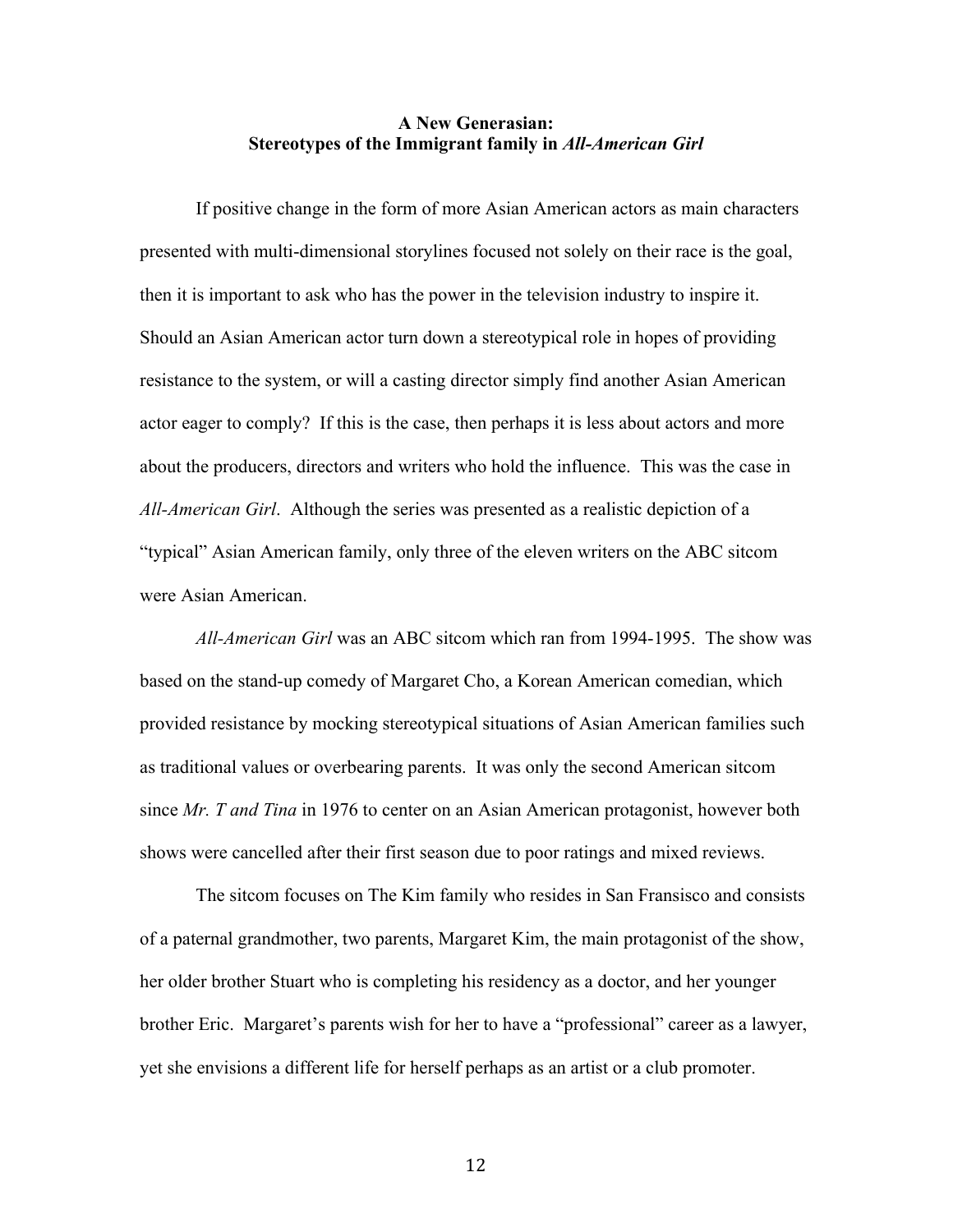Margaret is witty, crass, defiant and by all means marches to the beat of her own drum. She is often the butt of her family's jokes but continues to carve her own path despite constant parental pressure to do just the opposite.

Three out of eleven writers on All-American Girl is a low percentage because the show focuses on strict values as well as many cultural and historically Korean references. After the completion of the pilot, test audiences were confused by the Korean references that were made. The grandmother makes references to 'the old country' meaning Korea, to traditional Korean foods like Kim Chee and the episode's main plotline is focused on Margaret's mother not wanting her to date her new boyfriend Kyle. When Margaret asks, "why he is wrong for me?" her mother replies "he's American." However Margaret is also American but not thought of in that way by her own mother, perhaps a larger comment on the misconceptions some viewers may have of Asian Americans. Even the very title of the sitcom begs the question: are Asian Americans less than "All-American?"

In the second episode the show brought in a character named Casey, cast as Margaret's younger brother Eric's friend who lives in the building. Casey appeared in twelve of the nineteen episodes, and her character was developed to clarify cultural questions so the audience would be in the loop, and as a point of identification. Her character was eleven years old, therefore her questions came off in a very innocent and unassuming manner. In the third episode, "Who's The Boss," members are having bad luck when it comes to car trouble, low sales at their family-run bookstore and a C on a math test. The grandmother claims that they have bad Feng Shui. Casey asks if Feng Shui is the seaweed soup she had last week to which the mother explains that it is an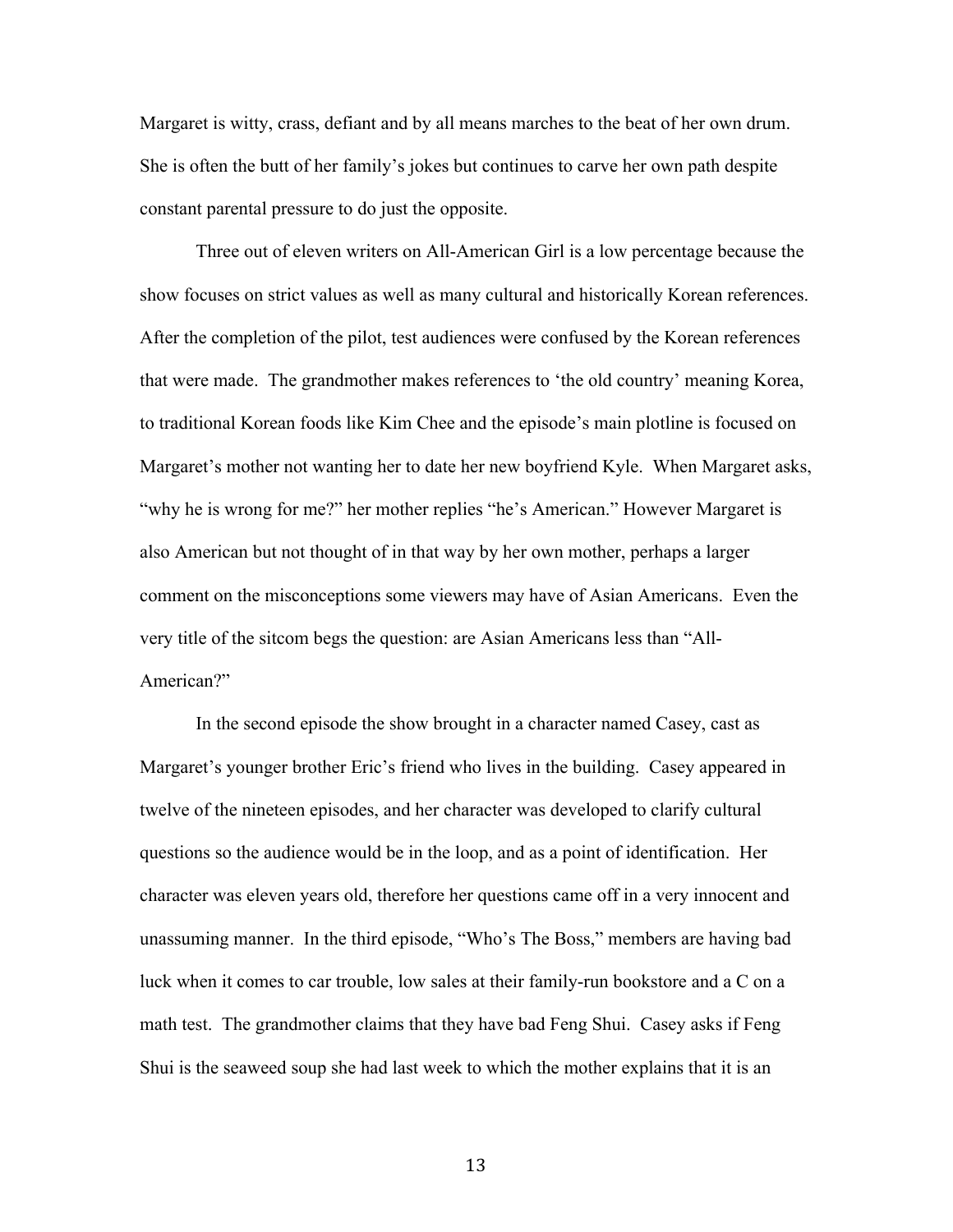ancient Chinese belief which suggests that their lives are directly influenced by the way things are arranged in their home. The father asks if she understands, and she shrugs her shoulders as if to say 'no.' However it doesn't matter in the narrative progression if Casey understands the concept because now the audience does, thus Casey's character has served its purpose.

The show is based in comedy and addresses Asian American issues with a common episodic structure. Many episodes begin with Margaret defying her parents' strict values, to which her parents get very upset and her and her mother often have an argument that serves as the climactic point of the narrative. At the end of an episode one of them usually realizes they are in the wrong and apologizes or makes things right with the other. The fifth episode of the series, entitled "Redesigning Women" serves as an example of this. Stuart's fiancé Amy comes over to the house and helps Mrs. Kim prepare a traditional Korean dinner while Margaret sits at the table and watches. In essence, she serves as a strong contrast to Margaret. Amy is her Mrs. Kim's ideal daughter-in-law wearing extremely conservative clothing, she laughs at all of her jokes, enjoys going to the opera over a club and prefers white wine spritzers to hard liquor. When Mrs. Kim suggests that Margaret throw her a girls-night-out bachelorette party, Margaret politely declines but her mother insists. Margaret takes Amy to a club called 'Skank' complete with a live rock band and mosh pit. Amy's initial resistance to the environment is shown as she cannot stop talking about Stuart, however Margaret encourages her to dance and shows her that she can be a strong, independent woman should not let herself be controlled by a man. She completely changes Amy, who breaks off her engagement with Stuart and now dresses in head-to-toe leather. Mrs. Kim cries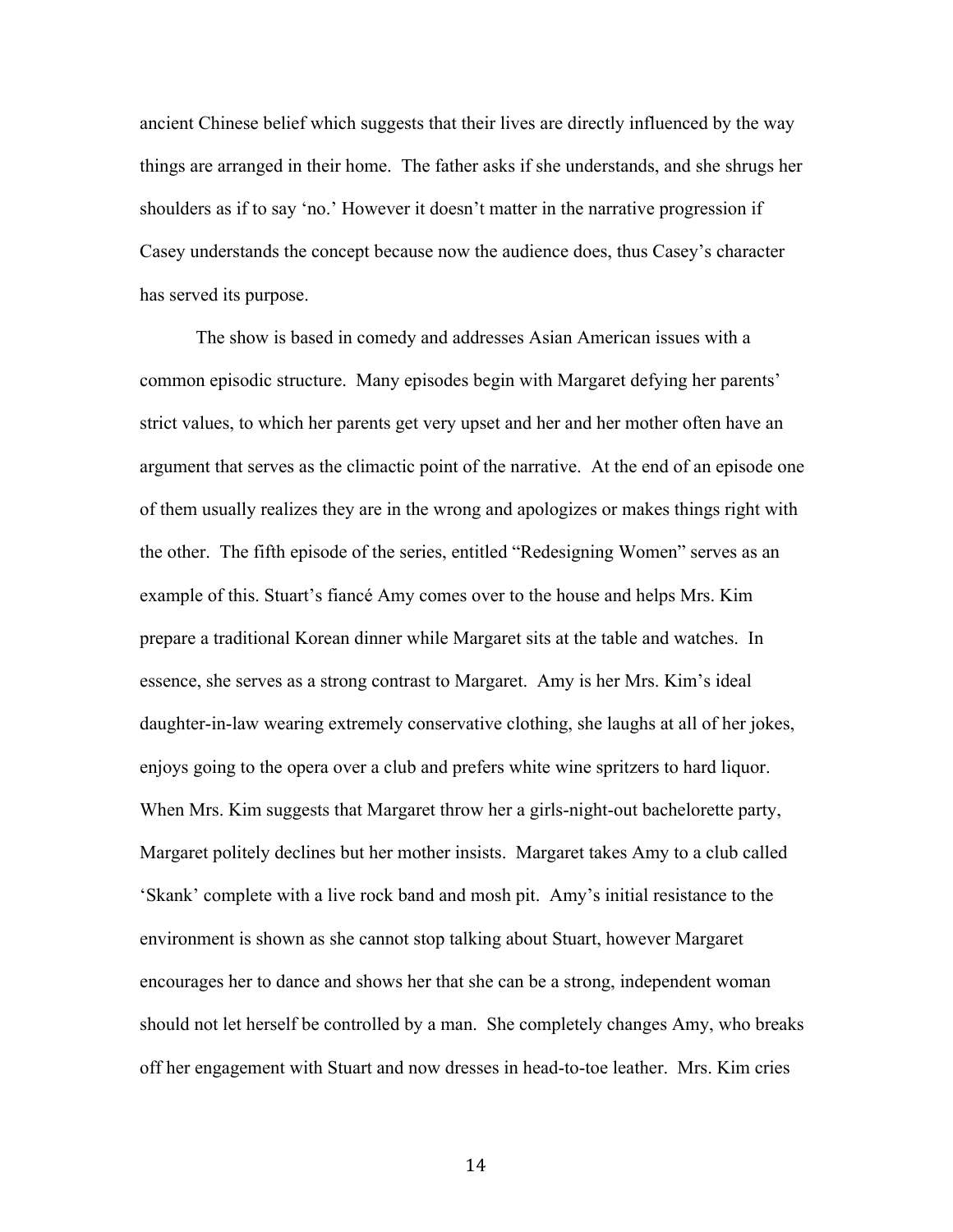over Amy's departure and immediately blames Margaret. In the end Margaret convinces Amy to go back to Stuart, and they reunite but promise to have a more equal relationship which is the resolution of the this episode's narrative. The following week, the same structure is followed and no references are made to the values in "Redesigning Women."

The cyclical nature of television causes resolved issues to be forgotten come the next episode. It is difficult to make any progress in terms of presenting a less stereotypical representation of Asian Americans when its premise, strict parents with a rebellious daughter, and structure, one character making things right with the other, are rooted in stereotype and compromise. With the cycle of episodes and repeated episodic structure, it is as if the clocks are reset each week and stifles the progress of debunking stereotypes.

All-American Girl's premise of showing an Asian American family as 'the other' "served as a barricade to the white audience; they could not possibly understand this "Orentalist mimicry made up as Asian authenticity" thus the show "was not marketable to any community."<sup>9</sup> Although the premise of All-American Girl remains consistent throughout the first eighteen episodes of the short-lived series, the final episode featured Margaret and brief appearances by her grandmother, however the rest of the cast was fired. Instead of a finale to the season, the episode was a proposed pilot for an unrealized follow-up series called *The Young Americans* in which, with virtually no explanation, Margaret was suddenly living in an apartment with three Caucasian males and becomes best friends with a bartender played by Mariska Hargitay. This formula was much more

<sup>9</sup> Ono, Kent A., and Vincent N. Pham. *Asian Americans and the Media*. Cambridge, UK: Polity, 2009. 176. Print.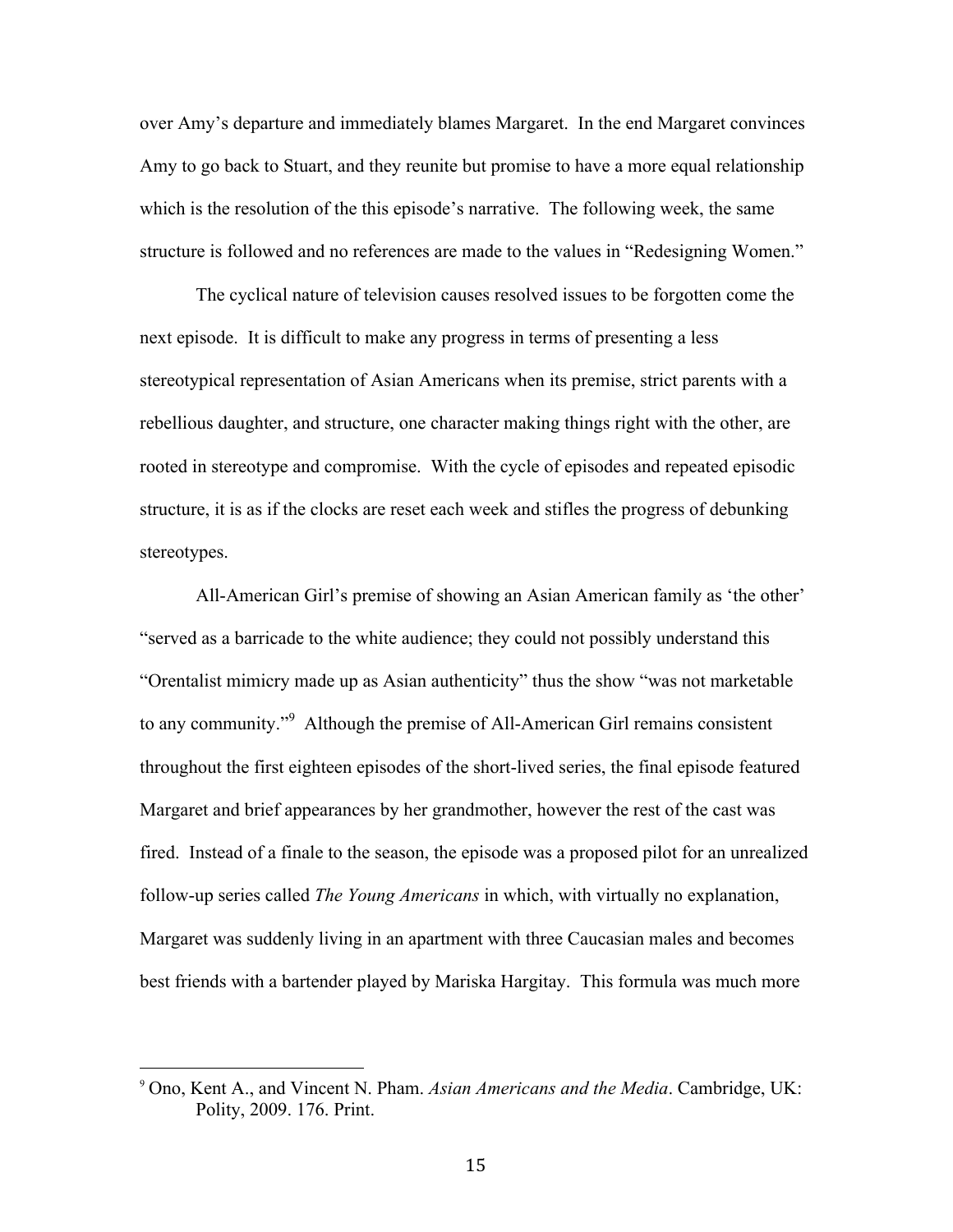common in television and the producers hoped to gain a larger viewing audience, but to no avail.

In an interview with Asia Society, Margaret Cho speaks about her reasoning for why the show was cancelled. She explains that because ABC advertised the show as being "The First Asian American Family on Television,' there were expectations from the Asian American community that the show would present them in a positive light and as multi-dimensional characters. Instead, she says, " because of that incredible focus on race, we never really had the chance to find out who we were as characters. We weren't allowed to develop as a real show would have because it was an exercise in race relations." Cho maintains that the show was unsuccessful because of the way it was marketed and its inability to live up to the expectation of carrying the burden of racial identity. Cho continues,

…there was this intense paranoia that was carried along with that racial identity which was--"Are they Asian enough? Are they the right kind of Asian? Are they authentically Asian?" The idea of something having to display it's own authenticity is racist in itself because you are asked to prove that you are in fact different from everyone else. That we are in fact, needing to display that difference in this cultural comedy.

Perhaps this exaggeration of being authentically Asian and dealing mostly with Asian themes caused audiences not to tune into the show. The idea of Cultivation Theory applies here, because when a show is being marketed as depicting a shared Asian American experience, audiences may interpret the themes on the show as truth. However, *All-American Girl* was unsuccessful in being picked up for a second season, thus losing the ability to develop its characters and progress as a television series. At present, there has been no show to focus on an Asian American family since *All-American Girl* in 1994.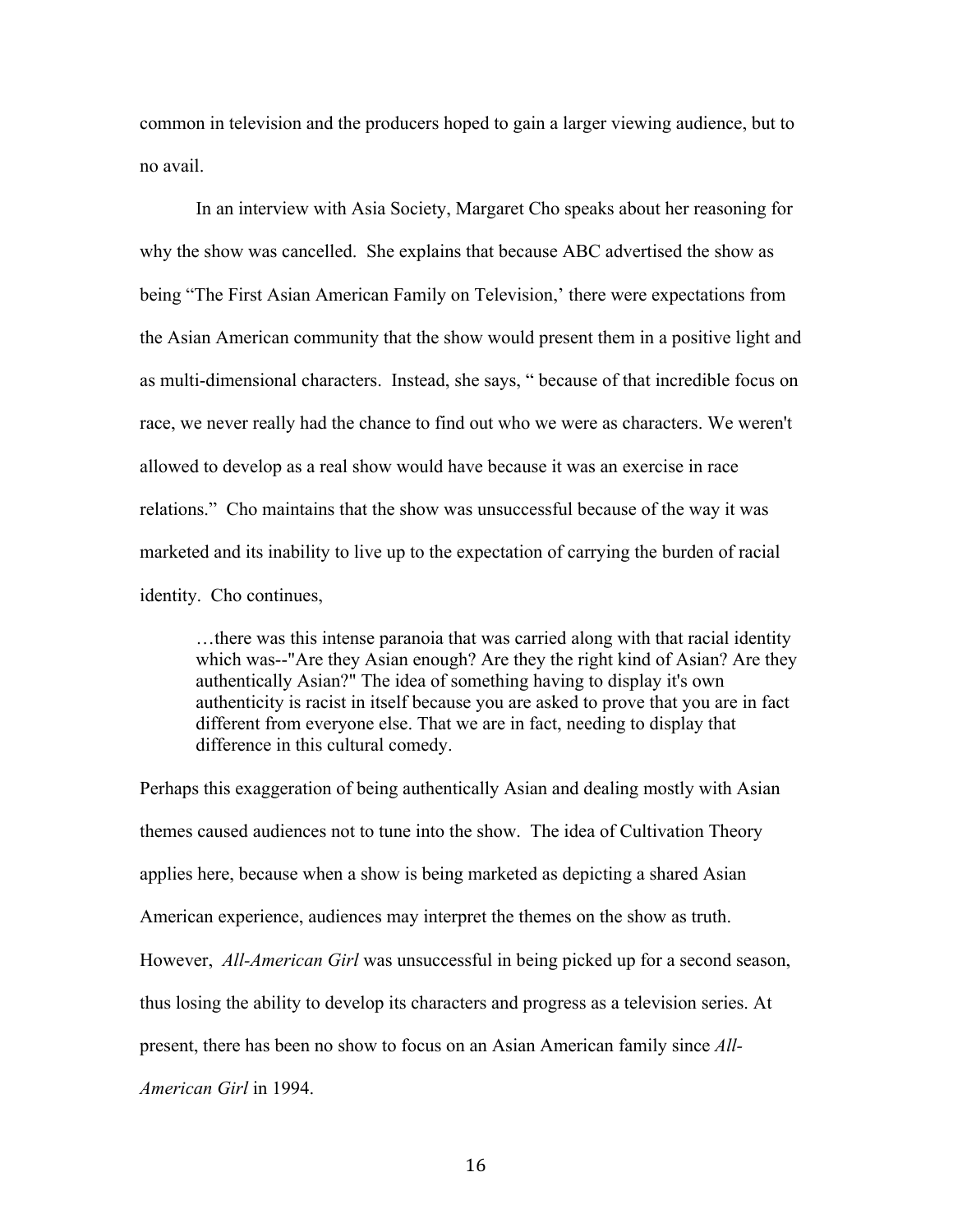#### **You've Been Gilmored: Parental Pressure and the Sidekick Stereotype**

*Gilmore Girls* is a sitcom that ran on The WB and later The CW from 2000-2007. The show followed Rory and Lorelai Gilmore, the two central protagonists, for seven seasons documenting their romantic relationships, family drama often caused by Loralai's mother Emily and everyday small-town life in Stars Hollow, Connecticut. The mother and daughter duo have a very tight bond, perhaps because they are only sixteen years apart in age. Lorelai is supportive of her daughter's relationships, lets her eat junk food like pop tarts and tater tots, and takes Rory's advice when it comes to both men and fashion. The sitcom also featured the supporting character of Lane Kim, who appeared in every episode of the series, and her mother Mrs. Kim. Lane is portrayed as a rock musicloving, boy-crazy teen whose desires are often rebuffed by her strict and protective Korean mother. Later in the series, Mrs. Kim encourages Lane to attend Seventh-day Adventist college, which she does, until she drops out and takes control of her own life, touring with a rock band and marrying the lead singer.

The parental pressure placed on Lane by her mother is a running theme throughout each of the seven seasons of Gilmore Girls. Mrs. Kim forces Lane to work in her family-owned antiques shop, and would not only like for Lane to find a job as a "professional," but would like for Lane marry a Korean boy with plans to become a doctor, as she has stated in the show on multiple occasions. Nazli Kibria's ethnographic research explains this behavior of "doctor-in-law" hunting, suggesting that Asian American immigrant parents want their families to "compensate for the disadvantages of their racial identity by being 'twice as good,' outshining their peers in their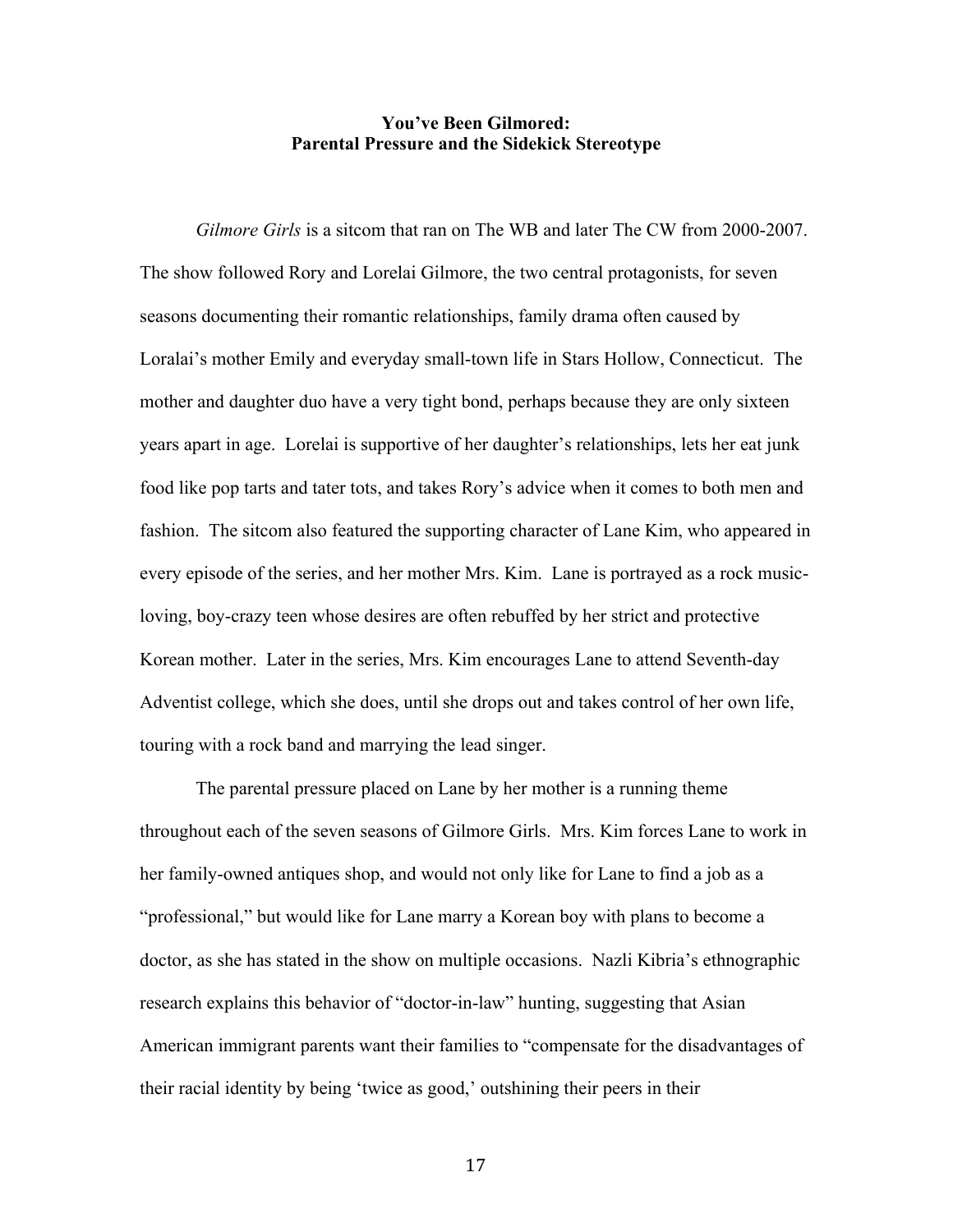achievements."<sup>10</sup> This is a stereotype presented in many television shows, and is certainly upheld in *Gilmore Girls*.

In an episode of the second season entitled "A-Tisket, A-Tasket" the town of Stars hollow holds a date auction. Lane wants to go on her first official date with a boy she has been talking to, Henry, but she knows her mother would not approve. Instead, she pays her cousin twenty dollars to attend the auction and win her date, which he does on the first bid. Although another bid was placed, it was rescinded quickly after a glare from Mrs. Kim. Afraid that her mother will oppose their date, Lane calls Henry to confirm that they will meet up, and tell him "drive by, honk twice, go around the block then the second time you pass I'll jump in the car." As it turns out, Henry does not want to jump through hoops for this relationship, and Lane is heartbroken. Mrs. Kim checks on Lane in her bedroom that night and Lane confesses that she was talking to a boy, but he was Korean, had plans of becoming a doctor and was a counselor at bible camp to which Mrs. Kim replies "are you sure he's Korean?" three times in a row for emphasis. Mrs. Kim realizes that Henry exactly what she has envisioned for Lane, and a viewer hopes that perhaps Mrs. Kim will allow them to date, however she does not because Lane lied to her. It is clear that although Lane just wants a normal life, she is a teenager who struggles to get it right with her mother, and walks on eggshells everyday. This plotline mirrors that of Lorelai and Rory when a "troubled" boy wins Rory's basket. Lorelai is upset, and at the dinner table that night warns Rory to be careful when spending time with him. When Rory gets upset, tells her mother that she is no longer hungry and leaves. At the end of the episode they reach a resolution, with Lorelai telling Rory, "if

<sup>&</sup>lt;sup>10</sup> Kibria, Nazli. 2002. Becoming Asian American: Second-Generation Chinese and Korean American Identities. Baltimore: John Hopkins Univ. Press. Print.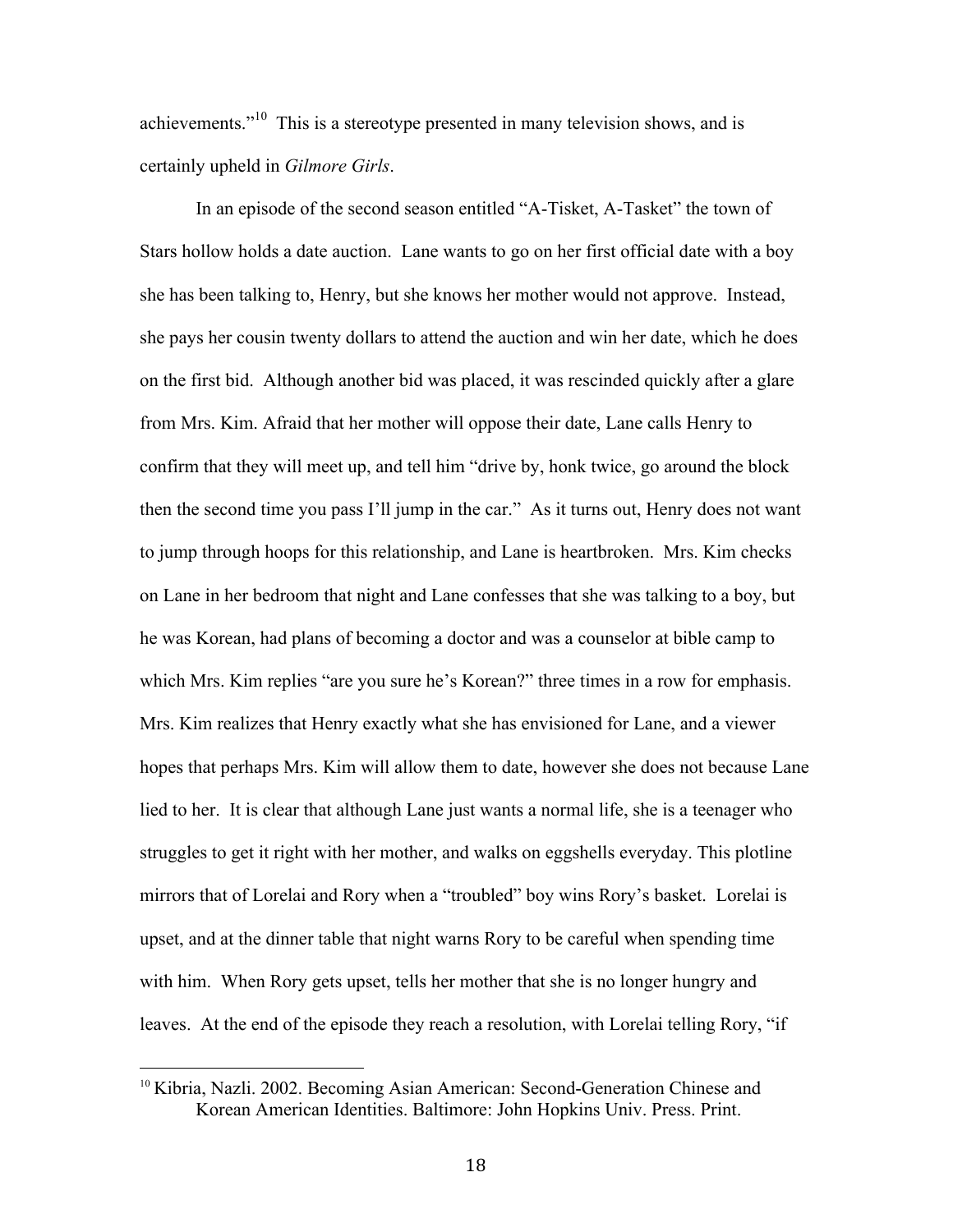you think he's a decent guy, I have to respect you judgement." Although these plotlines are similar in terms of mothers being protective of their daughters from teenage boys, they differ in how they are dealt with. Rory has the support of her mother, however Lane has been sentenced "the mother of all groundings" in which she has two weeks of homeschooling and 5 minutes of phone time per day, with the exception of the psalm-aday line to which she has unlimited time.

As Hye Seung Chung suggests, the show "establish(es) the harmonious tone, egalitarian values, and reciprocally nurturing relationship between Rory and Lorelai" and notes that "Lane's relationship with her Korean mother is not mutually enriching in the least; indeed, it is presented as the exact opposite of the connection between our two heroines."<sup>11</sup> Thus the tension between Lane and her mother is enhanced by the show's comparison of them to Lorelai and Rory. In season one of the series, Lorelai transfers Rory to a private prep school called Chilton in hopes that her daughter will be able to attend Harvard upon graduation. This again provides a parallel between the two motherdaughter pairs, however is different in that attending Harvard is clearly a dream of Rory's, as apparent by the Harvard posters on the walls of her bedroom and her incessant talk of it as she is applying to colleges. Rory is clearly in control of her future, and after getting into both Harvard and Yale, she chooses the later to be closer to home. The bottom line is that she chose her school, contrasted with Lane whose college was chosen by her mother.

The other Asian American stereotype *Gilmore Girls* upholds is that of the sidekick. This is when a character is the best friend to one of the main characters, is often

<sup>&</sup>lt;sup>11</sup> Diffrient, David Scott, and David Lavery. *Screwball Television: Critical Perspectives* on Gilmore Girls. Syracuse: Syracuse UP, 2010. 170. Print.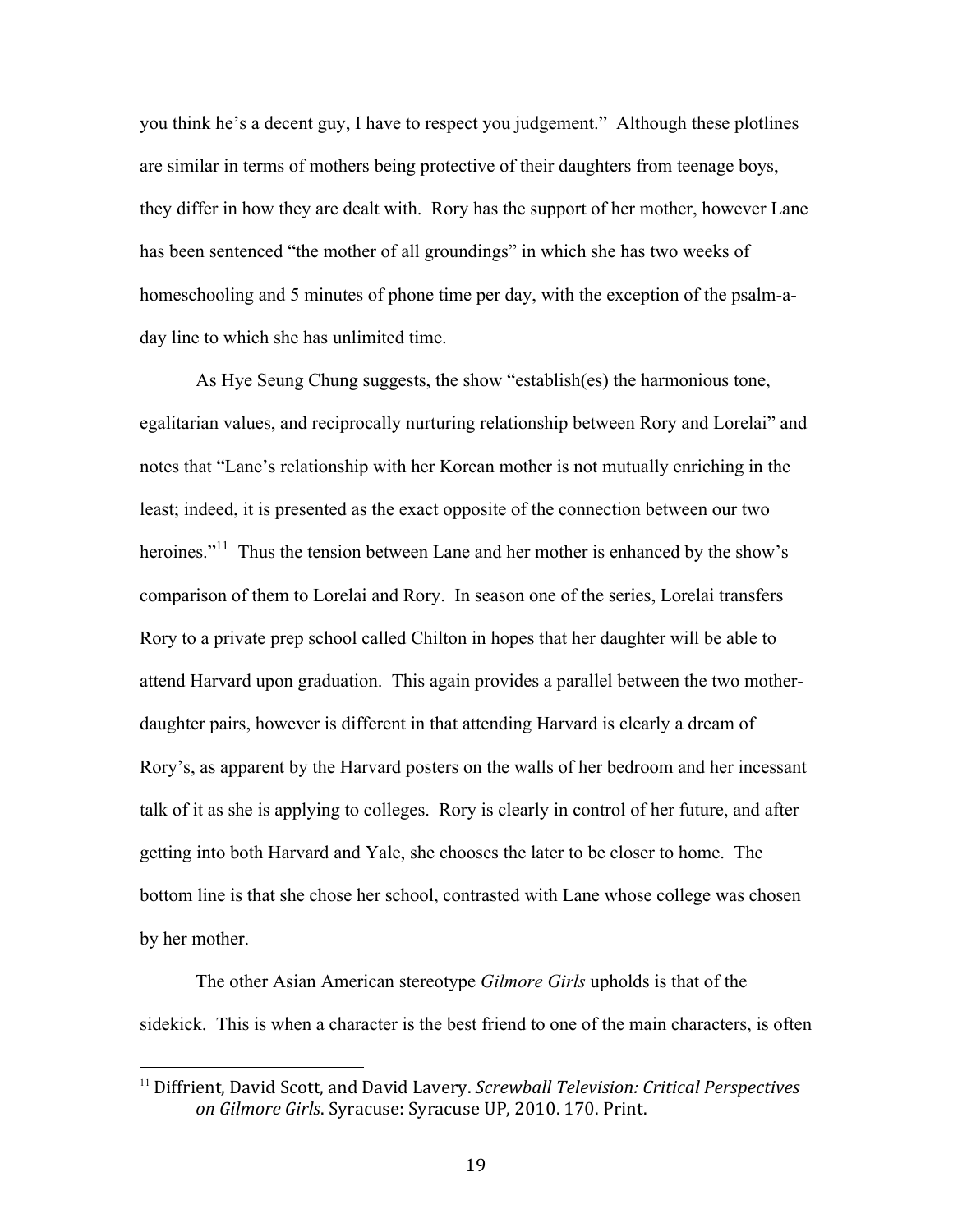shown listening to the main character's problems and helps her to solve them. While the sidekick gets screen time, many aspects of her life are unknown. Throughout the seven seasons of the series, viewers follow Rory through each boyfriend, heartbreak and family debacle and watch her make pro-con lists for all of her big life decisions. While Lane appears in every episode of the show, big questions go unanswered. For example, the whereabouts of her father are a complete mystery to the viewer. He is absent from their lives as well as Lane's wedding but he is never acknowledged thus assumptions are made that he has left them. This question could be answered if all aspects of Lane's daily life were covered as Rory and Lorelai's are, however she is a supporting character and most of the plotlines involving her character are shaped by her strict mother and how that informs her life. With the characters of Rory and Lorelai, everyday aspects of their lives are captured—getting coffee before school, walking through the town square, their car breaking down. Viewers only enter Lane's house when there is a family wedding taking place, on Thanksgiving or when there is a problem.

An episode of season three titled "A Deep-Fried Korean Thanksgiving" may serve as an example of how Lane is presented in the show. Rory and Lorelai walk into the Kim house for Thanksgiving dinner when they are abruptly met by Lane who ushers them into another room and informs them they must pretend that her boyfriend Dave is actually David, a local Christian musician who she tricked her mother into hiring by placing a fake add on their church bulletin board. They continue into the main room and pretend to meet Dave for the first time. Scenes like this are not uncommon in Gilmore Girls, as Mrs. Kim's strict parenting has defined Lane's actions and role in the show. While Lane's character breaks stereotypes—she does not complete college and in the last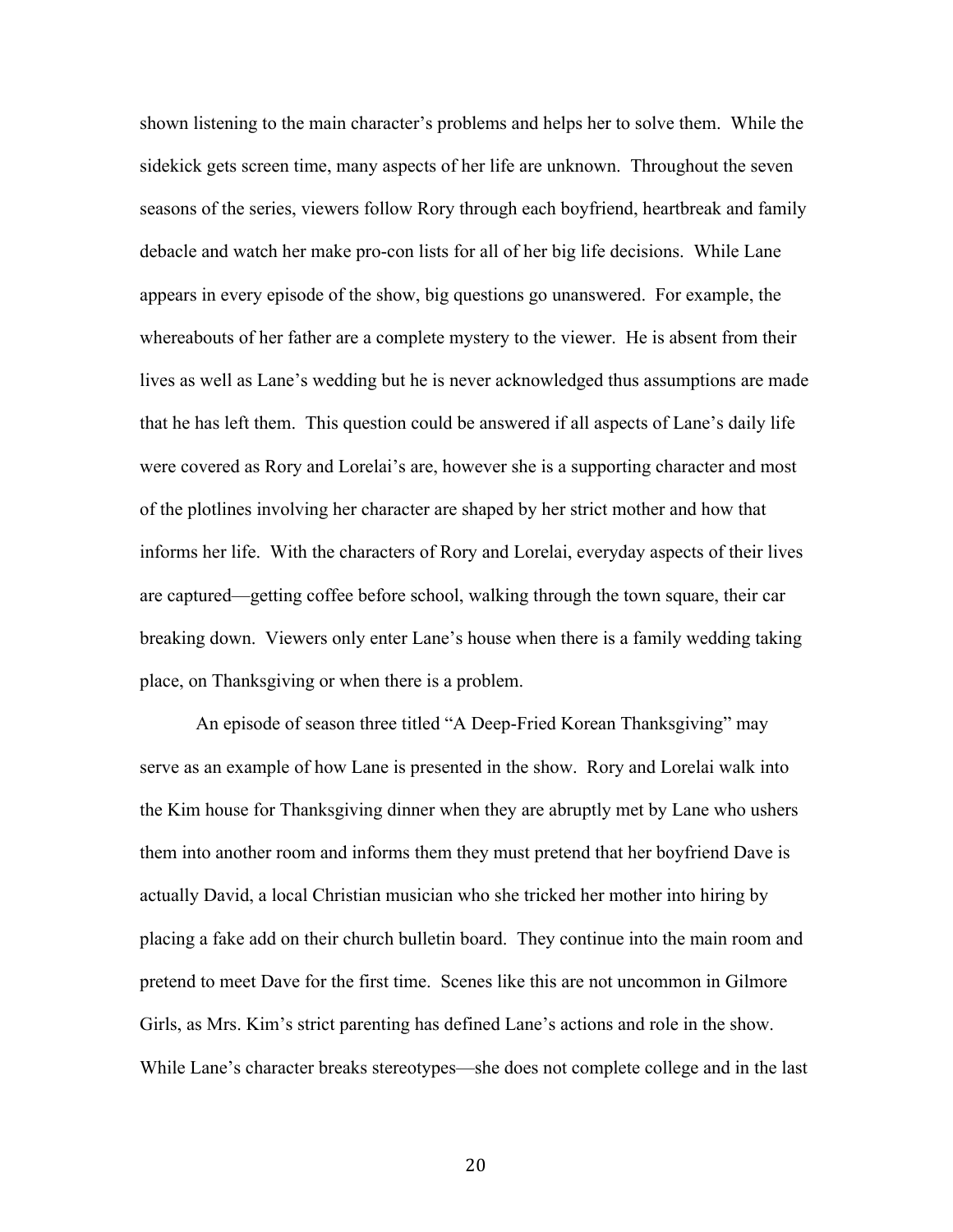few seasons follows her own path—her mother does not change. Lane is kicked out of their house and they hardly speak, showing that even if Lane doesn't abide by Mrs. Kim's rules, she still faces the consequences of not having a relationship with her mother. Assuming there are calm and even pleasant exchanges between Lane and Mrs. Kim, they are not seen in the show. In not exploring all dimensions of Lane's character, as is standard with supporting characters in most shows, Lane is presented as a sidekick to Rory. Keiko Agena, the actress who played Lane, was even nominated for the Teen Choice Award for "TV Choice Sidekick" each year from 2001-2003 demonstrating that although she did not win, her character was recognized as a sidekick by many.

Stereotypical performances of Asian Americans did not go by unnoticed by viewers and critics of *Gilmore Girls*. The producers of the show held a panel during the show's first season and received many questions regarding the stereotypes. Co-producer Helen Pai defended their show claiming, "these are real stories. They're based on a real person."<sup>12</sup> However, a portrayal can act as a stereotype even if its creator does not intend it as such. An article by Francis Dalisay and Alexis Tan draws on Cultivation Theory and states, "existing cognitions play important roles in influencing race-based judgments they make after exposure to TV-mediated messages."13 Therefore Gilmore Girls may activate previous racial cues viewers have received from other media, and leads a viewer to believe that these messages must have some truth to them if the representations are consistent.

<sup>12</sup> Diffrient, David Scott, and David Lavery. *Screwball Television: Critical Perspectives on Gilmore Girls*. Syracuse: Syracuse UP, 2010. 170. Print.

<sup>&</sup>lt;sup>13</sup> Dalisay, Francis, and Alexis Tan. "Assimilation and Contrast Effects in the Priming of Asian American and African American Stereotypes Through TV Exposure." *J&MC Quarterly* 86.1 (2009): 7-22. Print.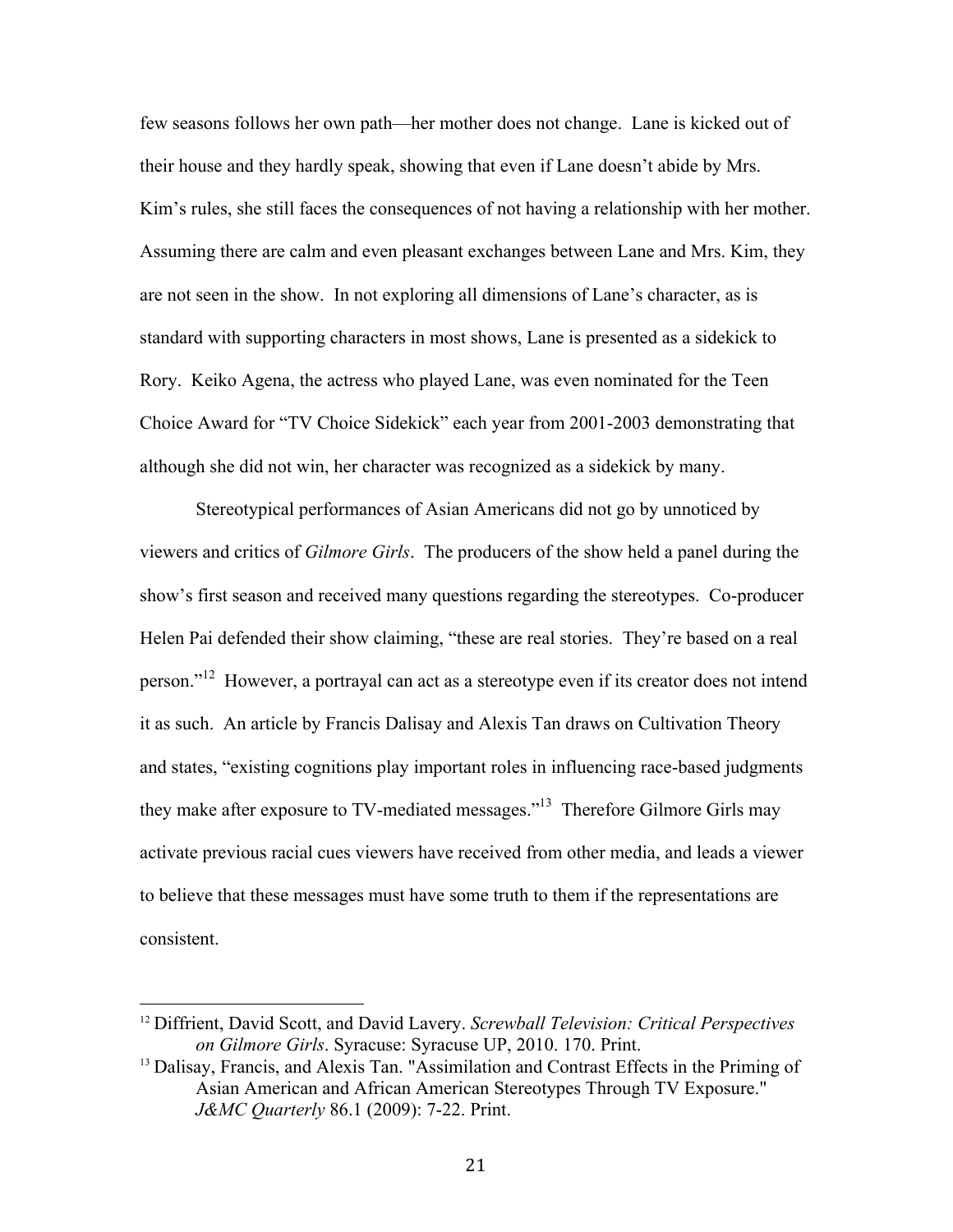#### **Two Changs Forward, Three Steps Back: The Model Minority Stereotype in** *Glee*

*Glee* is a current musical comedy-drama that focuses on the students of William McKinley High School's Glee Club in Lima, Ohio. The show follows the students as they face the typical ups and downs of high school life including bullying, peer pressure and romantic relationships. Each season is shaped around the club competing in sectionals, and hopefully making it to the national competition. The show is racially, religiously and socially diverse. In addition to casting two Asian American characters, there are African American characters, Latin American characters, gay and lesbian characters, and Jewish and Christian characters. The show is doing something very progressive by having such a diverse cast, and in a sense the show is based in stereotyping. Each person usually comes into the show as a broad caricature--the jock, the slut, the cheerleader, the gay guy, the drama queen, the ditz, the foreign exchange student, the sassy Black girl and the token Asian—and eventually develops a multidimensional personality in which we see them as far more than just their original stereotype. This way of introducing characters becomes problematic when a character's personality is not fully developed, or continues to be developed according to their caricature. This is not only be seen with the Asian American characters on the show, but also a few others. For example, in a season three episode titled "Pot o' Gold" we meet Rory, and Irish exchange student dressed in head-to-toe green who glee club member Brittany thinks is a leprechaun. He goes along with the false assumption, even trying to grant her three wishes as, according to a myth, leprechauns have the power to do. It is later revealed to Brittany that Rory isn't magical, however he still continue to dress in all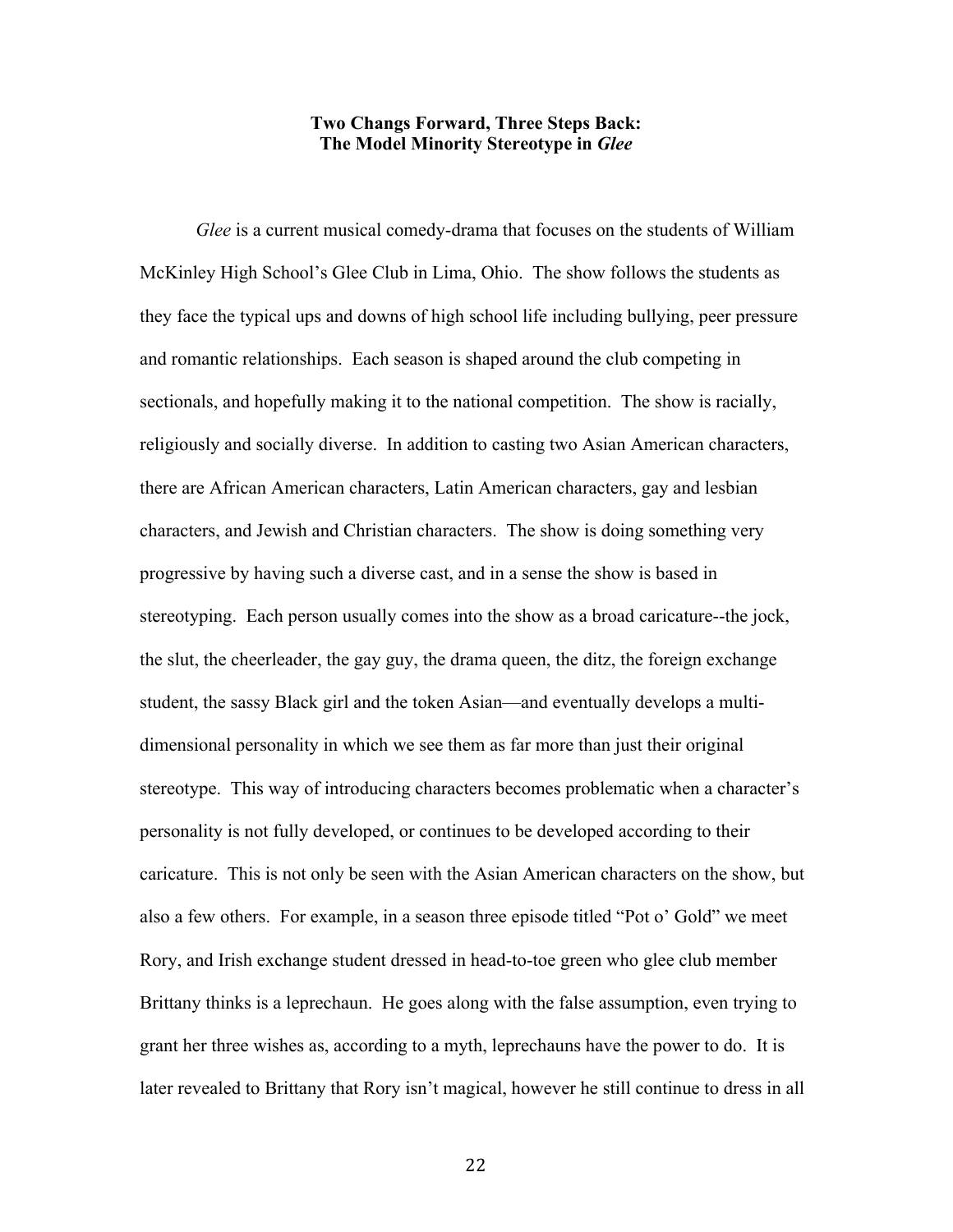green, has a heavy Irish accent and will likely be seen as 'the Irish kid' throughout his stint on *Glee*. In season two and three of *Glee*, most storylines are based around the two Asian characters are rooted in references to their race.

Introducing Mike Chang and Tina Cohen-Chang. No, they are not married, they have merely been given the same last name. They met as counselors at what the show calls "Asian Camp." In the premiere of season two, their status as a couple is revealed when the episode cuts to a flashback of Mike and Tina kissing at camp in front of Asian children who, although they look around five years old, were all proficient in the usage of camera-enabled cell phones and sat in a room whose walls were decorated with Chinese calligraphy. Incorporating these kids into the storyline is playing on the stereotype that Asian Americans are tech-savvy individuals, and from a very young age. Later in the season in an episode entitled "Special Education," Tina suspected that Mike was cheating on her with another Glee club member. When she realized that she was overreacting and they were simply putting in extra time working on their latest dance routine, the couple make up and share an "Asian kiss." Putting a cultural or racial identity on an action suggests that it is an inherently different way of doing something, however to the shows credit it *does* show a different kind of kiss. The characters open their mouths widely, lean in and press their mouths together in an awkward exchange one might imagine taking place between two never-been-kissed kids. In a similar vein, Mike and Tina get into an argument in the episode titled "Duets." Tina says to Mike, "all we ever do is eat dim sum with your mom! All I want is a salad that doesn't have chicken feet in it" to which Mike suggest they go to "Asian couples therapy." To what end is putting the word "Asian" before something common serving? It is likely for comedic effect. Asian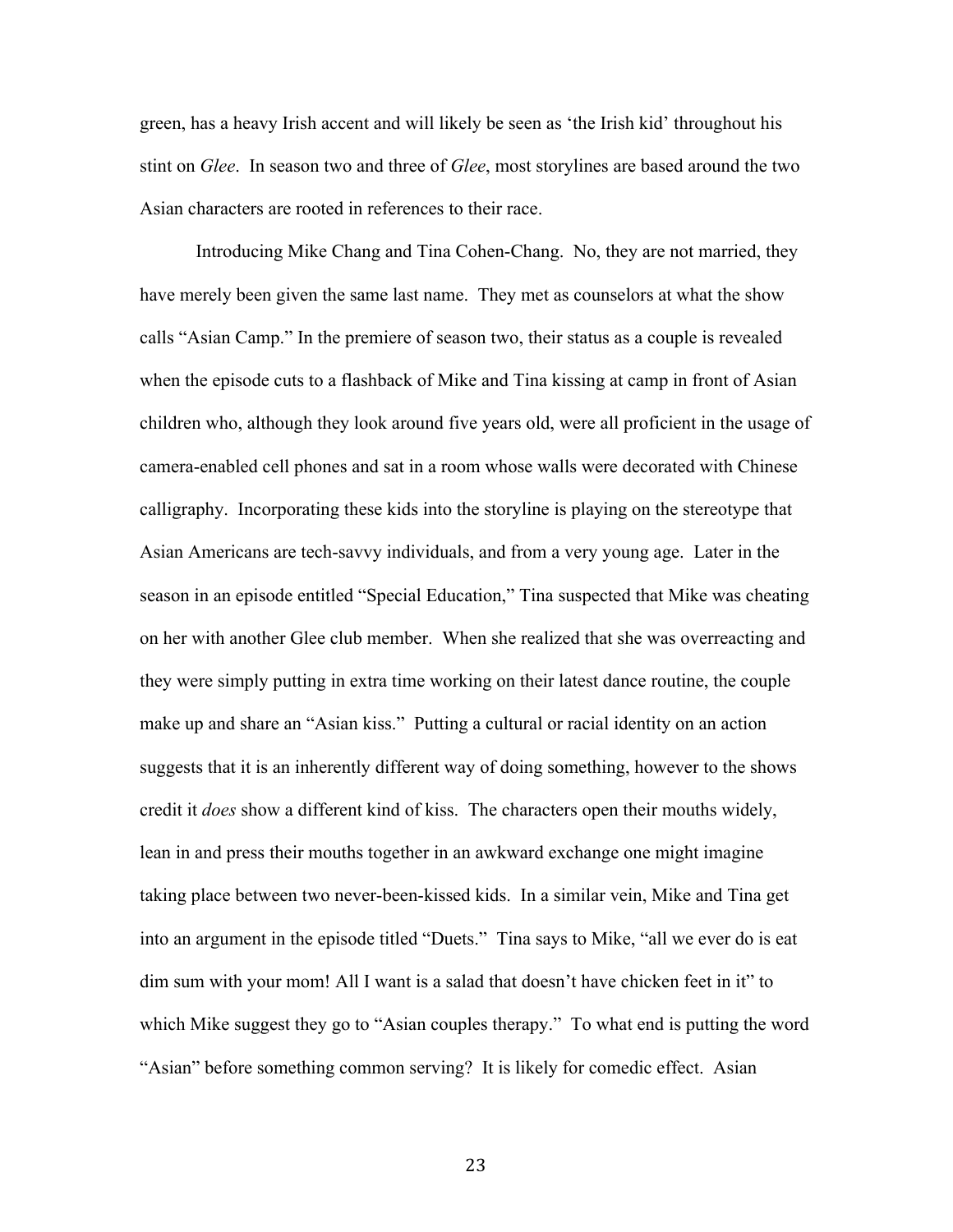stereotypes are funny to some in the same way that stock characters are funny assumptions can instantly be made without a long explanation of a joke because the reference is familiar. These references have come before through other television shows and films and based on Cultivation theory, may lead viewers to read the Asian American stereotypes in *Glee* as truth.

Dalisay and Tan published a study in 2009 which hypothesized that exposure to TV-mediated messages reinforcing Asian American 'model minority' stereotypes would result in positive stereotyping, and counter-messages which depicted Asian Americans as violent or 'the enemy' would produce negative feelings about Asian Americans.<sup>14</sup> Their hypothesis proved correct. A group of 28 individuals were shown a thirteen-minute video of Asian Americans demonstrating a strong work ethic at their jobs and school as well as interviews with prominent Asian Americans who have found success titled *The Asianization of America*. When later asked to list the first two adjectives that came to mind about how Asian Americans were portrayed in the video, they listed "smart, hardworking, intelligent and disciplined." The counter-group was shown a clip from the film *Better Luck Tomorrow* which included scenes of fighting and a robbery conducted by Asian Americans. Participants used the adjectives "violent, immoral, greedy, rebellious, angry and crazy" as their descriptors of the depiction of Asian Americans. This study suggests that messages presented in the media are recognized by viewers and when internalized, can have an effect on how they view the racial group as a whole. Thus the study concludes by suggesting that the media "provide representations of racial

<sup>&</sup>lt;sup>14</sup> Dalisay, Francis, and Alexis Tan. "Assimilation and Contrast Effects in the Priming of Asian American and African American Stereotypes Through TV Exposure." *J&MC Quarterly* 86.1 (2009): 7-22. Print.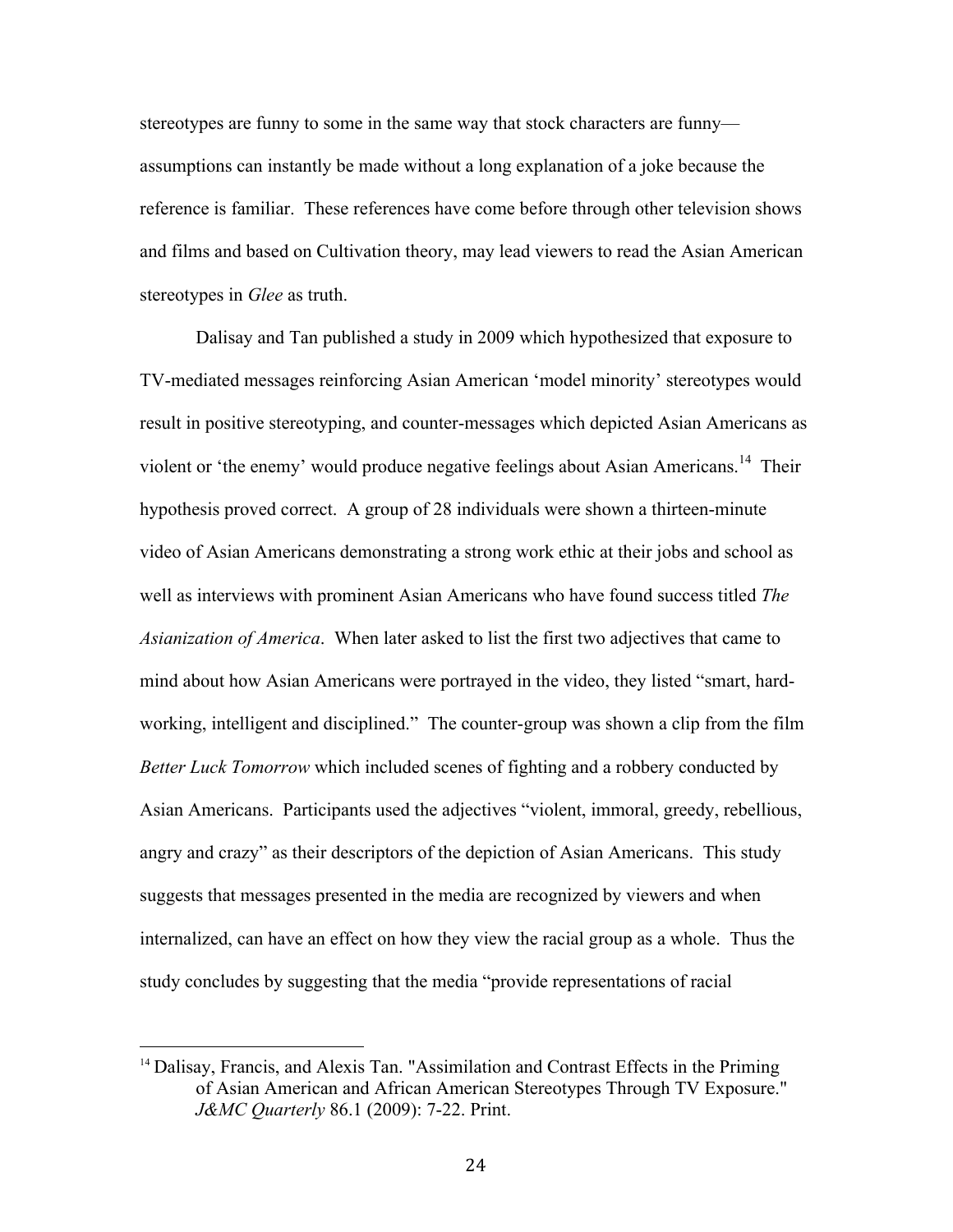minorities that attempt to capture the full range of human experience." It is difficult for a show like *Glee* to do this when a character like Mike Chang's storylines are intentionally written around the 'model minority' stereotype.

The model minority is a stereotype is one which pegs the Asian American population as all being highly intelligent and living 'the American dream' which is often thought of as beginning with little and finding much success in terms of career and wealth. Some form of this stereotype can be found in each of the three case studies in this paper, however Glee references it most directly. The very first scene in season three is of a student reporter, Jacob, walking around with his video camera recording interviews of what the McKinley High seniors plan to do upon graduation. When asked "what do you wanna do when you grow up?" Mike replies that his mother hasn't decided yet if he will attend Harvard or Stanford. Thus the show is implying that like the model minority stereotype, he will go to one of the top colleges in the country, and also that his parents make decisions for him. This theme is carried on through the season, and is most exemplified in the episode titled "Asian F." As Mike Chang's father states in the episode, "An A- is an Asian F," and is seen by Mike Chang's father as completely unacceptable. It is getting a part in the school's rendition of *West Side Story* that has Mike distracted, however Mike's love for dance is not accepted by his father. It is, however, accepted by his mother when she walks in on him performing in an empty studio and she tells him, "don't give up on your dreams like I did" and that she will deal with his father, implying that although she is supportive, he may still not be. Thus the episode ends on a positive note and acknowledges that the show is conscious of its Asian American tropes but is debunking them by giving the characters a happy ending. Glee is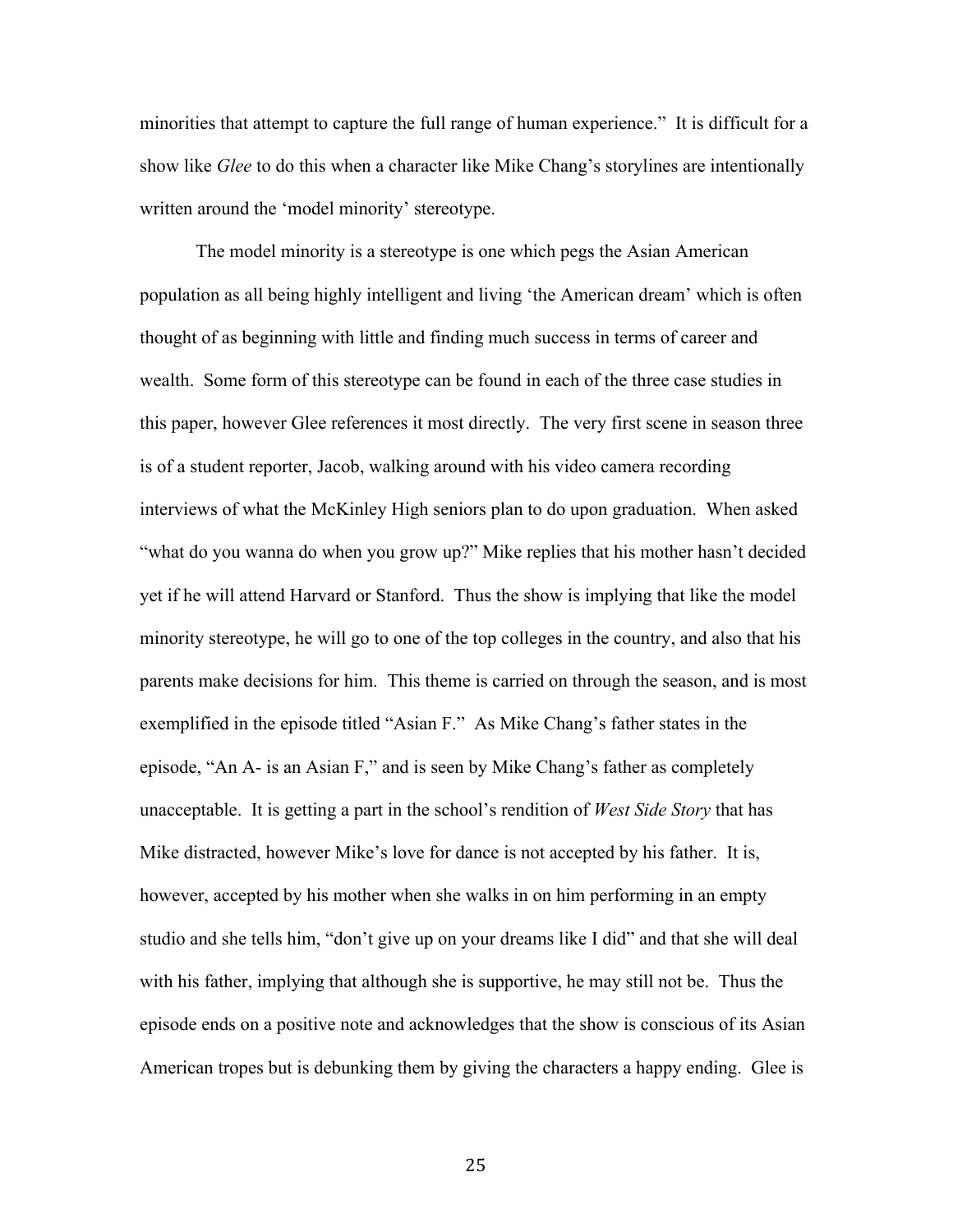a television series, thus like *All-American Girl*, even if a plotline may seen resolved, it is usually reworked a few more times for emphasis. In a season three episode titled "Hold on to Sixteen," five episodes after "Asian F," Mike reveals that neither of his parents have spoken to him since his performance in *West Side Story*. Therefore the episodic structure of a television show undermines the happy ending used as a means of closure in the "Asian F" episode.

Glee's increased television exposure for minority groups is commendable, however there seems to be a direct relationship between airtime and stereotyping. Glee's representation of Asian American characters walks a fine line between presenting positive role models and propagating dangerous clichés. Perhaps if the show's focus shifted toward the issues of these characters not having to do with race such as having Mike and Tina meet at an all-inclusive summer camp, shared a regular kiss, and the issue was not eating too much dim sum but simply not having his mom chaperone their dates would suffice as an interesting storyline for the popular series. While the show may be using irony to make humor of Asian American stereotypes and possibly attempting to send the message that they are problematic, the situations such as toddlers being able to use camera phones, only eating dim sum and parents being upset over an A- are presented as real. Despite having a positive twist at the end of each storyline, through Cultivation Theory *Glee* may manifest stereotypical beliefs in the minds of viewers.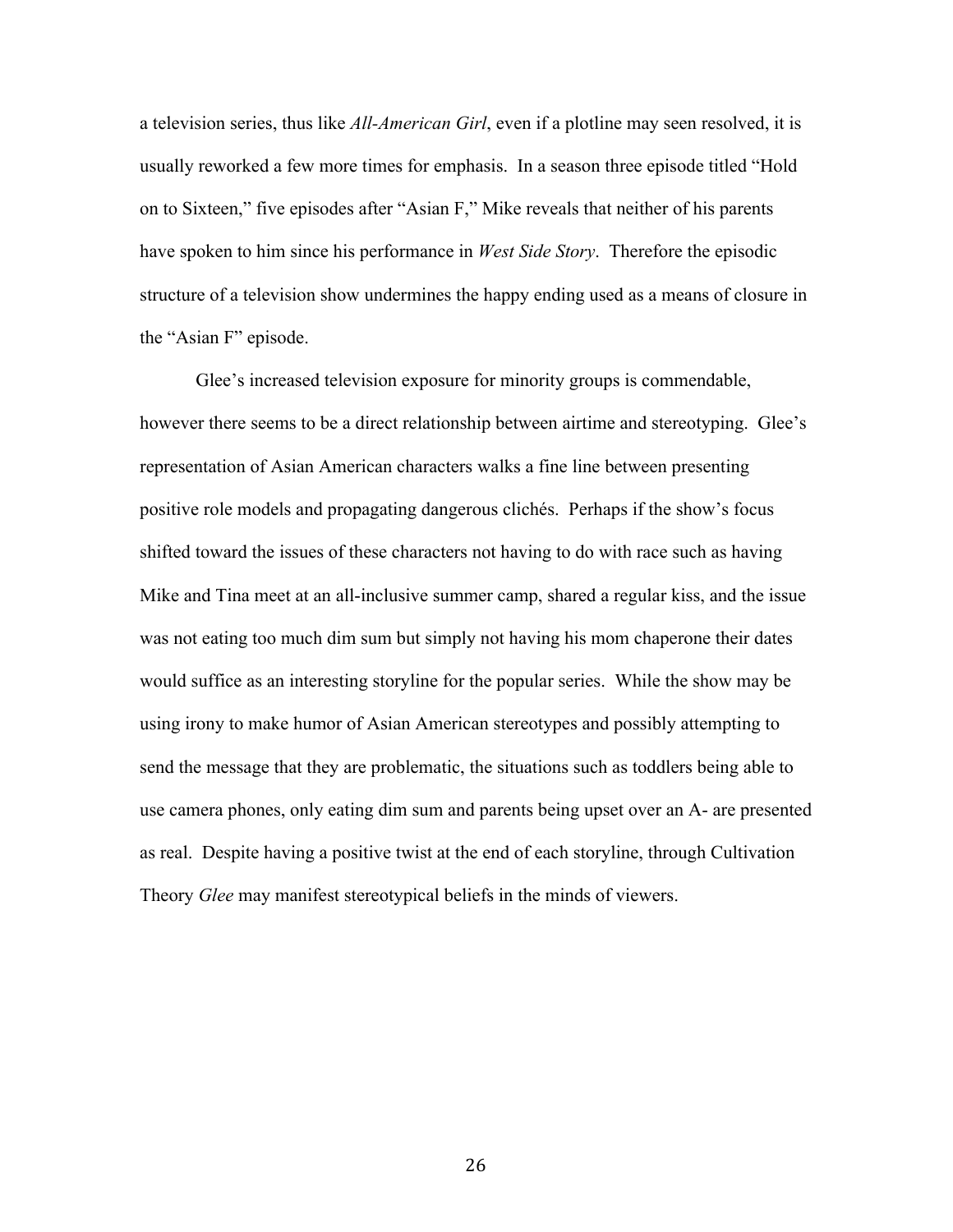#### **Where Do We Go From Here? Ideal Representations of Asian Americans**

*All-American Girl*, *Gilmore Girls* and *Glee* are all shows that air or have aired on major networks, and the latter two have found much success in terms of ratings and longevity. There are racial stereotypes at work in all three television series, however it is important to ask how they are being received. Are viewers literate of stereotypes, or do they perceive them as true? Stereotypical representations could be going unnoticed, perhaps certain aspects of their characters are being internalized by viewers who believe that having strict parents or going to a top-tier university is simply a part of the Asian American experience. They could also be progressive, seen as an exaggeration of a specific character's experience for comedic effect and in a self-reflexive manner point out the idea that an "Asian Kiss" is unheard of, and stereotypes are untrue. Cultivation studies support the former, however that does not mean that representations cannot change. Television can certainly include Asian American characters whose storylines are not rooted in their race.

Asian American stereotypes will continue to present themselves in the media until their damaging effects on public perception of the racial group is understood. As suggested by Ono and Pham, "vigilant efforts to analyze, critique, and publicly comment upon media events as they occur also continue to be needed today."<sup>15</sup> Margaret Cho, star of All-American Girl, echoes this sentiment in her comedy act *I'm the One that I Want* in which she calls for Asian Americans to recognize their own agency and join the

<sup>15</sup> Ono, Kent A., and Vincent N. Pham. *Asian Americans and the Media*. Cambridge, UK: Polity, 2009. 172. Print.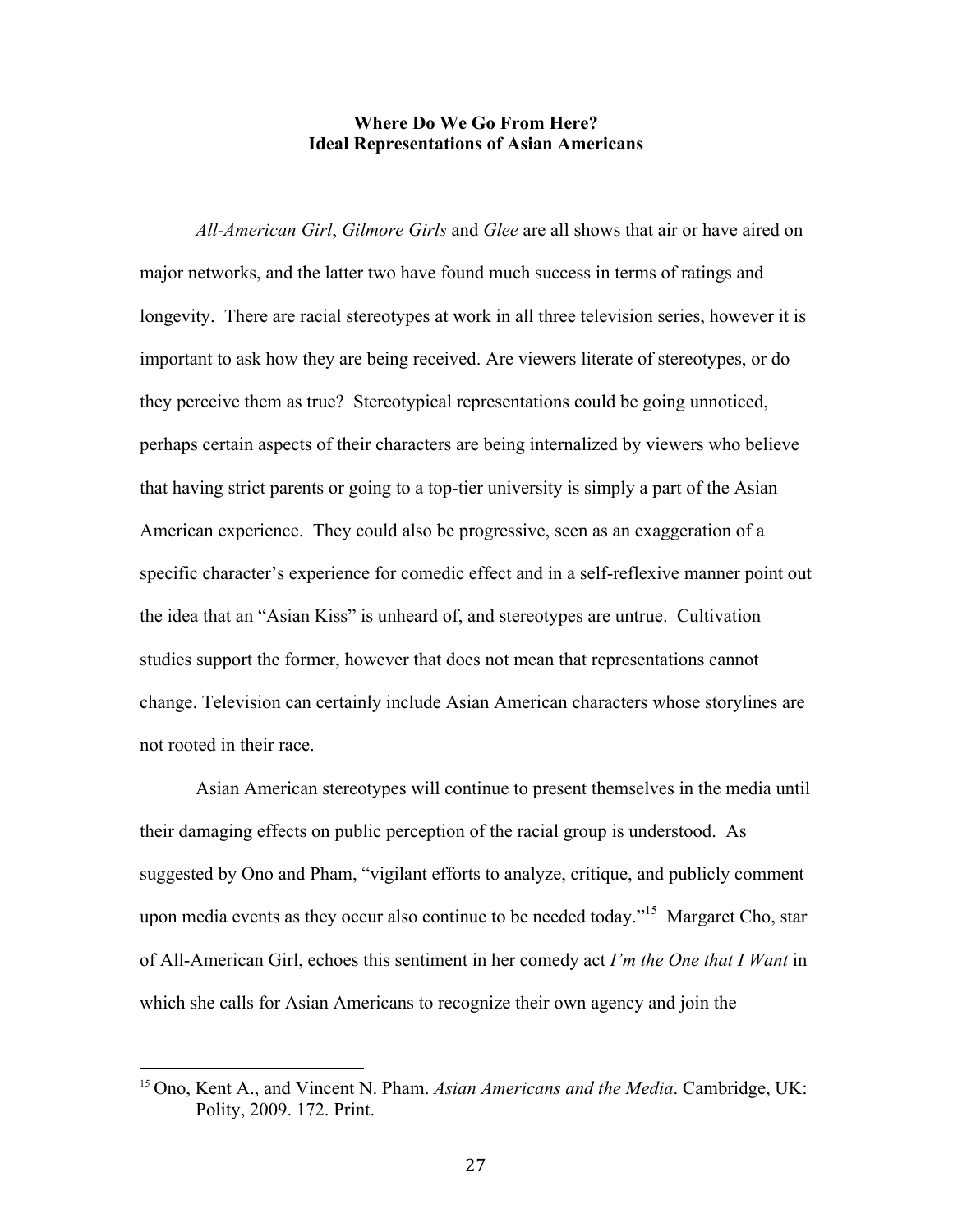conversation through online forums, blogs and independent media. Television is a powerful media, as indicated by studies of Cultivation Theory, and has great potential to change the landscape for Asian Americans. With the aid of scholarship and criticism against Asian American stereotyping, a changed future for media is certainly possible.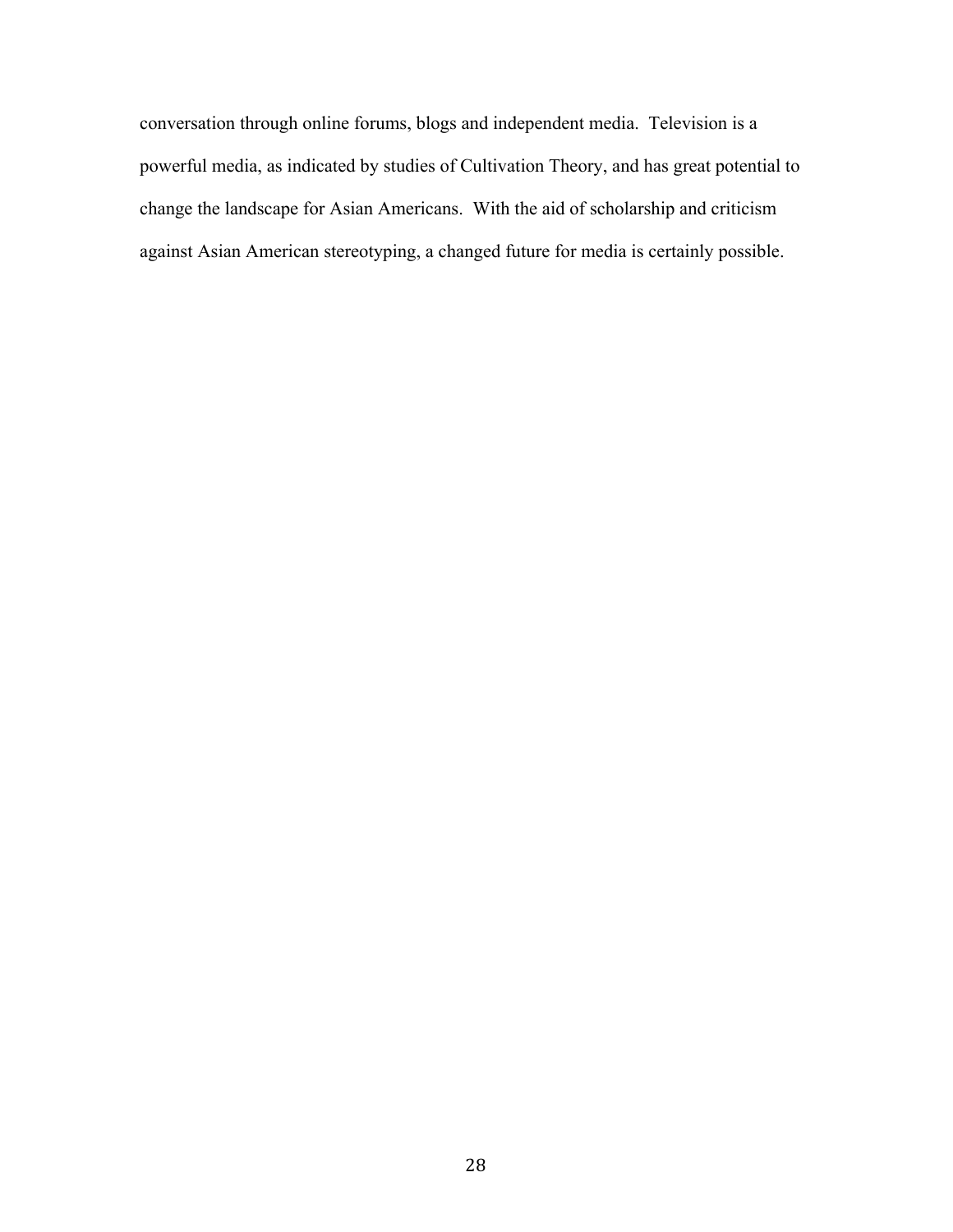## **Chapter Two: Uncharted Territory: The Jeremy Lin Effect**

Upon Googling the name "Jeremy Lin" one can find over one hundred million results comprised of news articles, blog posts and video clips which have captivated viewers worldwide. In putting that figure into perspective a search of "Kobe Bryant," a 14-time NBA All-Star and 5-time NBA champion, yields millions fewer results.<sup>16</sup> This juxtaposition is not meant to compare their athletic skill or even the size of their celebrity. It is meant rather to demonstrate that when Bryant reached worldwide stardom over ten years ago, the internet was far less utilized and now-popular social media platforms like Facebook and Twitter were virtually non-existent, as were article-sharing sites like Reddit and Digg and the video sharing site YouTube. Jeremy Lin's surge into the national consciousness demonstrates the media's power to create phenomena and to shape the way in which people view public figures. In chapter one, focus was placed on television series of the past twenty years and their capacity to create and perpetuate Asian American stereotypes. Lin's journey thus far serves as a prime example of the media's power to influence consumers' ideas of Asian Americans with specific focus on television news, online news articles and social media platforms. This chapter will also examine the power of the social media and its potential as a vehicle for resistance and the shattering of Asian American stereotypes.

Jeremy Lin's story has been told from many angles—he has been painted by different media outlets as an underdog, a testament to hard work and just plain lucky. Articles have surfaced proclaiming Lin's potential to both expose and discredit

<sup>&</sup>lt;sup>16</sup> Statistic recorded on February 28 at the peak of 'Linsanity'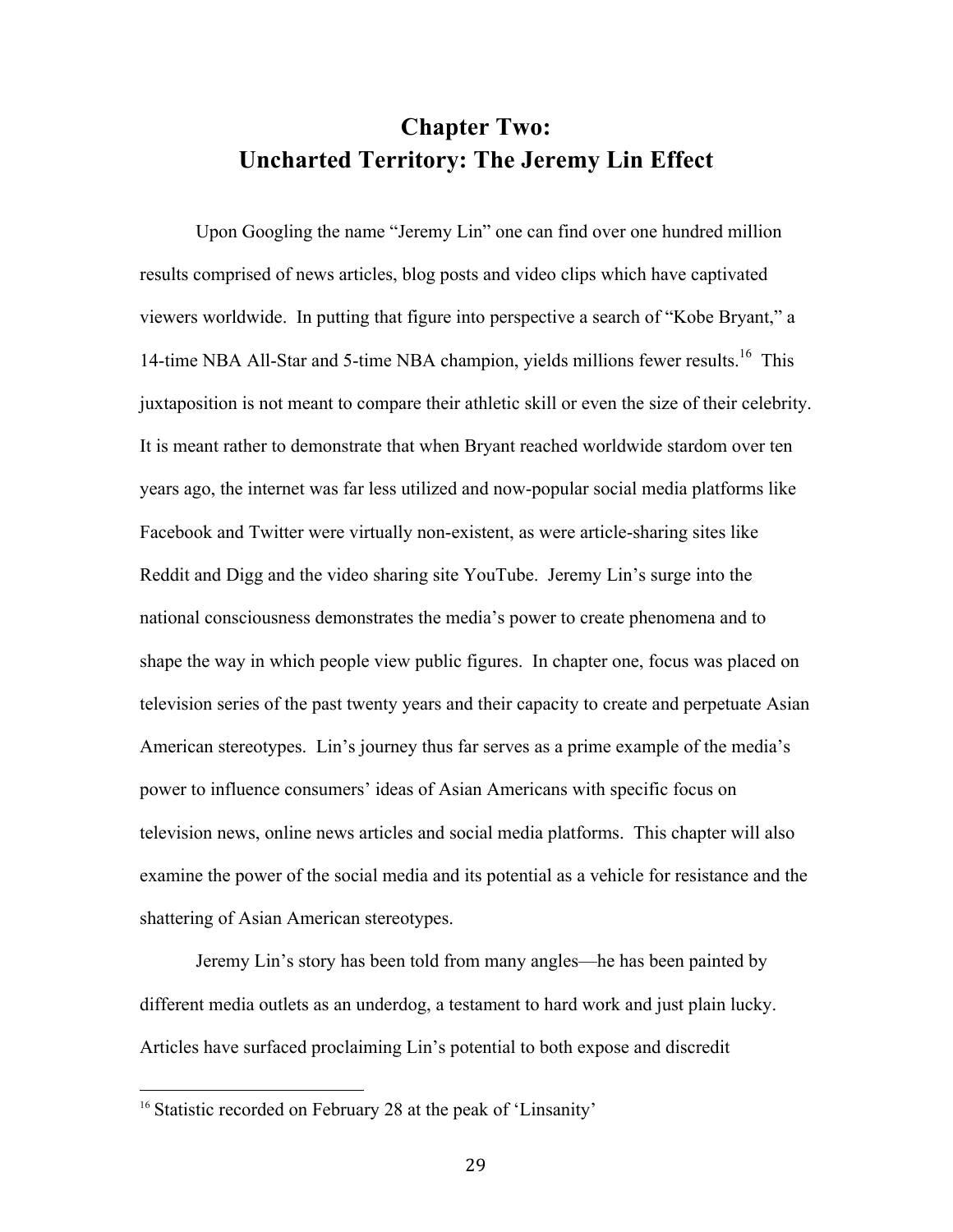stereotypes of Asian Americans, and others have placed him in the category of simply reaffirming them. What separates Lin from the Hollywood-created characters discussed in chapter one is that he is a real living person, thus his backstory is far more complex and his future cannot be written into a script—it is entirely unknown. Kent Ono and Vincent Pham note in their book *Asian Americans and the Media* that "because of a lack of systematic power within mainstream media production, [Asian Americans] typically appear in ways that…do not represent a true lived experience." They add, "within the media, Asian Americans are often at the sidelines, feeling the effects of dominant media representation but hardly ever appearing in the spotlight.<sup> $17$ </sup> Jeremy Lin is an example of someone who has broken out of this trap and represents both a true lived experience and an Asian American in the spotlight.

The facts are that Lin is a first-generation Asian American of Taiwanese decent. He was born in Palo Alto, California in 1988 where he was raised and attended Palo Alto High School. Despite leading his team to a state championship in 2006, his athletic talents were not heavily pursued by college recruiters, many of whom have gone on to admit that not recruiting Lin was an oversight.<sup>18</sup> After receiving no athletic scholarships out of high school he eventually landed on Harvard's roster where, throughout his four years, set numerous program records. Despite an outstanding four seasons at Harvard, Lin went undrafted in the 2010 NBA Draft and it was not until a stellar performance in the NBA Summer League that he received a partially guaranteed contract from his home

<sup>17</sup> Ono, Kent A., and Vincent N. Pham. *Asian Americans and the Media*. Cambridge, UK: Polity, 2009. 5. Print.

<sup>18</sup> Kroner, Steve. "Playing Hard and Smart Goes a Long Way for Lin." *SF Gate*. 27 June 2011. Web. 4 Apr. 2012. <http://www.sfgate.com/cgibin/article.cgi?f=/c/a/2010/01/02/SPA31BCKUC.DTL>.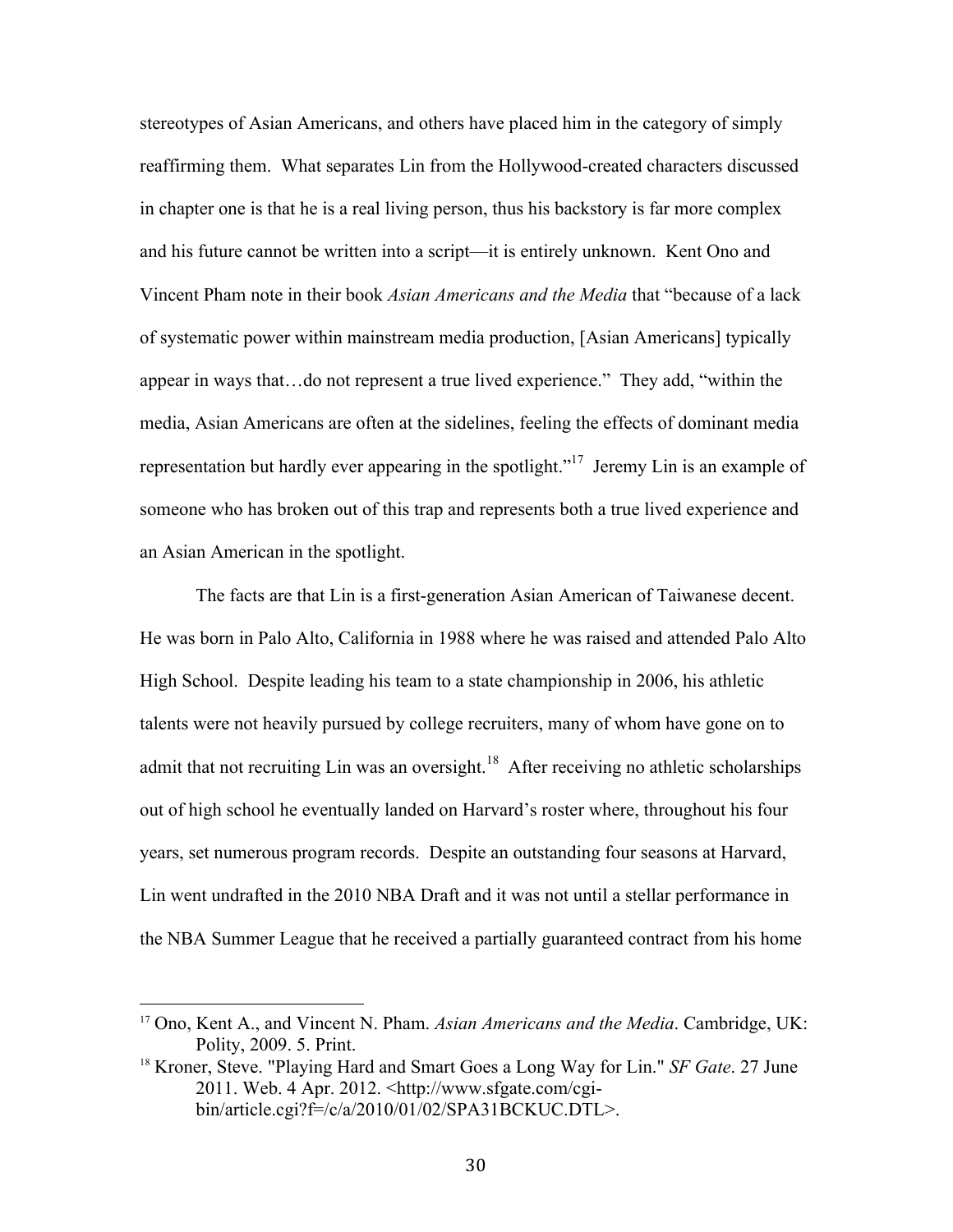team the Golden State Warriors. Over the next two years he was dropped by the Warriors and the Houston Rockets before being picked up by the New York Knicks on December 27, 2011.

Lin struggled to find his niche on the Knicks lineup and was assigned on January 17, 2012 to the Erie BayHawks, a team in the NBA Development League for players to raise their level of play.<sup>19</sup> Three days later, the Knicks recalled Lin back to the team. Despite sitting at the end of the bench with the possibility of being released looming overhead, he was given the chance to shine in a February 4, 2012 game against the New Jersey Nets after three starters were unable to play due to injury and a family emergency. Lin gave his breakthrough performance against the Nets, scoring 25 points and 7 assists. 'Linsanity' had begun. The excitement was further fueled by the Knicks' victory over the Utah Jazz two nights later in which Lin scored 28 points with 8 assists and peaked when Lin shot a career-high 38 points and 7 assists against the Los Angeles Lakers, outscoring Lakers team captain Kobe Bryant. Lin became the only NBA player to post over 20 points in each of his first five games as a starting player.<sup>20</sup> Lin's outstanding play resulted in round-the-clock ESPN coverage and thousands of articles written about the overnight star. *#Linsanity* was trending on Twitter and more Lin-based puns and plays on words were emerging than of any other sports star in recent memory.

<sup>19</sup> Beck, Howard. "Knicks Send Two Bench Warmers to D-League." *The New York Times*. 17 Jan. 2012. Web. 18 Mar. 2012. <http://offthedribble.blogs.nytimes.com/2012/01/17/knicks-demote-two-benchwarmers/>.

<sup>20</sup> Kercheval, Nancy. *Bloomberg*. 16 Feb. 2012. Web. 18 Mar. 2012. <http://www.bloomberg.com/news/2012-02-16/jeremy-lin-s-career-high-13 assists-lead-knicks-to-seventh-consecutive-win.html>.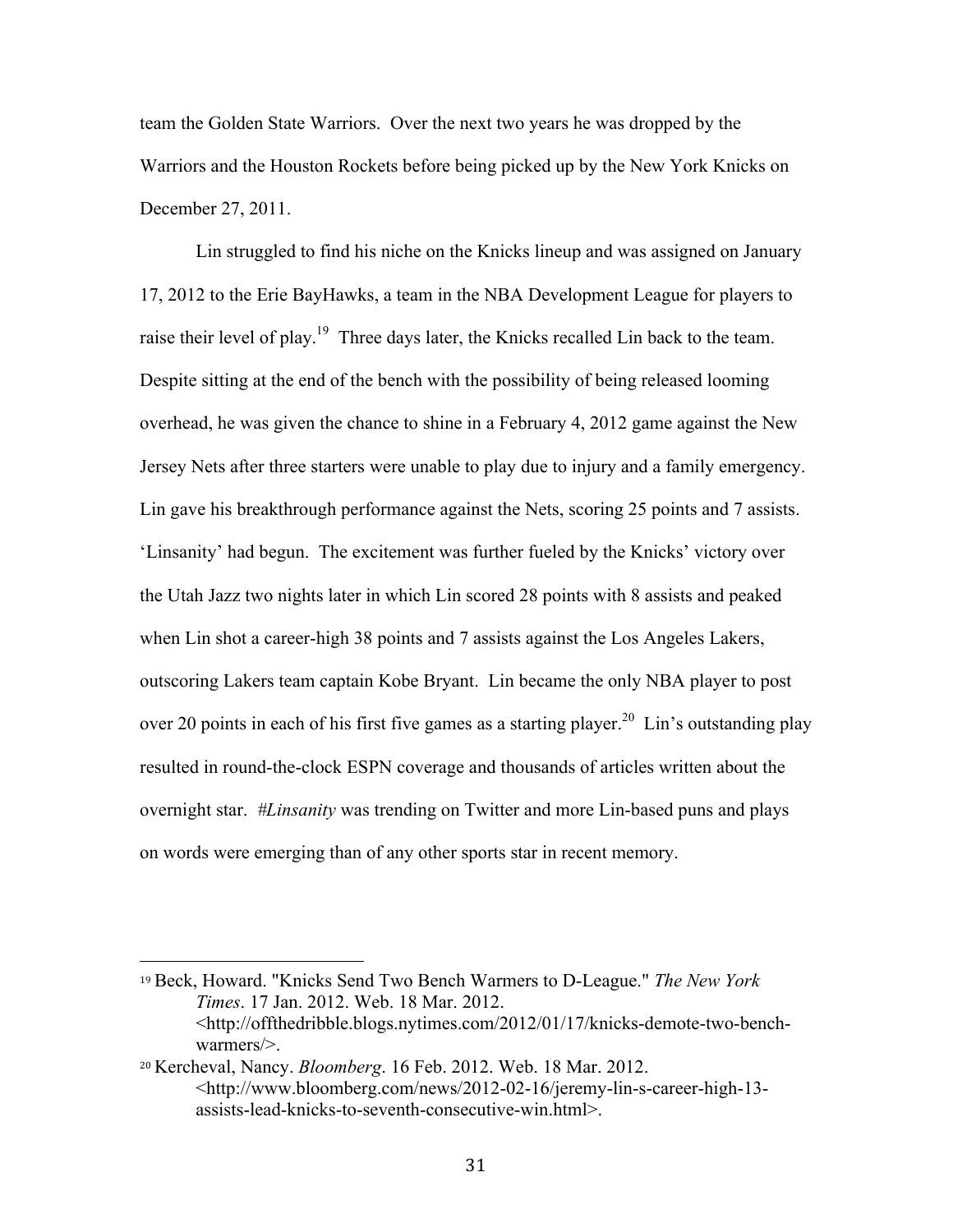While fans and sports commentators alike may claim that Lin rode a streak of good luck into stardom, it is clear that players who make it to the NBA level are truly elite. As exceptional as it is to sign onto an NCAA Division I basketball team out of high school, it is far more rare to be drafted to the professional level out of college. Out of approximately 1,500 NCAA Division I basketball players, fewer than 60 are drafted to the NBA each year.<sup>21</sup> Although Jeremy Lin possesses the skill to play on basketball's largest stage, it is important to ask *why* out of so many exceptional NBA players Lin is receiving this extraordinary amount of attention.

#### **Why Jeremy? Linsanity Sweeps the Nation**

Basketball players have had stellar performances before, even consecutive runs like Jeremy Lin. Lin has not been voted into the NBA All-Star Game or chosen for the Olympic team. He is not the first player to hit a buzzer beating shot or to show up an NBA great—so why has Linsanity swept the nation? What is different about Jeremy Lin's story that may account for his meteoric rise? The media and its audience love an "underdog story," and having gone undrafted out of both high school and college and being nearly cut from the Knicks roster, his achievements equate to a feel-good story for many consumers who are watching, listening and/or reading. He also seems to be a likeable and accessible person. Lin has an official Facebook, Twitter and YouTube account and has remained fairly level-headed throughout the Linsanity. In an All-Star

<sup>&</sup>lt;sup>21</sup> Brokke, Nathan. "NCAA Mania: Why NBA Is Much Better Basketball Than College Hoops." *Bleacher Report*. 20 Mar. 2011. Web. 20 Mar. 2012. <http://bleacherreport.com/articles/636365-ncaa-mania-why-nba-is-much-betterbasketball-than-college-hoops>.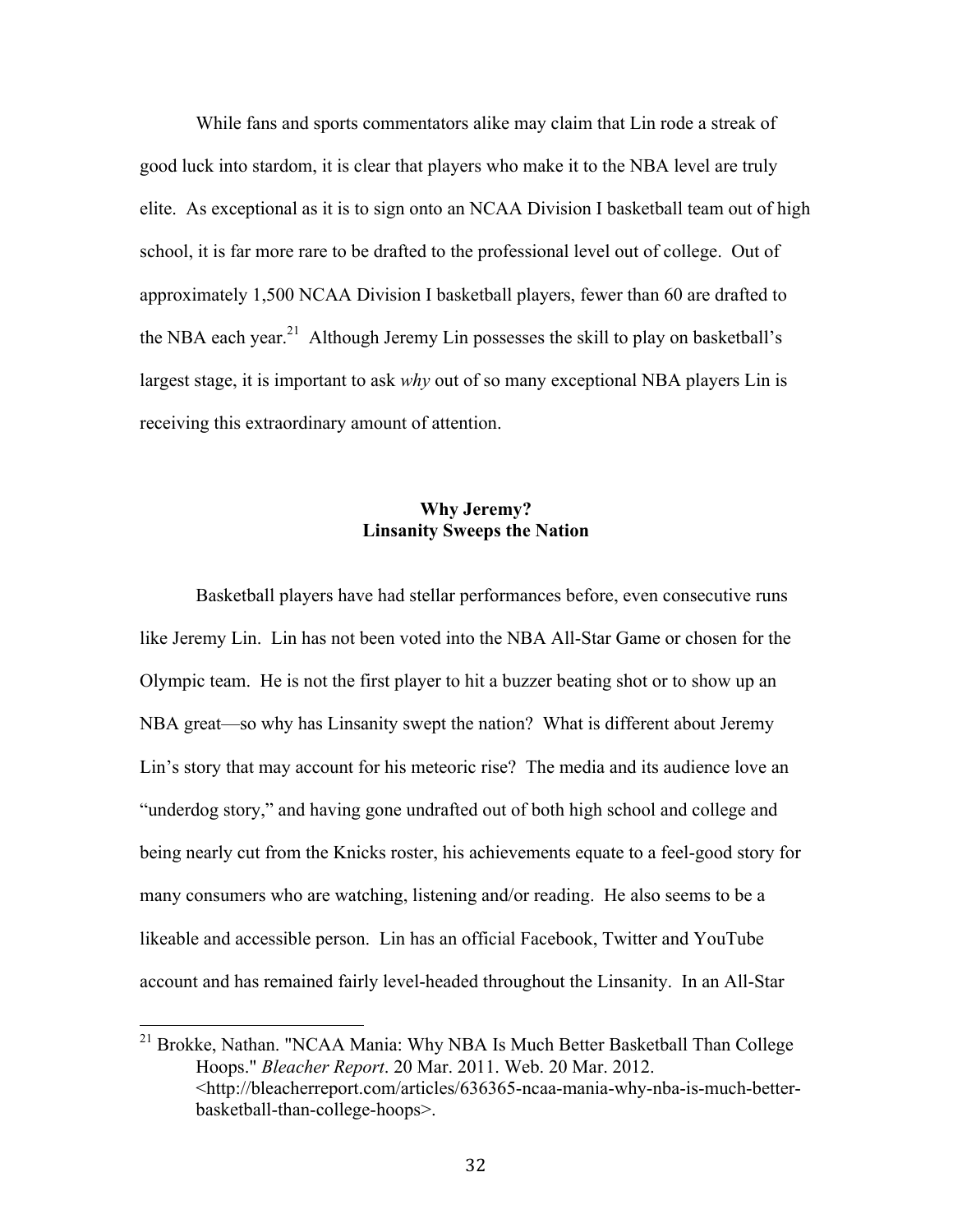weekend press conference in which he attended as a "Rising Star," Lin said of his recent popularity, "it's been unbelievable, and I'm just trying to take it all in and embrace it and enjoy it every step of the way."<sup>22</sup> He is also the only Asian American basketball player currently shooting hoops on the NBA stage, a statistic which undoubtedly plays a role in the interest and conversation surrounding Lin.

The media certainly has the power to hype a potential star before he or she really makes it big. This can come in the form of featuring them on the cover of magazines or the home page of websites, or even by a team commissioning their jersey before anyone recognizes their last name. Major companies can offer them line or product endorsement deals or commentators can talk them up on the national news. For Lin, the hype came *after* he proved his skills on the court. This further laments his underdog status and Jason Gay of the *The Wall Street Journal* agrees: "I like that this pop culture phenomenon didn't get cooked up by someone sitting atop a beanbag chair in an advertising agency. I like that Nike can't take credit for it." He adds, "I like that I heard about Jeremy Lin from a friend before I saw him in a commercial."23 Linsanity feels organic and unorchestrated because the sensation is backed by real talent, not simply hype created by sports industry giants.

Although 'Linsanity' came after Lin showed off his talent, it came very soon after. The speed at which "Jeremy Lin" became a highly recognizable name can be

<sup>&</sup>lt;sup>22</sup> Zillgitt, Jeff. "Jeremy Lin Humbled, Humorous during All-Star Weekend." *USA Today*. 25 Feb. 2012. Web. 20 Mar. 2012. <http://www.usatoday.com/sports/basketball/nba/knicks/story/2012-02- 25/jermey-lin-all-star-weekend/53244342/1>.

<sup>23</sup> Gay, Jason. "Not Yet Sick of the Linsanity." *The Wall Street Journal*. 21 Feb. 2012. Web. 20 Mar. 2012.<http://online.wsj.com/article/SB1000 1424052970204909104577235601005718374.html>.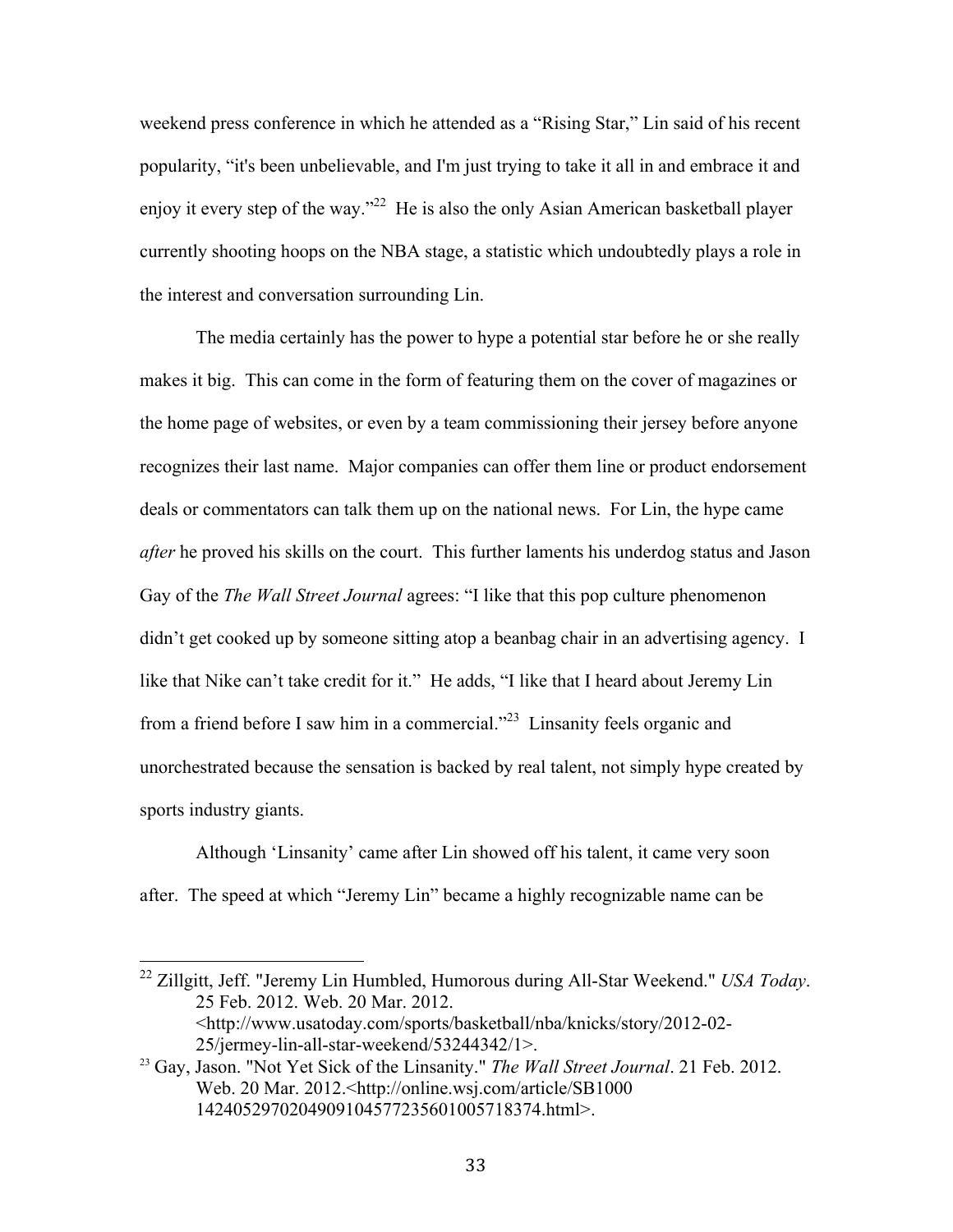attributed to the power of the social media. "Ideas and trends move faster and more meaningfully when delivered by people we know," Gay writes. "A cultural moment does not need a publisher or campaign or gimmick to blossom anymore.<sup>224</sup> Linsanity may not be the sole phenomena that the social media can take credit for, however it certainly highlights a shifting paradigm in the way people consume and share information. While the narrative surrounding Lin continues to shift and be re-shaped by blog owners and Twitter users everywhere, the stories of Margaret Kim and Lane Kim remain stagnant as they were conceived, developed and ended in the offices of Hollywood production companies.

The difference between Lin's story and contemporary televisual representations of Asian Americans is that (aside from Lin being a living person) the articles and social networking users who created Linsanity have a comments section. Anyone with internet access can hashtag keywords and put their message in motion with a click of a mouse. When their messages gain enough momentum their voice can be heard, establishing the social media as a powerful means for resistance against inaccurate or stereotypical representations.

#### **Lessons Learned: The Role of Race in Jeremy Lin's Popularity**

It is clear that 'Linsanity' caught the world off-guard. We live in a society in which Superbowl Champions t-shirts are printed for both teams days before the game

<sup>24</sup> Gay, Jason. "Not Yet Sick of the Linsanity." *The Wall Street Journal*. 21 Feb. 2012. Web. 20 Mar. 2012.<http://online.wsj.com/article/SB1000 1424052970204909104577235601005718374.html>.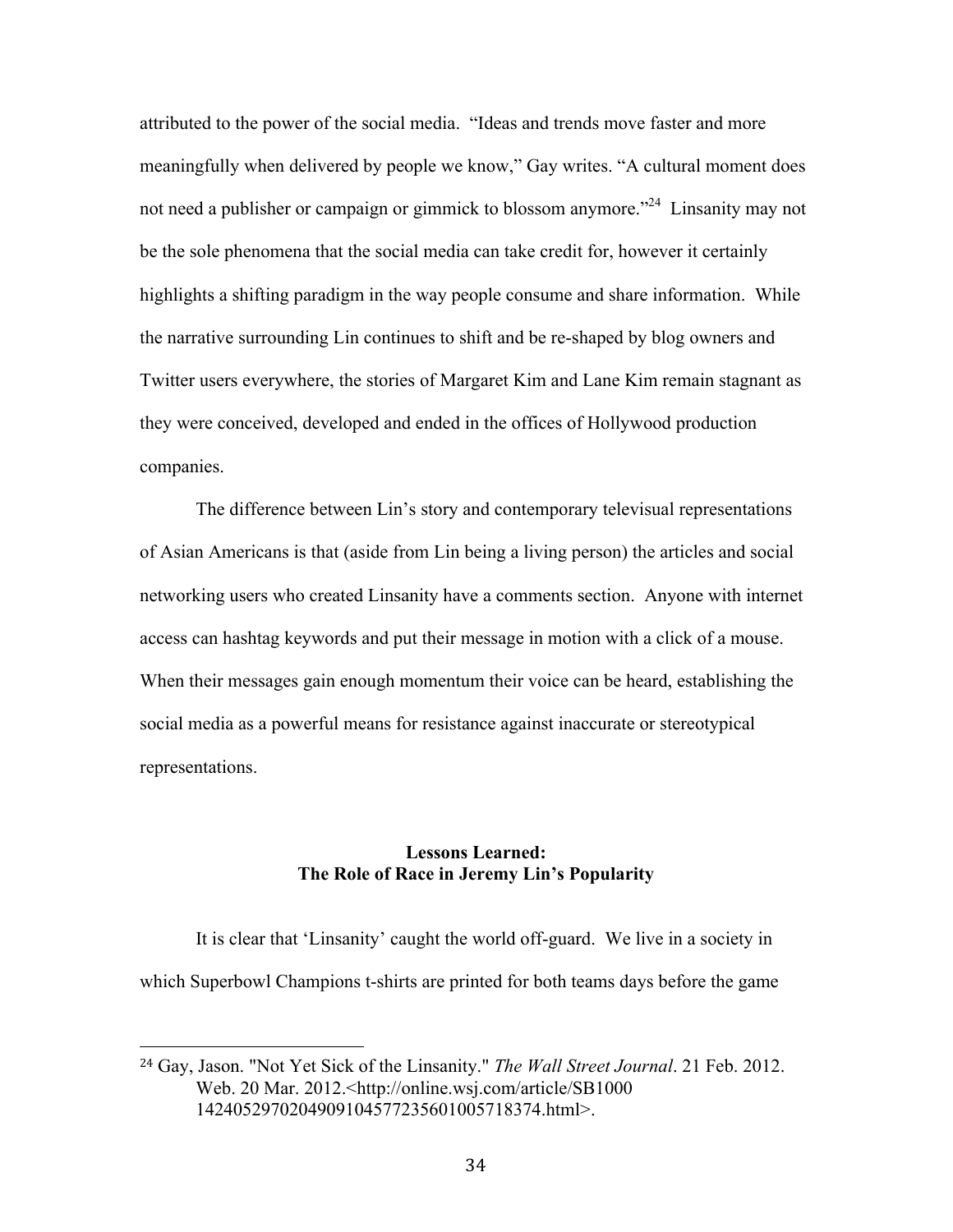even starts, just to be sure the NFL can cash in on souvenir-desiring fans leaving the stadium. Despite this, Jeremy Lin's #17 jersey was not even in commission when he stepped onto the court on February 4, but was the number one selling jersey in the league the following week.<sup>25</sup> Lin burst onto the sports scene leaving anchors, reporters and companies everywhere scrambling for the perfectly clever way to reflect what was happening in the sports world.

Many news outlets reverted back to racial stereotypes to discuss Lin's style of play. The morning after the Knicks' February 17, 2012 loss to the New Orleans Hornets, ESPN aired a headline on its mobile site which read "Chink in the Armor," a double entendre referring to Lin's propensity for turnovers and derogatorily commenting on his race. The network took the headline down after 35 minutes and fired its writer, Anthony Federico. The same phrase was used three days earlier on ESPNews by anchor Max Bretos who in an interview asked, "If there is a chink in the armor, where can Lin improve his game?"<sup>26</sup> Both employees issued apologies, with Federico stating that "ESPN did what they had to do," adding that the headline was not intended as a racial slur, having used it "at least 100 times" in headlines over the years.<sup>27</sup> We live in the

 $25$  Levinson, Mason, and Eben Novy-Williams. "Jeremy Lin Propels Knicks' Sales as MSG Shares Climb to Record." *Business Week*. 13 Feb. 2012. Web. 20 Mar. 2012. <http://www.businessweek.com/news/2012-02-13/jeremy-lin-propelsknicks-sales-as-msg-shares-climb-to-record.html>.

<sup>26</sup> CNN Wire Staff. "ESPN Fires Writer of Offensive Headline about Jeremy Lin." *CNN*. 19 Feb. 2012. Web. 20 Mar. 2012. <http://articles.cnn.com/2012-02- 19/worldsport/sport\_espn-lin-slur\_1\_espn-employee-ethnic-slurheadline? s=PM:WORLDSPORT>.

<sup>27</sup> Dejohn, Irving, and Helen Kennedy. "Jeremy Lin Slur Was 'honest Mistake'" *New York Daily News*. 20 Feb. 2012. Web. 22 Mar. 2012. <http://articles.nydailynews.com/2012-02-20/news/31081058\_1\_lin-storyjeremy-lin-racial-slur>.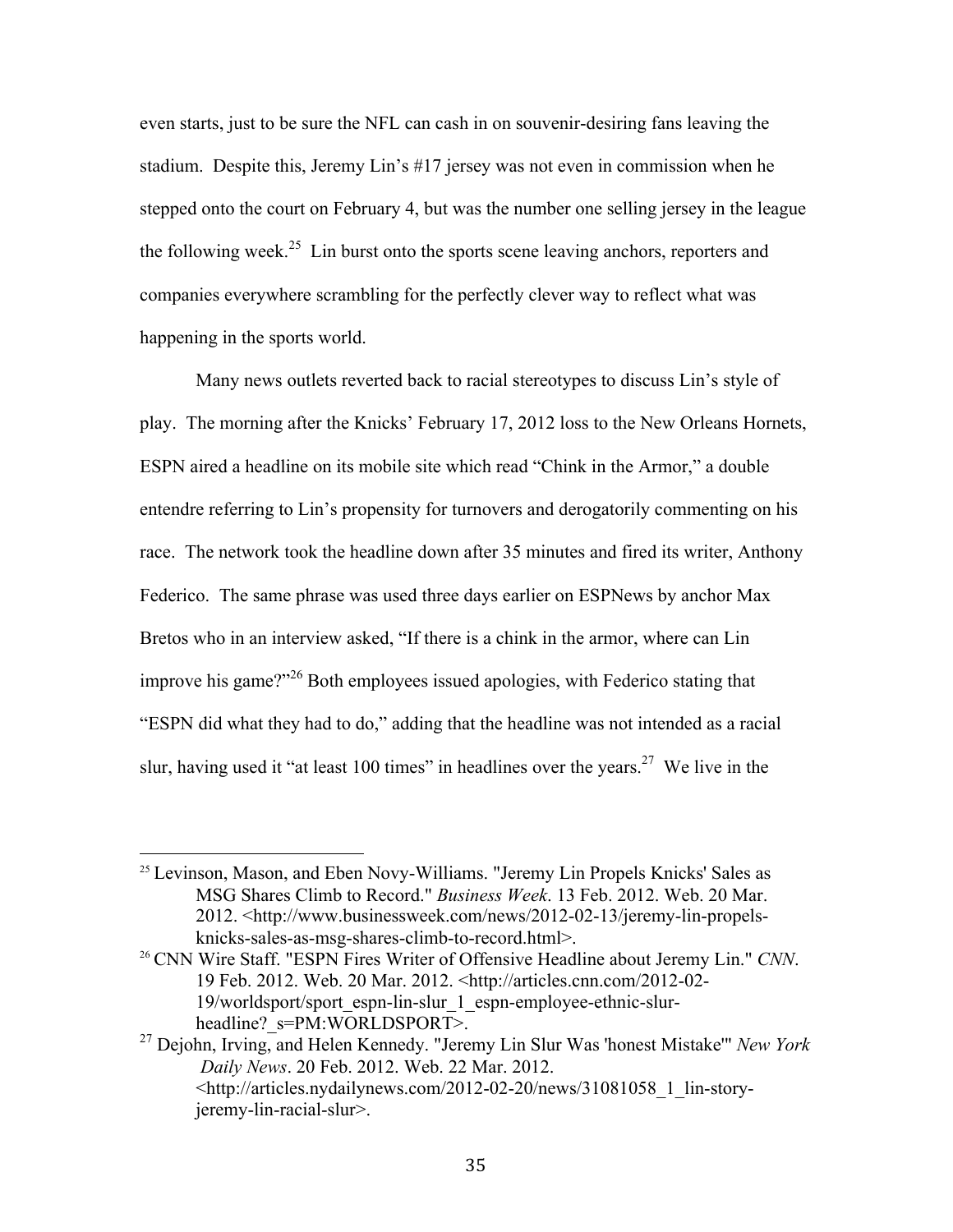digital age where screenshots go viral with one click and articles and blog posts blasting ESPN are live within minutes. The damage had been done.

Federico's apology seemed honest, and was accepted by Lin who told reporters that "you have to learn to forgive, and I don't even think that was intentional."<sup>28</sup> Words do not need to be ill-intentioned to be damaging. The fact that a news writer working at the national level had used a racial slur over 100 times without awareness of its alternate meaning raises a red flag. While it is unfortunate that Federico's mistake was made on as large a scale as ESPN, the positive takeaway is the amount of media attention it brought to the meaning of the word as a derogatory way to describe those of Chinese descent, hopefully lessening its use in the future.

ESPN was not the only company that found itself issuing an apology to Jeremy Lin. The famous ice cream brand Ben & Jerry's created a limited edition flavor called "Taste the Lin-Sanity" boasting "Vanilla Bean Frozen Yogurt w/Lychee Honey Swirls & Fortune Cookie Pieces." The flavor was clearly not a top seller as the company issued an apology stating, "we offer a heartfelt apology if anyone was offended by our handmade Linsanity flavor that we offered…we were swept up in the nationwide Linsanity momentum."29

"Jeremy Lin has dribbled America into the previously quiet corner of its casual prejudice and lazy stereotypes of Asian Americans," writes As Bill Plaschke in an article

<sup>&</sup>lt;sup>28</sup> Skaar, Ole, and Helen Kennedy. "ESPN Fires Writer for Racist Headline." *New York Daily News*. 19 Feb. 2012. Web. 22 Mar. 2012. <http://articles.nydailynews.com/2012-02-19/news/31078173\_1\_headline-knicksphenom-jeremy-lin-sportscenter>.

<sup>&</sup>lt;sup>29</sup> Torrisi, Lauren. "Ben & Jerry's Apologizes for Jeremy Lin Inspired Ice Cream Flavor." *ABC News*. ABC News Network, 27 Feb. 2012. Web. 22 Mar. 2012. <http://abcnews.go.com/blogs/lifestyle/2012/02/ben-jerrys-apologizes-forjeremy-lin-inspired-ice-cream-flavor/>.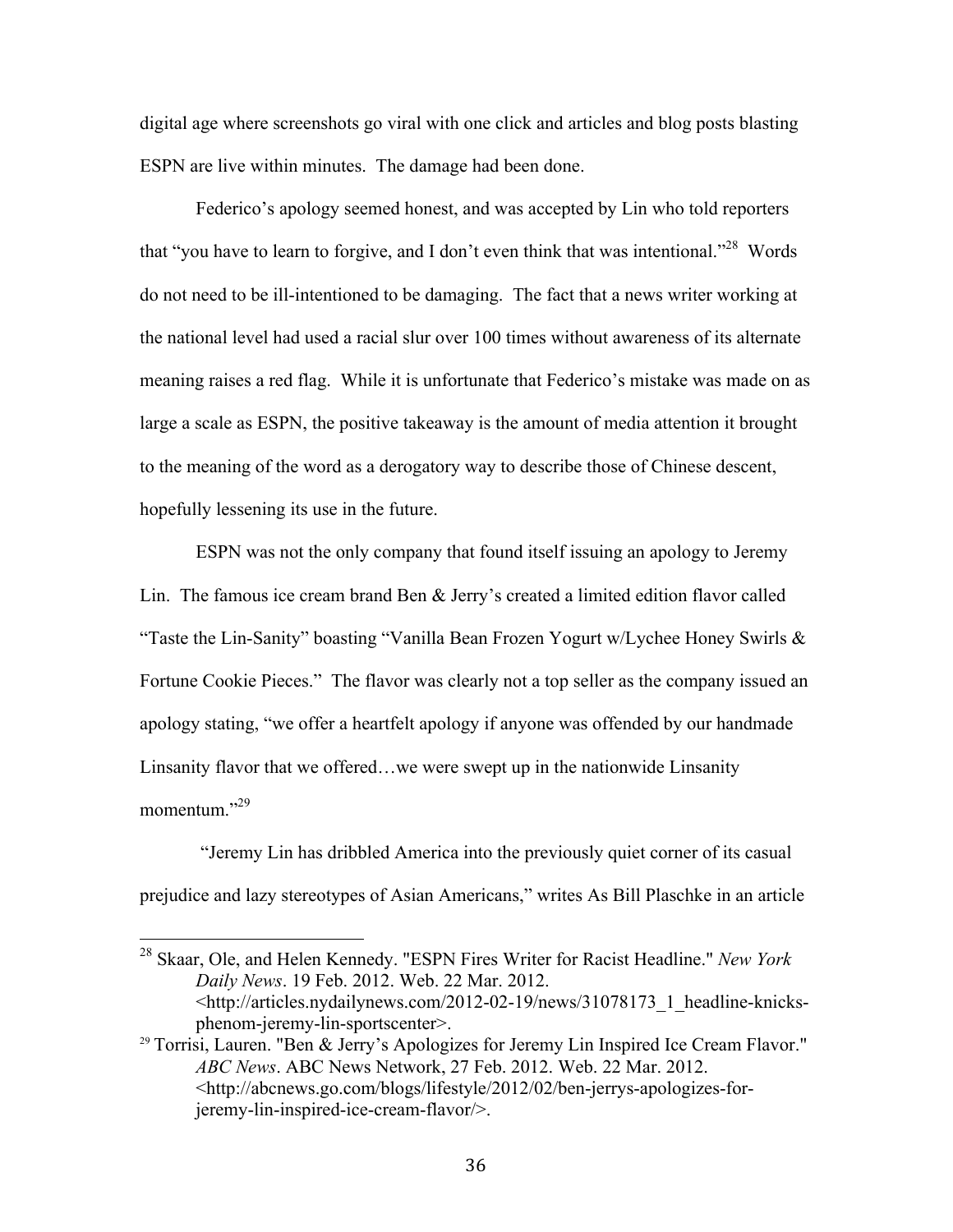for the L.A. Times. Plaschke is recognizing that sometimes it takes controversial events such as these for the public to confront their approach to thinking and talking about race. That is the positive. He continues, "the true beauty of his story is in awareness of the ugliness that has been found there."<sup>30</sup> The ugliness to which he refers has been uncovered by op-ed writers, bloggers, Facebook and Twitter users who have used the internet to vocalize their opinions and spark a worldwide dialogue on Asian Americans and what types of rhetoric should and should not be tolerated. So what is the lesson to be learned from ESPN and Ben & Jerry's mistakes? As ESPN columnist J.A. Andande accurately points out, "the lesson is to exercise greater caution, to consider all the ramifications of what we say." He writes that "it's not too much to ask. It will lead to smarter conversations. And if that's the place to which Jeremy Lin has brought us, it's another way his impact resonates far beyond Madison Square Garden.<sup>31</sup>

There have been many other far more subtle ways that Jeremy Lin has been discussed in the media which call attention to racial stereotyping. Soon after the Knicks defeated the Lakers, Kobe Bryant gave an interview with ESPN in which he said of Lin's newfound prominence, "It just means that we probably haven't been playing attention. Players playing that well don't usually come out of nowhere. It seems like they come out of nowhere, but if you can go back and take a look, his skill level was probably there

<sup>30</sup> Plaschke, Bill. "Knicks' Jeremy Lin Holds Mirror up to America." *Los Angeles Times*. 20 Feb. 2012. Web. 22 Mar. 2012. <http://articles.latimes.com/2012/feb/20/sports/la-sp-plaschke-jeremy-lin-20120221>.

<sup>31</sup> Adande, J.A. "Jeremy Lin, Race and Lessons learned." *ESPN*. 22 Feb. 2012. Web. 24 Mar. 2012. <http://espn.go.com/nba/story/\_/id/7595841/nba-jeremy-lin-racelessons-learned>.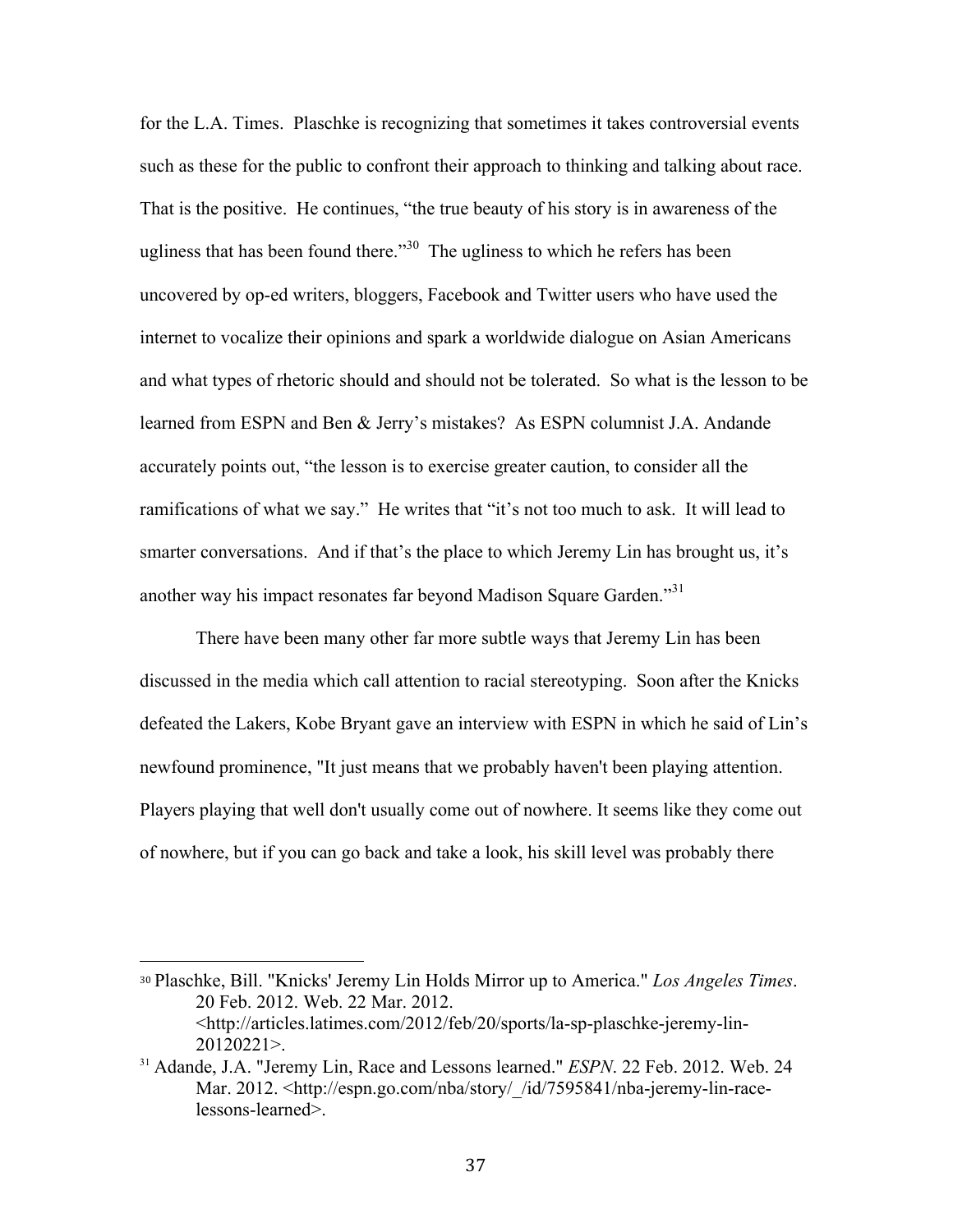from the beginning. It probably just went unnoticed."32 The question to be asked is *why* Lin went unnoticed by college coaches, NBA scouts and fans.

At the beginning of Linsanity, sports reporters often described Lin as "deceptively quick" and "deceptively athletic." This seems more of a commentary on how the reporters were deceived by their own racial preconceptions than by Lin's game. Jeremy himself addresses the commentary telling CBS Sports in a press conference, "I'm not sure what's deceptive" about his physique or style of play but that "it could be the fact I'm Asian-American." At 6 foot 3 and muscular, Lin fits the build for a basketball star and while the phrase "deceptively athletic" may seem a compliment when first heard, it can be harmful to the ongoing stereotype of Asian Americans as sub-par athletes. Lin notes, "when you look at me, I'm going to have to prove myself more so again and again and again" he said. Proving himself again and again is exactly what Lin did during the Knicks' 7-game winning streak in February, and the hype surrounding Linsanity has given him a platform to address the topic of race and Asian American stereotypes.

It is yet to be seen what Lin will do with his platform, but whether Jeremy Lin continues his trajectory as an NBA star or falls off the map, 'Linsanity' has given way to a national dialogue on Asian-Americans which is beneficial. As Oliver Wang argues in his article *Jeremy Lin puts the ball in Asian Americans' court*, "Lin is helping reshape the popular imagination around Asian Americans in sports, partially by normalizing their presence."<sup>33</sup>

<sup>32</sup> Hunt, Christopher. "Lin Makes Lakers Believe the Hype." *ESPN*. 11 Feb. 2012. Web. 24 Mar. 2012.

<sup>33</sup> Wang, Oliver. "Jeremy Lin Puts the Ball in Asian Americans' Court." *Los Angeles Times*. 21 Feb. 2012. Web. 24 Mar. 2012.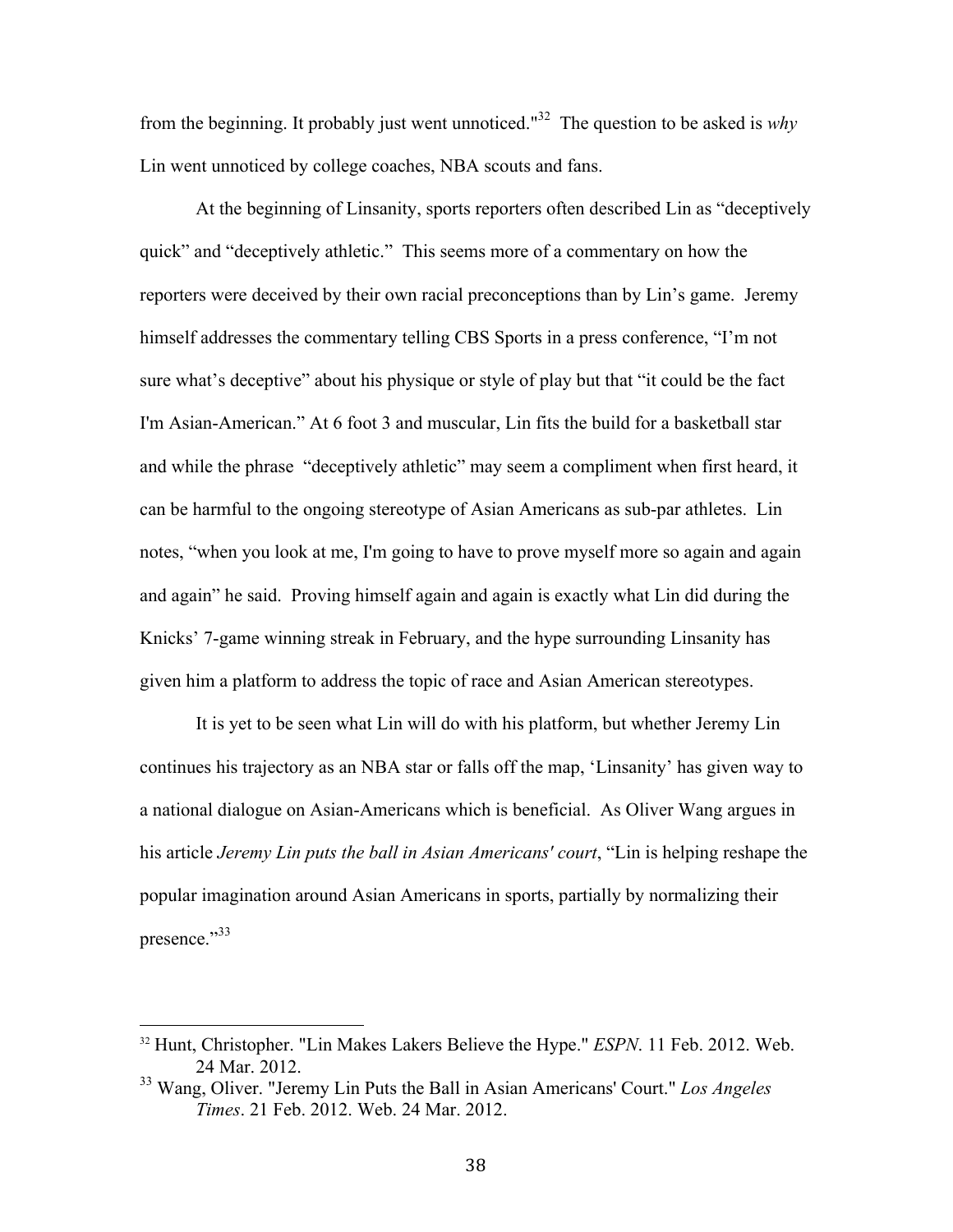Asian American men are often viewed through the lens of stereotypes. This is due to the fact that, as discussed in chapter one, scripted media often depicts them as a little more 'geek' than 'jock' and far more 'perpetual foreigner' than 'All-American.' The concept of Cultivation Theory certainly applies here. Lin was athletically underestimated by many likely because of his race, thus his story reveals one way in which media-promoted stereotypes that obscure the reality of the Asian American experience can be challenged. Timothy Yu of CNN writes that "American culture tells us, in short, that Lin shouldn't exist. Every time he drives to the basket, he upends stereotypes of Asians as short, weak and nerdy. Every time he talks to the media, he dispels the idea that all Asian-Americans are like foreigners speaking broken English." In a sport which has been dominated by African Americans for decades and has come to be synonymous with masculinity, Lin's emergence was out of the ordinary thus gripping the public's attention. While companies and reporters may not have approached the Jeremy Lin story with utmost political correctness, their public stumbles have opened doors to productive discourse regarding Asian Americans which is ultimately beneficial to public awareness of racial stereotyping and inequality.

#### **Will Lin's Success Shatter Stereotypes? The Staying Power of 'Linsanity'**

Not all stereotypes depict groups of people in a negative light, such as the 'model minority' stereotype which characterizes Asian Americans as shy, hard-working and smart. While there are other less well-known Asian American stereotypes such as the 'overbearing parent' as discussed in chapter one, the stereotypes go hand in hand (pushy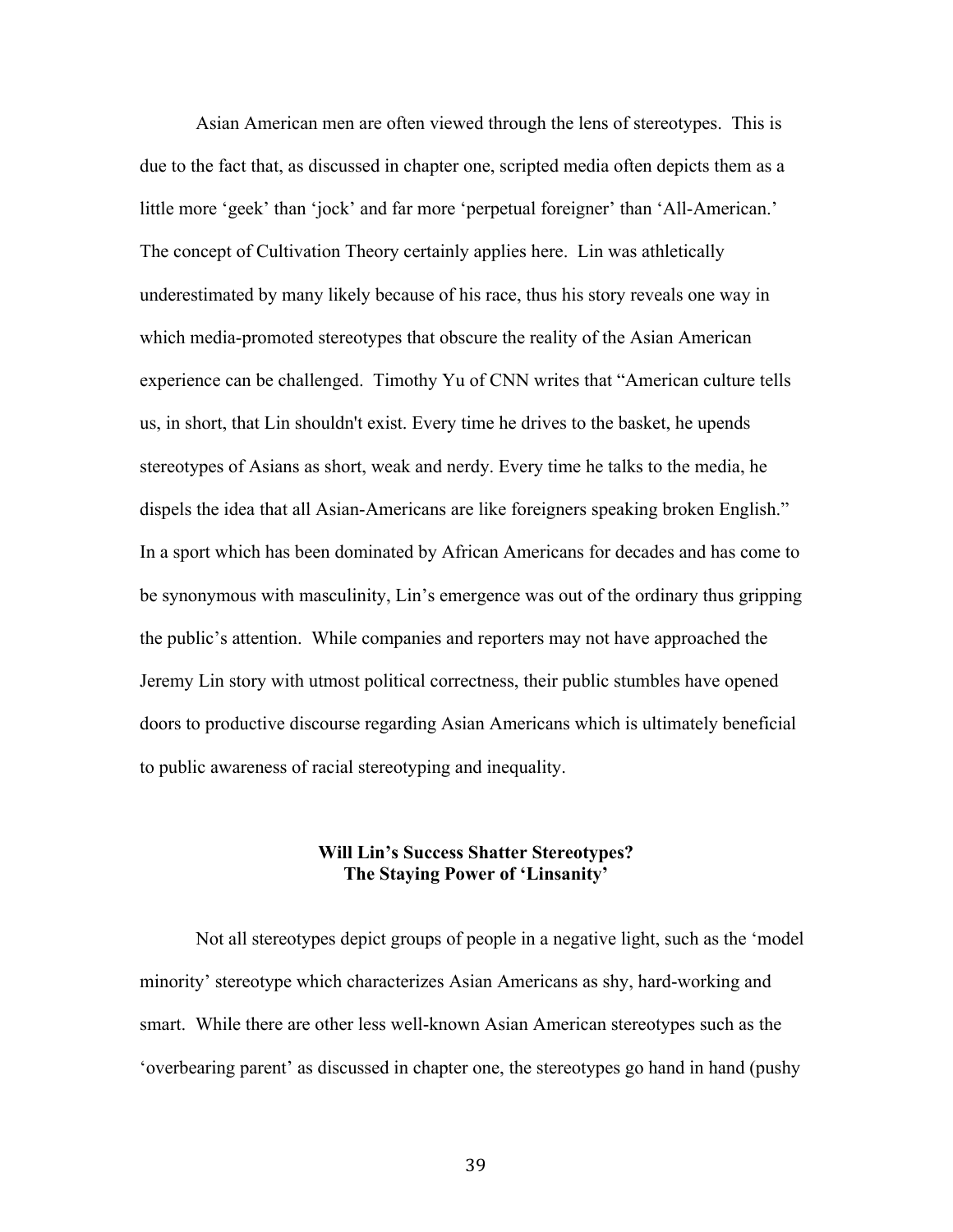parents lead to an overachieving child). It is possible that people do not view Asian American stereotypes as harmful because they are based on positive values. With that being said, there is no such thing as a "good" stereotype. Stereotypes limit people and impair their ability to see reality. They become problematic when the public has preconceived notions of them as nothing more and nothing less as they may have had in the case of Jeremy Lin. By undermining stereotypes Lin is changing the social conscience by forcing the public to acknowledge that they have become too comfortable compartmentalizing Asian Americans with misguided ideology.

Jeremy Lin may be an overnight basketball star, but his story is far more transcendent to be confined to the court. The media attention on Lin may die down and Lin's days of trending on Twitter may be come less often, however what Lin has done is sparked an international dialogue about Asian Americans which, with the prominence and wide-spread use of social media, has the potential to both shed light on Asian American stereotypes and place resistance upon them. 'Linsanity' is extraordinary as it has highlighted the social media's ability to act as a medium through which discrepancies between commercial projections and the reality of the Asian American experience can gain momentum. The promise of Jeremy Lin's story and new technology is that any one person has the potential to affect a wide audience of people much in the same way.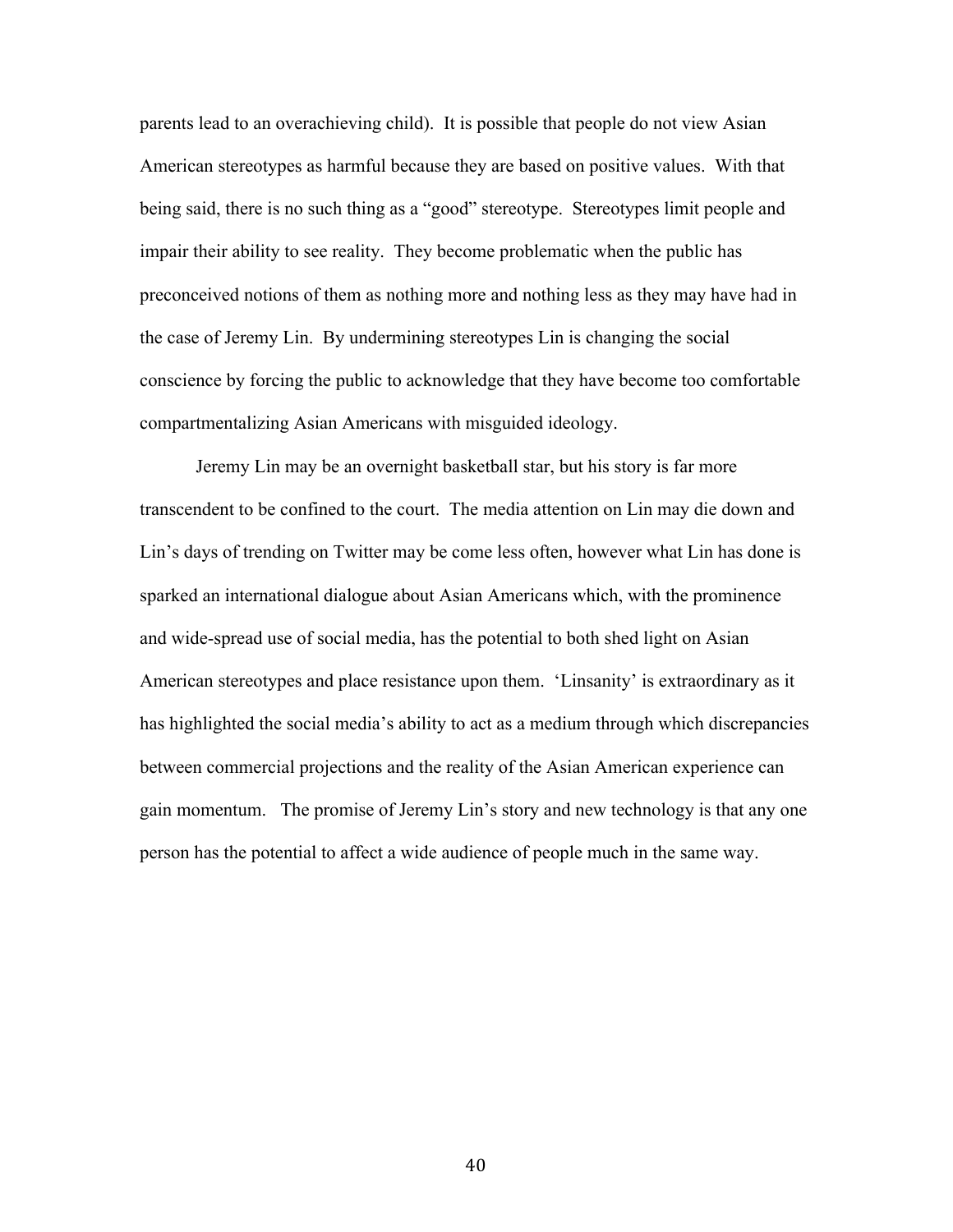## **Chapter Three: Who Owns the Media? Asian American Independent Media On the Rise**

There are currently six major corporations that collectively control most of the media in the United States.<sup>34</sup> This means that a select few companies dictate what American consumers watch, hear and read every day with ownership of movie studios, television networks, newspapers, magazines, radio stations and many popular websites. Although consumers may be unaware of it, this monopolization of media has a large influence over their attitudes and beliefs toward social issues. The media can be a very powerful medium for propaganda, however with the advent of new and independent media, it has just as much agency to counteract the misleading portrayals in mainstream media. Although the "big six" still have a tight grip on mainstream media, there has been an explosion of independent media in film, television, blogs, YouTube and independent news outlets such as examiner.com. Examiner selects articles from journalists around the country that cover a wide spectrum of American culture from politics to reality television with the aim of presenting news with an accurate and unbiased approach. Alternative media like these promote media literacy which is fundamental in resisting dominant representations in the media of Asian Americans. With an overwhelming amount of media currently at our fingertips, it is essential to choose wisely. This chapter will address images created independently by Asian Americans themselves using the examples of Margaret Cho's post-*All-American Girl* stand-up comedy, Phil Yu's popular blog *Angry Asian Man* and Asian American YouTube sensations NigaHiga and

<sup>&</sup>lt;sup>34</sup> "Who Owns the Media? Media Ownership Charts | Free Press." *Free Press*. Web. 18 Apr. 2012. <http://www.freepress.net/ownership/chart>.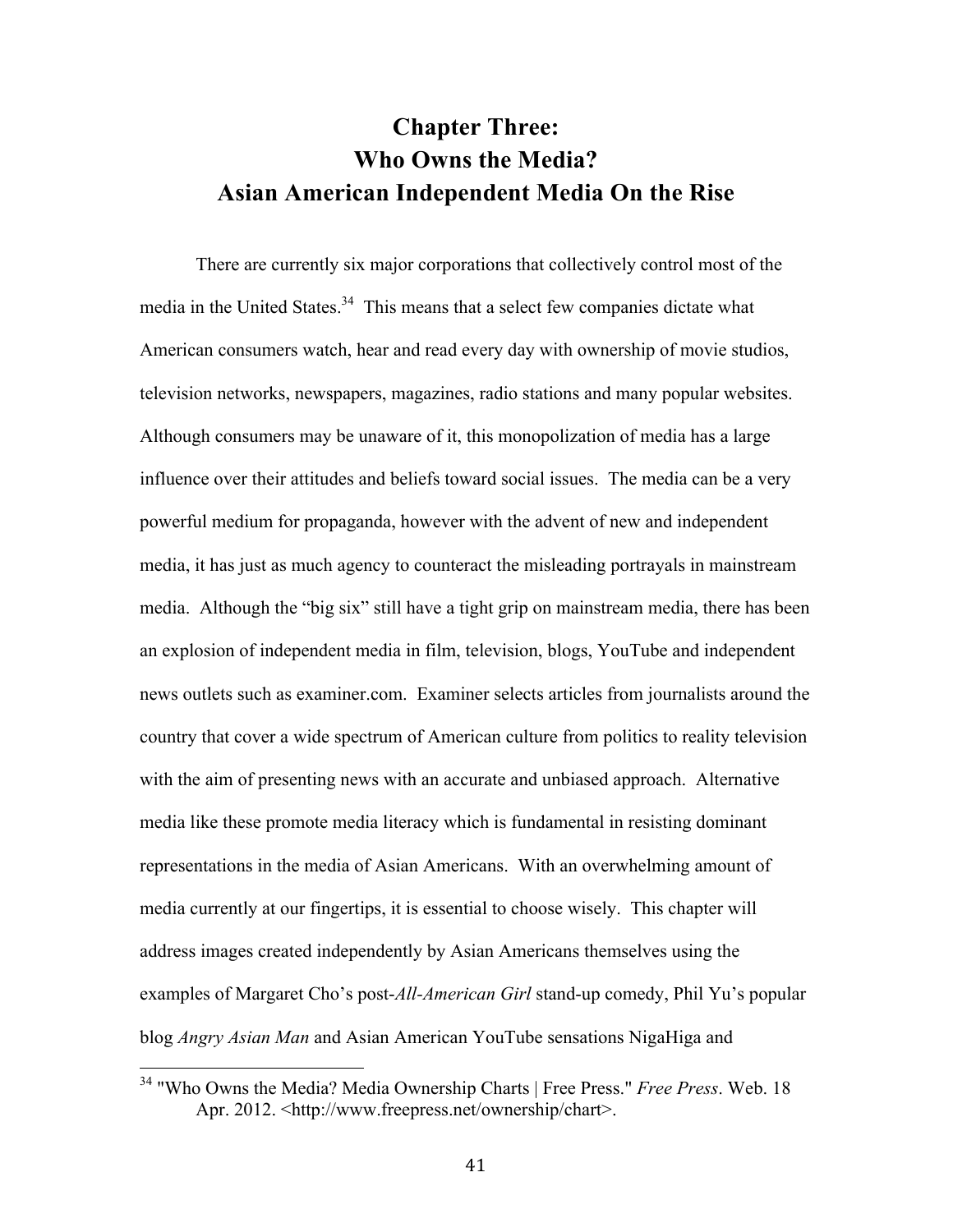KevJumba. These examples were chosen to highlight the idea that there is a market for Asian American artists and that they can play a role successfully that is completely outside the parameters of mainstream media stereotypes. Now that chapters one and two have established that representations of Asian Americans in the media play an influential role in how people perceive the racial group, this chapter seeks to showcase those media that place pressure against them. It will outline the criteria for media to be considered independent and use the aforementioned examples to answer the question of how Asian American independent media has created a subculture within society which, by definition, challenges dominant ideology and hegemony.

Independent media are non-mainstream media that provide resistance against dominant discourse. The concept of 'independent' refers to a 'do it yourself' attitude and ethic and thus are often conceived, written directed, produced and funded by the same person or group of people allowing for artistic freedom and control.<sup>35</sup> One reason for the small amount of independent media is that is it not lucrative. Being free of corporate constraints often means that producers must find funding or go into debt to create independent media. However with the recent developments of new media—inexpensive domain names, video sharing websites and online promotional tools—creating media independently is more accessible than it has ever been. With those tools now at the fingertips of many, Hollywood-developed depictions in film and television are now only one way in which Asian Americans can be represented. Ono and Pham's book *Asian Americans in the Media* suggests that one way to look at Asian American media is

<sup>35</sup> Ono, Kent A., and Vincent N. Pham. *Asian Americans and the Media*. Cambridge, UK: Polity, 2009. 114. Print.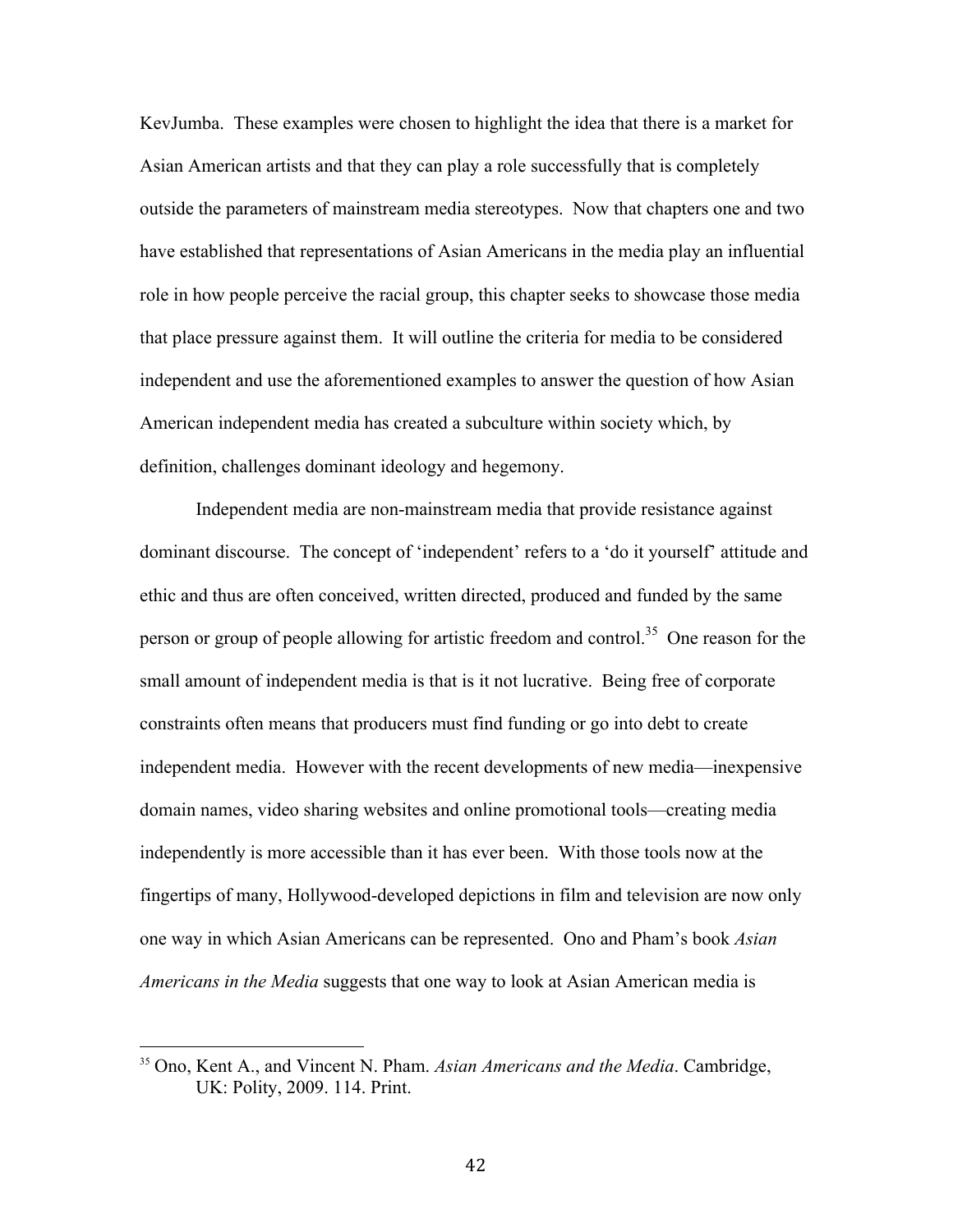through the lens of pastiche—works of art constructed from bits and pieces of a dominant other culture.<sup>36</sup> This is to say that Asian American independent media only exists due to the presence of the mainstream. Independent and mainstream media are certainly related. Independent media borrows elements from mainstream representations and, especially in the case of Angry Asian Man, critiques dominant ideas to make progress in the issue of equality.

Through independent and alternative media, Asian Americans have created a subculture within society. Dick Hebdidge's notion of subculture implies that just as punk, mod and teddy movements challenged dominant discourse in the seventies, Asian American subculture can take an oppositional stance to the stereotypes and controlling images that the mainstream media puts forth. $37$  Ono and Pham argue that subculture movements act as "noise and disruptive presence in the process of mediating events through representation."<sup>38</sup> This chapter will analyze examples of independent media produced by Asian Americans, how they contribute to Asian American subculture and their potential to reconfigure problematic images.

<sup>36</sup> Ono, Kent A., and Vincent N. Pham. *Asian Americans and the Media*. Cambridge, UK: Polity, 2009. 118. Print.

<sup>37</sup> Hebdige, Dick. *Subculture: The Meaning of Style*. London: Routledge, 1991. Print.

<sup>38</sup> Ono, Kent A., and Vincent N. Pham. *Asian Americans and the Media*. Cambridge, UK: Polity, 2009. 172. Print.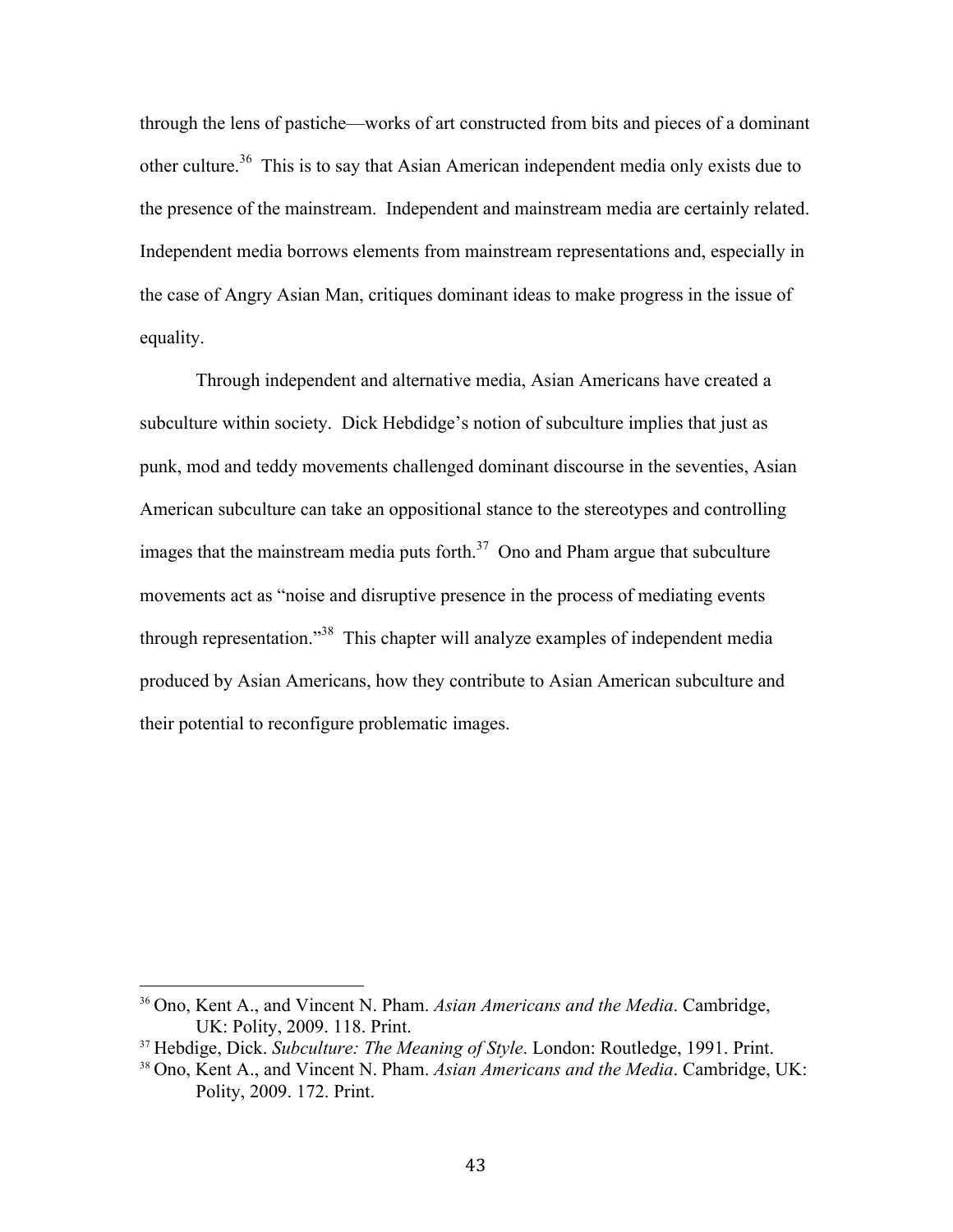#### **Margaret Cho:**  *I'm the One that I Want*

As discussed in chapter one, *All-American Girl* contained limiting stereotypes and problematic images of Asian Americans such as the model minority and overbearing parent stereotypes. Margaret Cho herself noticed them, and makes comical reflections on her experience acting in the sitcom in her 1999 one woman stand-up comedy act *I'm the One that I Want*, her 2003 act *Revolution* and her 2005 act *Assassin*. By reflecting and commentating on her *All-American Girl* character in her comedy act, Cho makes it clear that her real-life persona and the character that the network and producers wanted to create were very different. She also suggests that despite hiring "Asian consultants," it was the show's failure to bridge the gap between the dominant media landscape and a real Asian American experience that made the show unsuccessful.

While Cho's stand-up act is primarily comedic, she reveals personal moments about the period of time after finding out that her show had been cancelled by ABC. She admits, "I was so tied up in the idea of that acceptance that when the show was over I fell apart, and I didn't know who I was at all. I was…made up of bits and pieces of my old stand up act mixed with focus groups' opinions about what Asian Americans should be, mixed with the Asian consultant. I didn't know who I was."<sup>39</sup> Cho struggled to find another leading role playing a character that did not take away her voice. Cho reveals in Revolution that she "get[s] offered movie roles all the time, but I say no, I don't want to play a manicurist. I don't want to play a really pissed off liquor store owner. I don't want to play an exceptionally good student, and I do not want to get off a tour bus and

<sup>39</sup> *I'm the One That I Want*. Perf. Margaret Cho. 2000. DVD.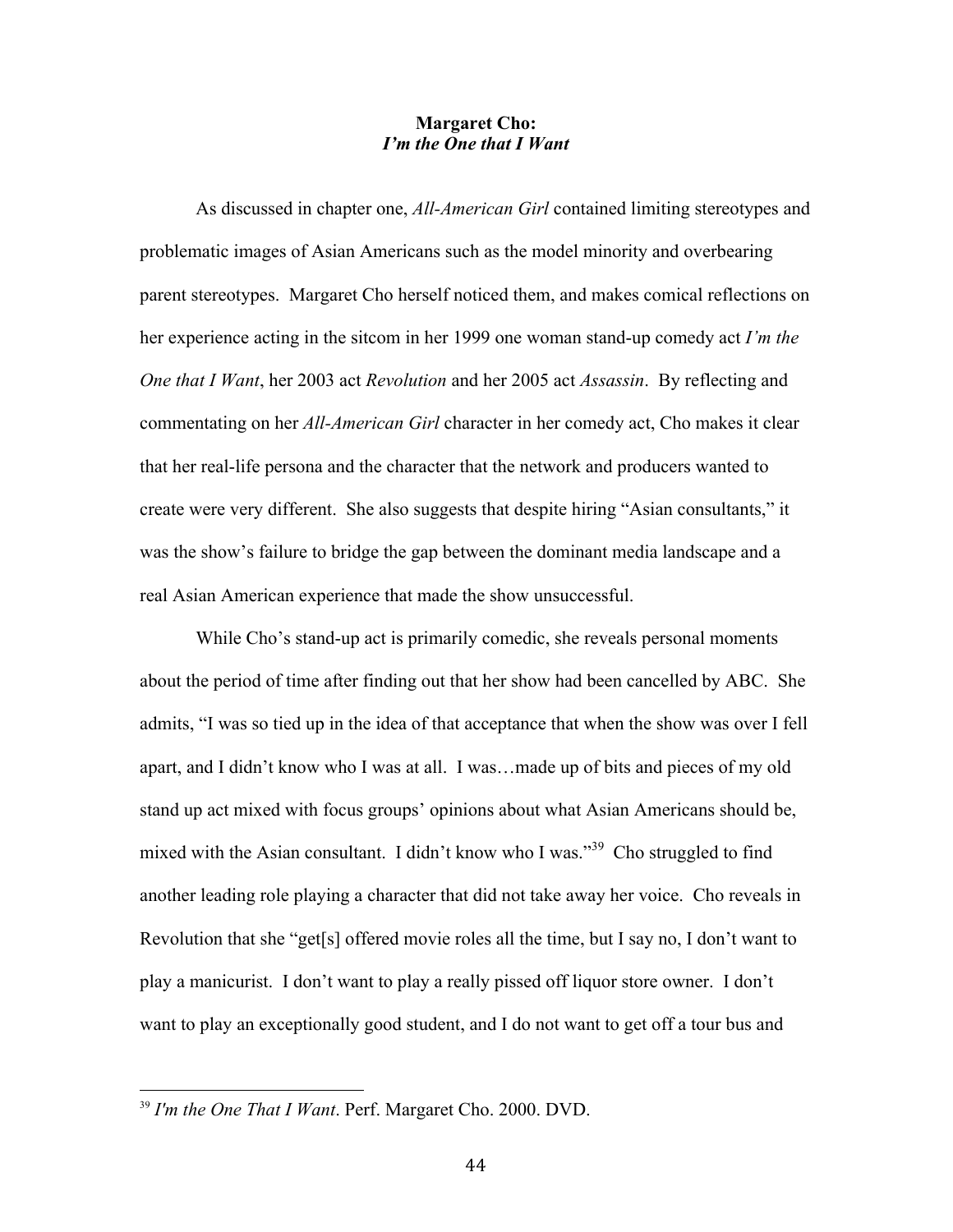take numerous photographs."40 Cho also remarks in *Assassin*, "I don't want to do what's expected of me. I don't want to do the obvious thing."<sup>41</sup> It is Cho's refusal to conform that has made her independently created media of the past fifteen years so influential and resistant to dominant ideology. It is also important that Cho has recognized the marginalization of Asian Americans in her own television show, *All-American Girl*, thereby recognizing her agency as a public figure and allowing others to see the flaws in certain media portrayals of Asian Americans.

#### **The** *Angry Asian Man***: A Platform For Resistance**

Type in the address angryasianman.com and you will quickly be met with the sole image of Quick Kick, a fictional Asian American action figure from Hasbro's line of G.I. Joe comic books, cartoons and toys. The site's founder, Phil Yu, has never gone on the record with why this screen cannot be bypassed. To enter the site and access Yu's posts, the image of the site's unofficial mascot must be clicked and it can only be speculated as to why this is. Whether or not Quick Kick was seen as a stereotype when introduced in 1985, the image of a sword-wielding martial arts black belt has been confirmed as such by actors such as Bruce Lee and Jackie Chan. Perhaps Yu wants his reader to confront this stereotype head-on each time they visit, or maybe Quick Kick simply looks like an angry Asian man. Far less ambiguous is the site's tagline, '*that's racist,*' which he uses as commentary on instances in news, pop culture and personal experiences that depict Asian Americans in a damaging or stereotypical manner. In an interview with *KoreAm*

<sup>40</sup> *Revolution*. Perf. Margaret Cho. 2004. DVD.

<sup>41</sup> *Assassin*. Perf. Margaret Cho. 2005. DVD.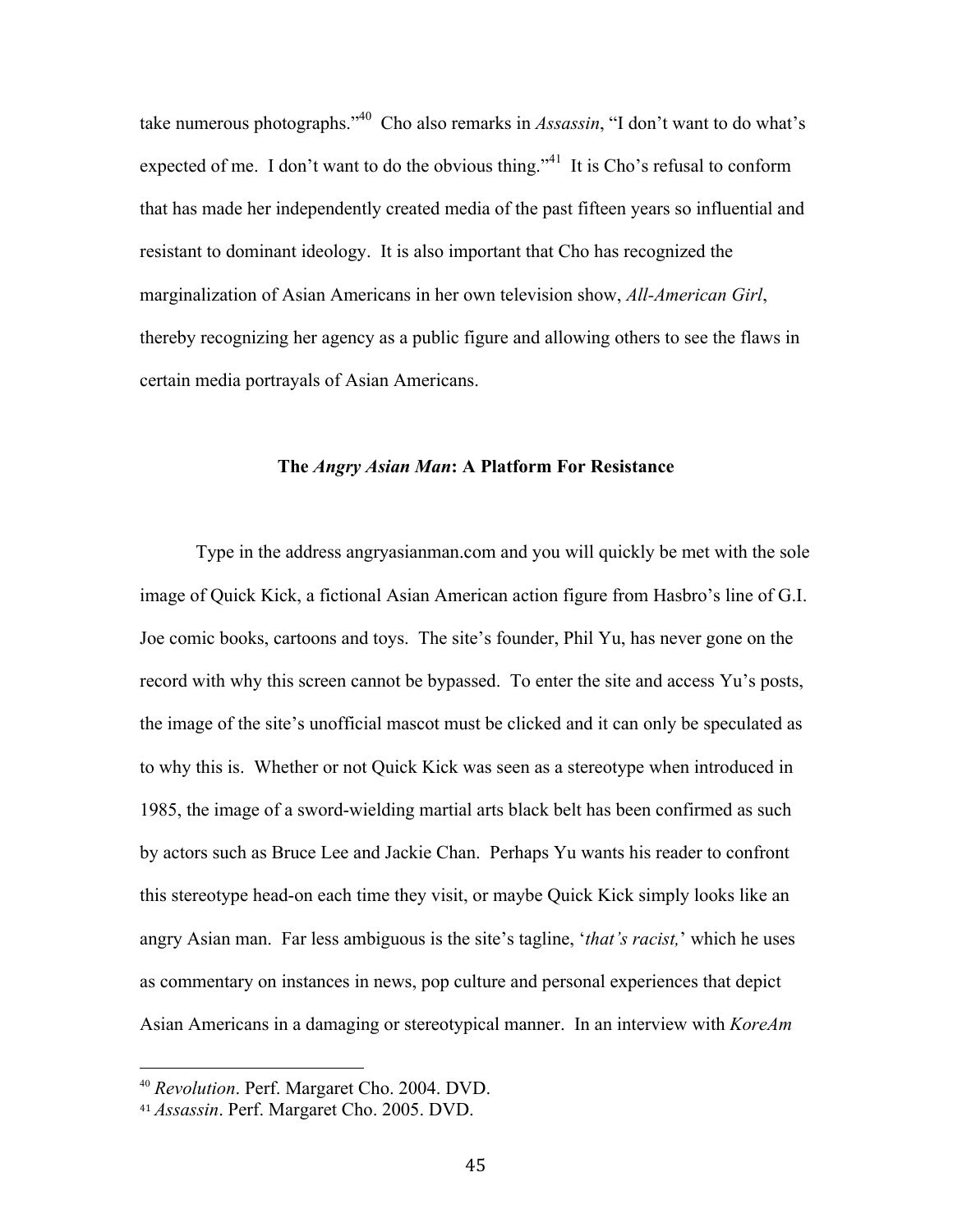*Magazine*, Yu recollects an instance when he a waiter asked him personally if he wanted to substitute rice for a meal that was regularly served with potatoes<sup>42</sup>. He says that he thought to himself, "that's racist" yet had no outlet to vent his grievances. That was before 2001, the year in which Yu created *Angry Asian Man* as a space to talk about the discrimination that had become all too pervasive in society. Today, Yu's website receives an average of 250,000 unique visitors per month and has become a one stop shop for those seeking relevant commentary on all things Asian American.<sup>43</sup>

Phil Yu explains to *KoreAm* that "people who know me know I'm not really that angry." He explains the reasoning behind his blog's name--"the whole Angry persona is just a way of pushing back on the idea that Asians are the ones who always sit there and take it."44 Like Jeremy Lin and Margaret Cho, Yu does *not* 'sit there an take it.' He proves the stereotype wrong by posting commentary on news articles, promoting Asian American actors, authors and musicians, advertising internships with Asian American organizations and putting out calls for submissions to art shows, conferences and film festivals. His blog serves as a meeting place for people to become more familiar with Asian American issues and inspire activism. In an interview with the Yale Daily News Yu says, "a large part of what I try to convince people of is that there is no one American experience, as much as some people would like to force that upon somebody. There's no

<sup>42</sup> "Mad Man: Meet Blogger Phil Yu." *KoreAm*. 1 Nov. 2010. Web. 26 Mar. 2012. <http://iamkoream.com/angry-asian-man/>.

<sup>43</sup> "Philip Yu: Angry Asian Man." *Northwestern Magazine*. Web. 4 Apr. 2012. <http://www.northwestern.edu/magazine/winter2011/alumnilife/close-ups/philipyu-angry-asian-man.html>.

<sup>44</sup> "Mad Man: Meet Blogger Phil Yu." *KoreAm*. 1 Nov. 2010. Web. 26 Mar. 2012. <http://iamkoream.com/angry-asian-man/>.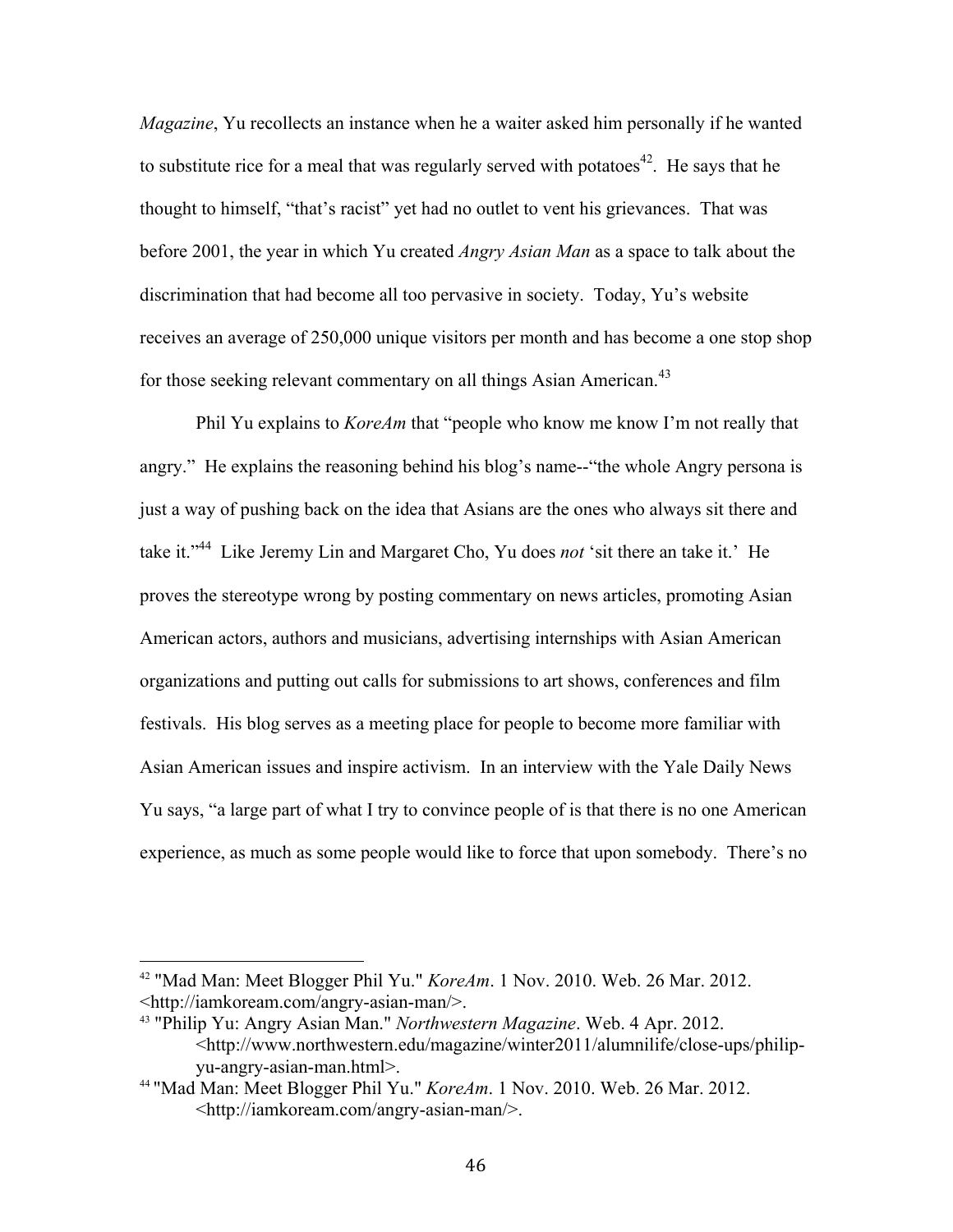one kind of Asian American."45 By compiling diverse experiences of Asian Americans, *Angry Asian Man* puts pressure on raical stereotypes. While the title of his blog sounds aggressive, Yu makes his objective clear—Asian Americans are a growing community that deserves to be heard as much as any other group in America. Yu's blog has and continues to contribute to the Asian American subculture by providing what Hebdidge refers to as the "presence of difference" to dominant culture.

Yu's stance on popular culture may be humorous at times, but it is clear that the most powerful tool he has is agency. In the spring of 2002, nationwide clothing retailer Abercrombie & Fitch stocked its shelves with a t-shirt featuring a faux-ad for Wong Brothers Laundry Service. Two smiling Asian men wearing conical Asian hats were depicted on the front next to the slogan, "Two Wongs Can Make it White." An Asian American student group at Stanford University started a boycott of the shirt and Yu posted a photo of it on his blog along with corporate contact information prompting thousands to act fast. Abercrombie & Fitch apologized and removed the product from their sales floor. Incidents of racism happen often, and are frequently dismissed as light ethnic humor or unintentional. As discussed in chapter two, such instances further manifest Asian American stereotypes regardless of intent. On February 28, 2012, *Angry Asian Man* called the public's attention to a new pop-up restaurant in Philadelphia which had been garnering buzz not for its food but rather for its name: Roundeye Noodle Bar. The restaurant was self-described as a "hip noodle spot" started by two "white boys from the suburbs," its name referring to themselves. Advocacy group Asian Americans United

<sup>45</sup> Shin, Ah Joo. "'Angry Asian Man' Blogger Talks Stereotypes." *Yale Daily News*. 21 Mar. 2011. Web. 4 Apr. 2012. <http://www.yaledailynews.com/news/ 2011/mar/21/angry-asian-man-blogger-talks-stereotypes/>.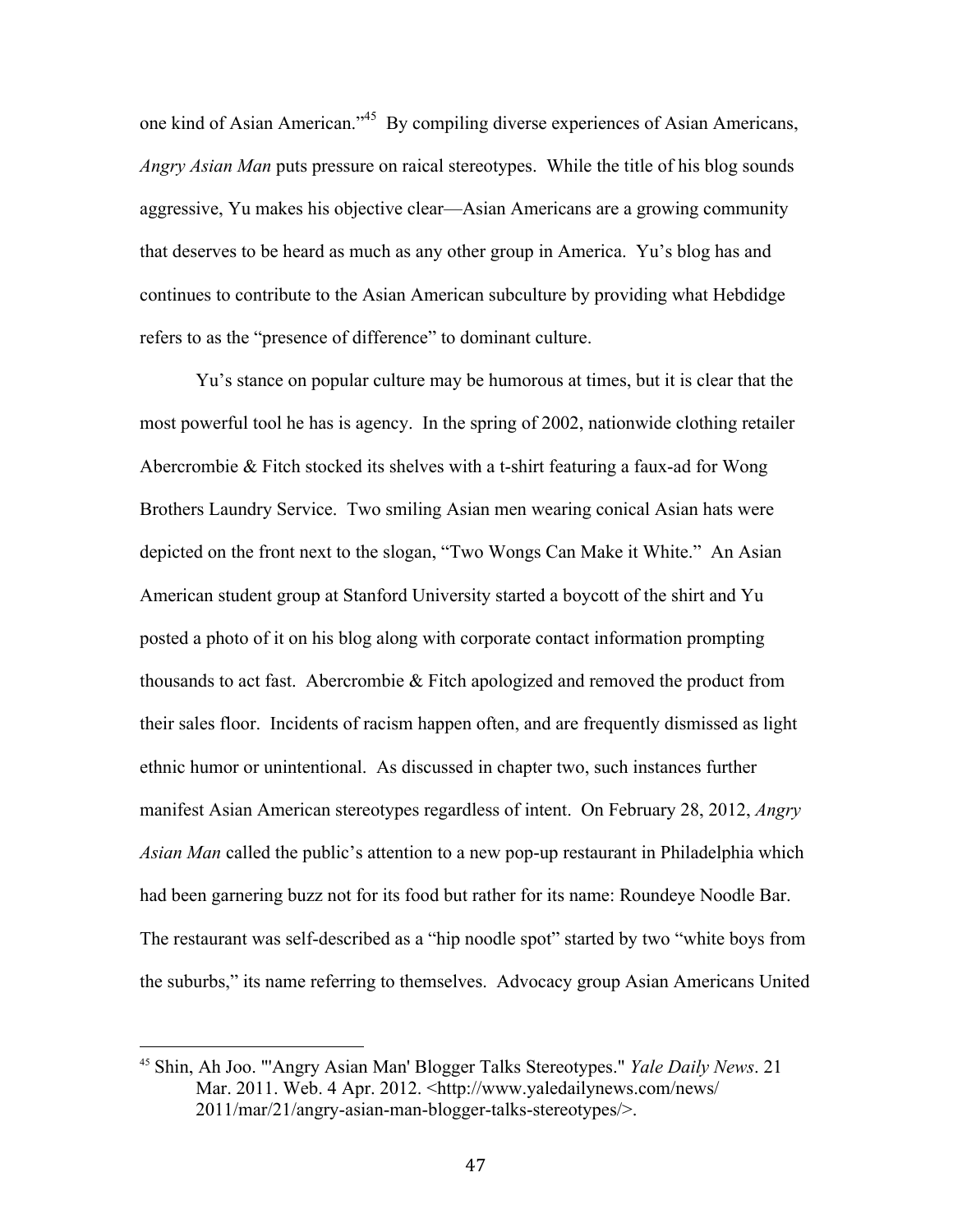took issue with the restaurant's name, calling it racist. Executive director Ellen Somekowa wrote, "if you grow up Asian in America, there is no more common put down than ridicule of the shape of our eyes. There is no way to hear the name, 'Roundeye,' without at the same time hearing what it is being contrasted to... a very hurtful racist slur—slanteyes."46 Organizer Helen Gym added, "I don't think the owners of 'Roundeye' had specific intent, but that's exactly the problem with racial stereotypes they're so deeply ingrained people don't even question it."47 There is a poll on the side of this online article on the Philadelphia Inquirer website which asks, "Is the name 'Roundeye Noodle Bar' racist?" Out of 1606 total votes, sixty-two percent of poll-takers voted 'No.'48 It is likely that at least a few times an Asian American read the article, viewed it as racist and voted 'Yes' in the poll only to see that one thousand people thought otherwise. Perhaps they found solace in the restaurant later changing its name and the promise of progress that blogs such as *Angry Asian Man* carry by having created a successful platform for resistance that was not available two decades ago.

Yu also recognizes that these positive changes are only made possible by new technologies and spaces. He tells KoreAm, "in real life, I'm the last guy in the room to raise my hand. But technology has allowed people like me to have a voice." He continues, "if what I'm doing has helped create the confidence and sense of connection

<sup>46</sup> Klein, Michael. "Flap over 'Roundeye Noodle Bar'" *Philly.com*. 27 Feb. 2012. Web. 4 Apr. 2012. <http://www.philly.com/philly/blogs/the-insider/Flap-over-Roundeye-Noodle.html>.

 $47$  ibid.

<sup>48</sup> Poll taken on April 18, 2012.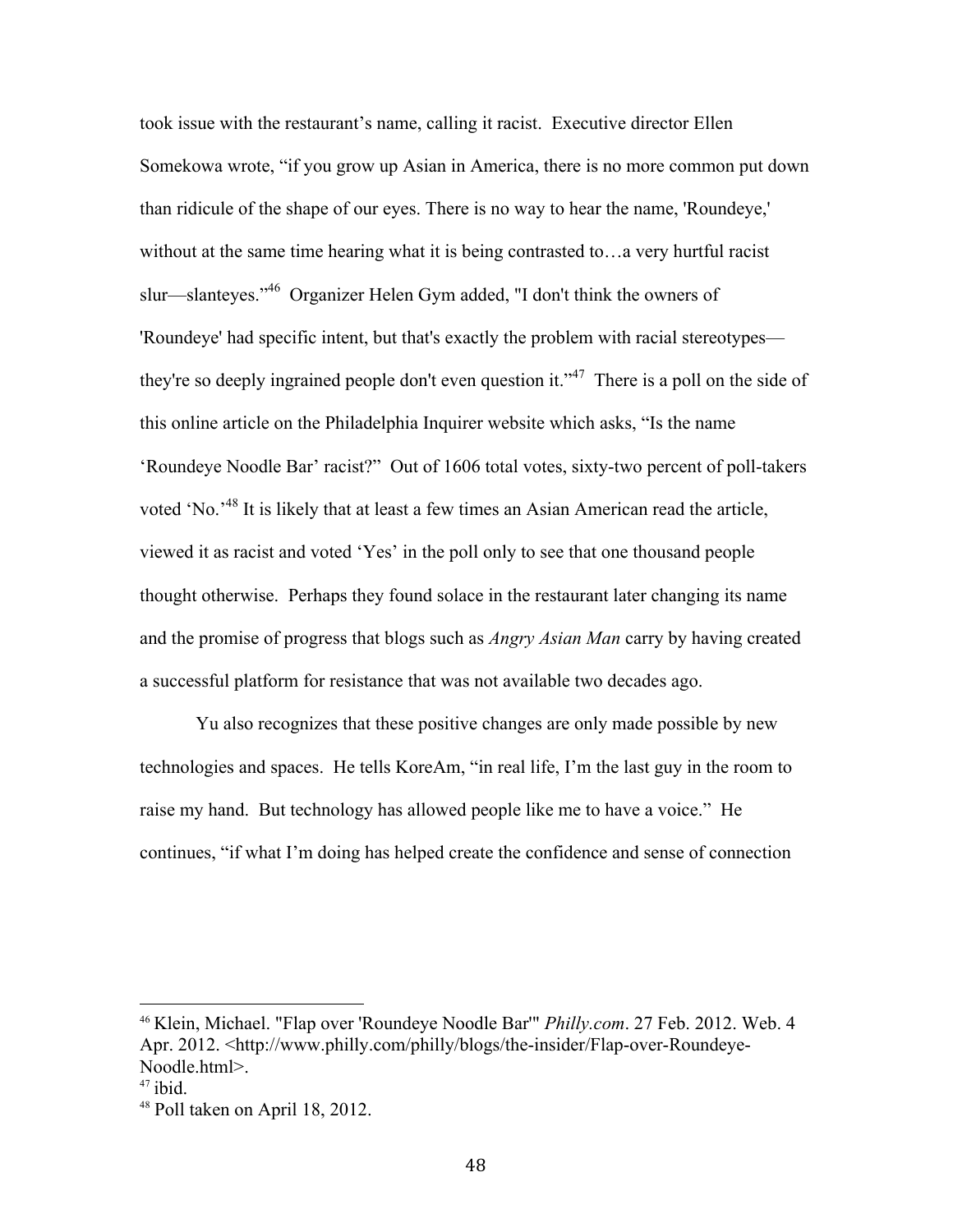that's allowed this next generation to be more comfortable in their own skin…it's all worth it." $49$ 

#### **Self-Broadcasting and the Media's New Paradigm: YouTube's Asian American Stars**

The growing popularity of the Internet and YouTube specifically has enabled a new generation of Asian Americans to become the producers of their own representations within the social landscape. Hollywood utilizes formulas that have worked in the past for guaranteed viewership and profit maximization, but for how long will these stereotypical portrayals prevail? Often left out of mainstream film and television roles, many Asian Americans have taken advantage of new media outlets such as YouTube to exhibit their talents and provide a refreshing alternative to the media's narrow portrayals. As YouTube becomes a prominent platform for expression, a new paradigm is emerging in the way that information is being created and distributed.

Not every Asian American who produces media independently means to be culture-conscious or resistant to mainstream media's stereotypical representations. Ono and Pham argue that "Asian American independent media work might oppose and resist stereotypical representations of gender, beauty, sexuality, and identity, but may also reify, amplify, comply with, and reinforce other stereotypical and traditional notions of identity and racial essentialism, while also serving self-representational and self-affirmation purposes."<sup>50</sup> These artists still offer resistance by presenting a more diverse and complex

<sup>49</sup> "Mad Man: Meet Blogger Phil Yu." *KoreAm*. 1 Nov. 2010. Web. 26 Mar. 2012. <http://iamkoream.com/angry-asian-man/>.

<sup>50</sup> Ono, Kent A., and Vincent N. Pham. *Asian Americans and the Media*. Cambridge, UK: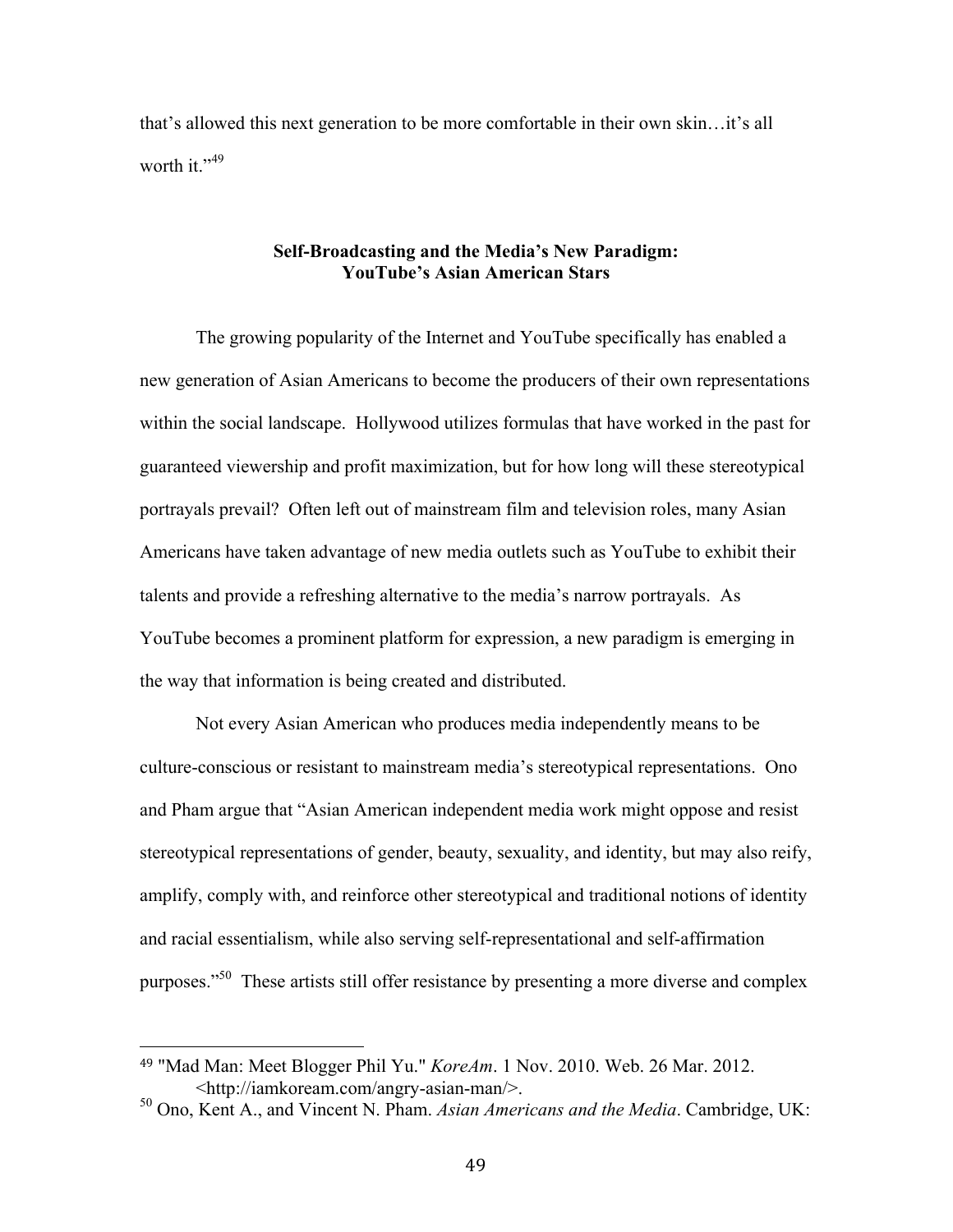presence of Asian Americans than is currently visible in dominant culture.<sup>51</sup> The case studies of Margaret Cho's stand-up comedy acts, Phil Yu's blog *Angry Asian Man* and YouTube stars Ryan Higa and Kevin Wu have proven their assertion true. The Internet and new media serve as a powerful vehicle for Asian American voices to be heard and as a space in which their presence can be effectively normalized.

Ryan Higa and Kevin Wu are two popular YouTube users who have gone from complete obscurity to internet superstardom with help from YouTube and their talent as comedians, singers and video producers. Higa, whose channel is called "NigaHiga," is YouTube's number two most-subscribed channel with over five million subscribers and over one billion overall video views.<sup>52</sup> Wu's channel is called "KevJumba" has over two million subscribers and nearly three-hundred million overall video views.<sup>53</sup> Higa and Wu often collaborate on videos together ranging from original songs to rant videos such as Wu's "I Have to Deal with Stereotypes" in which the Taiwanese-American insists to his audience that is not cheap, nerdy or socially inept. Individually, both have made videos for Jeremy Lin's official YouTube page such as "How to Get into Harvard" which features Higa and jokingly suggests that one should get glasses and learn how to play the piano to become an ideal Ivy-League candidate. Often featured in Higa and Wu's videos are their parents and their friends, and videos are filmed in their actual homes. In many of their videos the Higa and Wu speak directly to the camera making eye contact and speaking to their viewer and thus presenting themselves in a relatable atmosphere. Their

!!!!!!!!!!!!!!!!!!!!!!!!!!!!!!!!!!!!!!!!!!!!!!!!!!!!!!!!!!!!!!!!!!!!!!!!!!!!!!!!!!!!!!!!!!!!!!!!!!!!!!!!!!!!!!!!!!!!!!!!!!!!!!!!!!!!!!!!!!!!!!!!!!!!!!!!!!!!!!!!!!!!

Polity, 2009. 121. Print.

 $51$  ibid.

<sup>52</sup> youtube.com/nigahiga

<sup>53</sup> youtube.com/kevjumba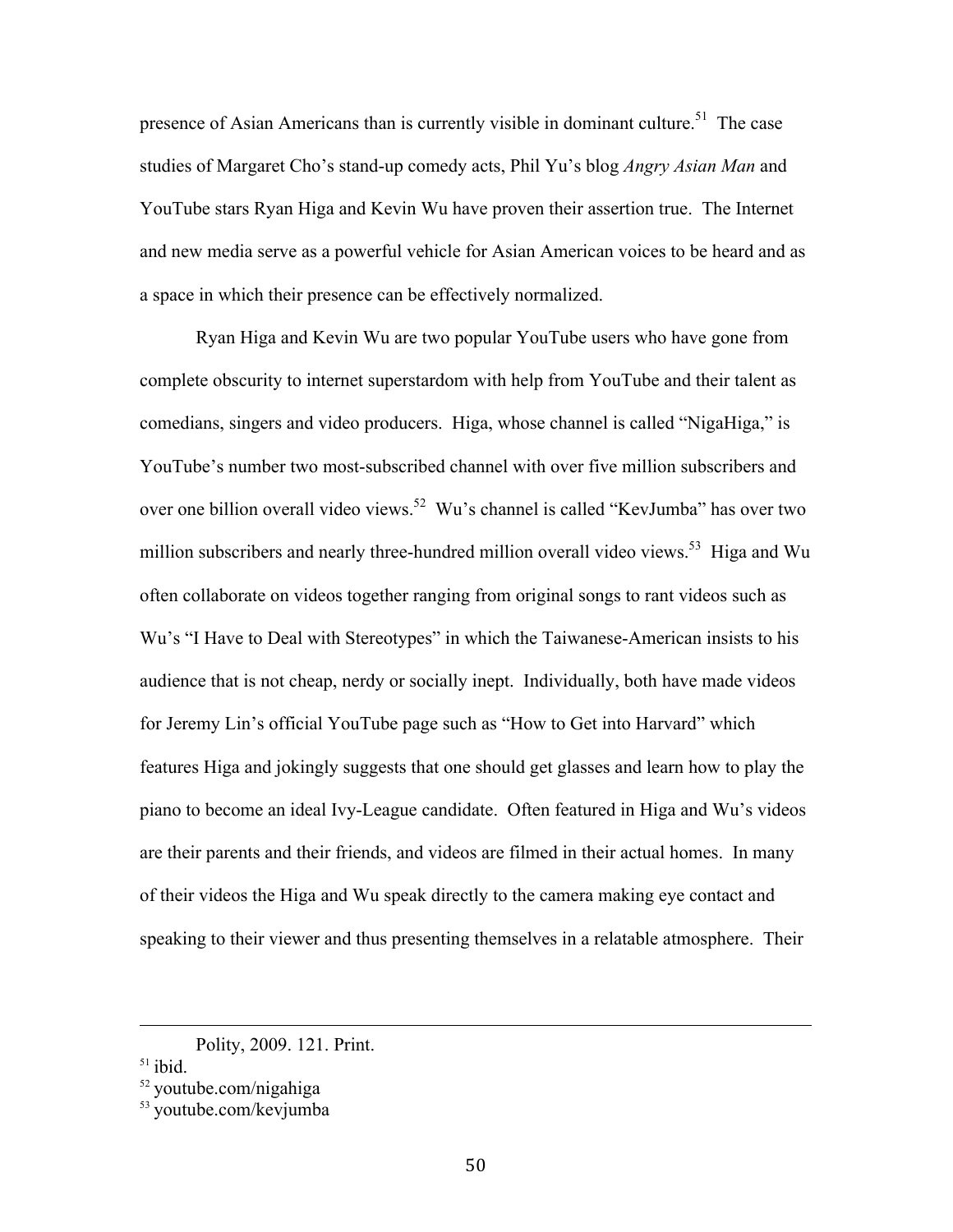videos serve as proof positive of how online video is changing the way Asian Americans are being acknowledged.

Mainstream media and Hollywood-produced representations of Asian Americans may or may not ever break free of the stereotypes deeply rooted in American culture, however it takes other channels and outlets to purvey race in the way that is most progressive toward racial equality. The internet is working to level the playing field for independent artists with YouTube as a useful medium for Asian Americans to increase their media presence without the barrier of a Hollywood casting director.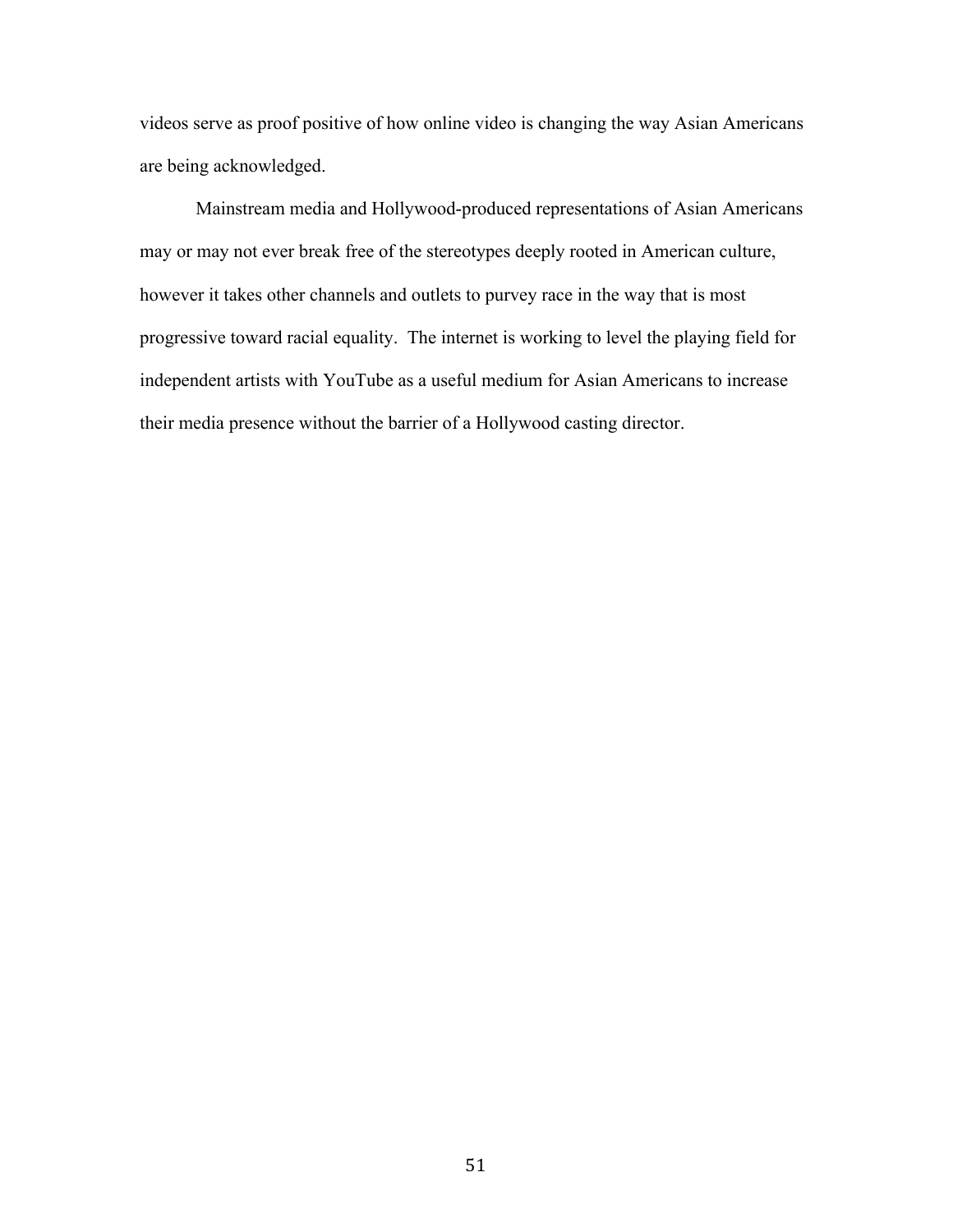#### **Conclusion**

Throughout this thesis I have argued that stereotypes of Asian Americans continue to pervade society by means of television using the examples of *All-American Girl*, *Gilmore Girls* and *Glee*. It is my belief that these stereotypes only tell part of the interesting and complex story that is the Asian American experience. Socialization of trivializing cultural beliefs such as the 'model minority' stereotype or that of overbearing parents arise in part due to Gerbner's Cultivation Theory. While there is no singular shared experience amongst Asian Americans, the small percentage of lead and supporting acting roles in mainstream television suggests there is still progress to be made toward representing more diverse portrayals onscreen of the nation's fastest growing racial group.54

The goal of this thesis is not only to increase literacy of such Asian American archetypes but to encourage support for independent media that resist them and present examples of Asian Americans who defy them. These prejudices are disproved by stories that contradict those caricatures such as Jeremy Lin. It is clear that issues of Asian American identity are being recognized and progress is being made as evidenced by Lin's inclusion in TIME Magazine's 2012 list of the '100 Most Influential People in the World.<sup>55</sup> The shifting paradigm in the media from producer-dominated to consumerinfiltrated allows nearly everyone with Internet access the opportunity to push back on

<sup>&</sup>lt;sup>54</sup> "2010 Census Shows Asians Are Fastest-Growing Race Group." *United State Census*. 21 Mar. 2012. Web. 4 Apr. 2012. <http://2010.census.gov/news/releases/ operations/cb12-cn22.html>.

<sup>55</sup> Duncan, Arne. "Jeremy Lin." *Time*. 18 Apr. 2012. Web. 18 Apr. 2012. <http://www.time.com/time/specials/packages/article/0,28804,2111975\_2111976  $2111945,00.html$